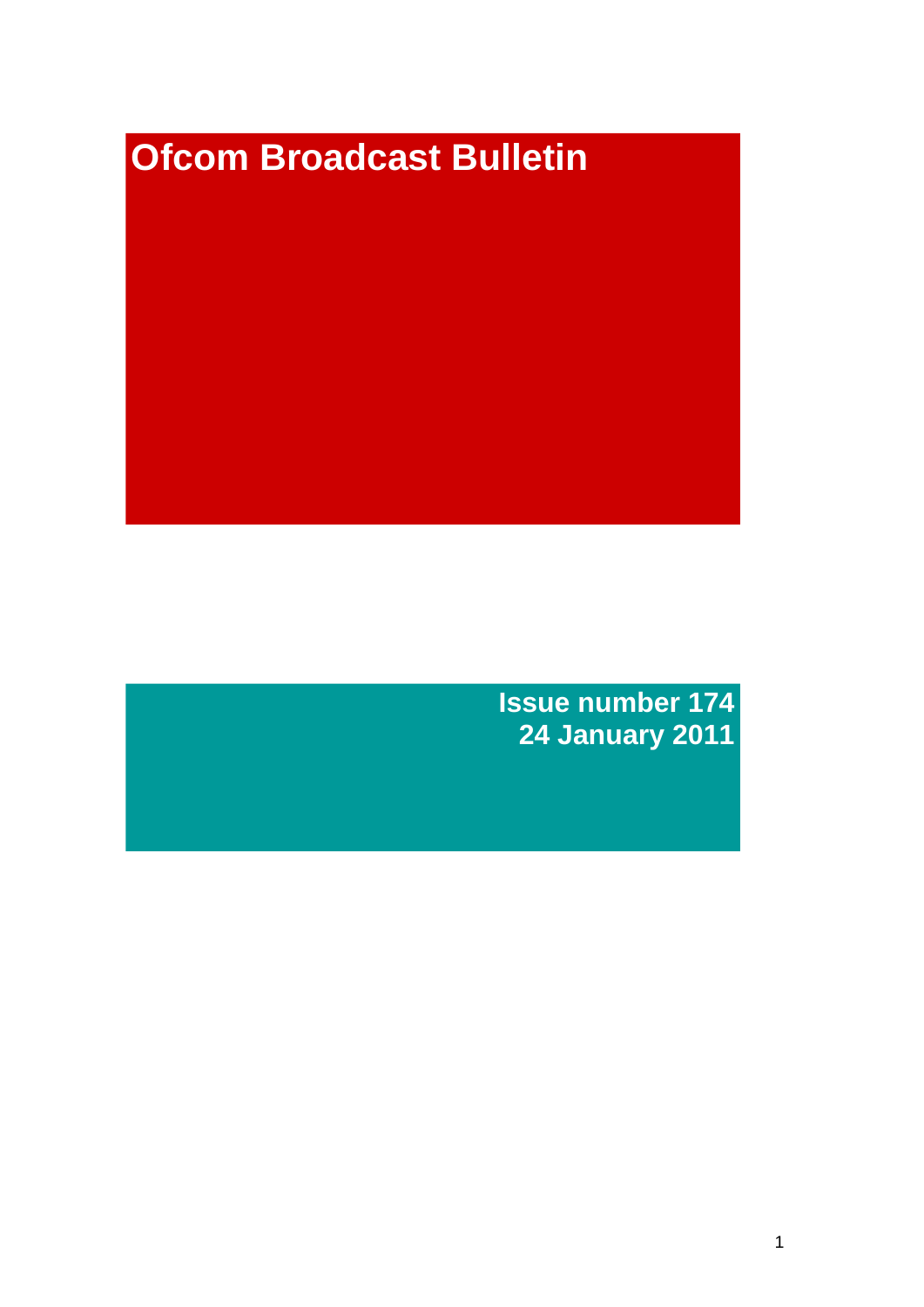# **Contents**

| Introduction                                                                                                                                                                                                                                                                                         | 4              |
|------------------------------------------------------------------------------------------------------------------------------------------------------------------------------------------------------------------------------------------------------------------------------------------------------|----------------|
| <b>Standards cases</b>                                                                                                                                                                                                                                                                               |                |
| <u>In Breach</u>                                                                                                                                                                                                                                                                                     |                |
| <b>The Wright Stuff</b><br>Five, 24 November 2010, 09:15                                                                                                                                                                                                                                             | 5              |
| The X Factor<br>ITV1, 17 and 24 October 2010, 20:00                                                                                                                                                                                                                                                  | $\overline{7}$ |
| The X Factor<br>ITV1, 24 October 2010, 20:00                                                                                                                                                                                                                                                         | 9              |
| <b>News</b><br>BRMB, 26 October 2010, 13:00                                                                                                                                                                                                                                                          | 10             |
| <b>Charity appeals</b><br>Bangla TV, 1, 21 and 24 August 2010, 18:00                                                                                                                                                                                                                                 | 11             |
| <b>Bluebird TV</b><br>Live XXX Babes, 12 October 2010, 21:30 to 22:30<br>Live XXX Babes, 13 October 2010, 21:30 to 23:00;<br>Live XXX Babes, 23 September 2010, 23:20 to 00:00<br>Northern Birds, 25 September 2010, 00:25 to 02:15                                                                  | 16             |
| <b>Bluebird TV</b><br>Live 960, 2 November 2010, 12:00 to 12.30                                                                                                                                                                                                                                      | 19             |
| <b>Bluebird TV</b><br>Live 960, 25 September 2010, 00:20 to 01:30                                                                                                                                                                                                                                    | 22             |
| 40nNaughty<br>Red Light Lounge, 13 October 2010, 11:00 to 13:00<br>Red Light Lounge, 2 November 2010, 08:55 to 10:10<br>Red Light Lounge, 10 November 2010, 10:45 to 11:20<br>Red Light Lounge, 13 November 2010, 18:20 to 19:00<br>40nNaughty<br>Red Light Central, 6 November 2010, 21:48 to 22:30 | 25             |
| <b>Party Wars</b><br>LIVING, 30 October 2010, 1400                                                                                                                                                                                                                                                   | 33             |
| <b>Broadcast Licence Condition cases</b>                                                                                                                                                                                                                                                             |                |

## In Breach

**Failure to provide key commitments** *Blyth Valley Radio* 35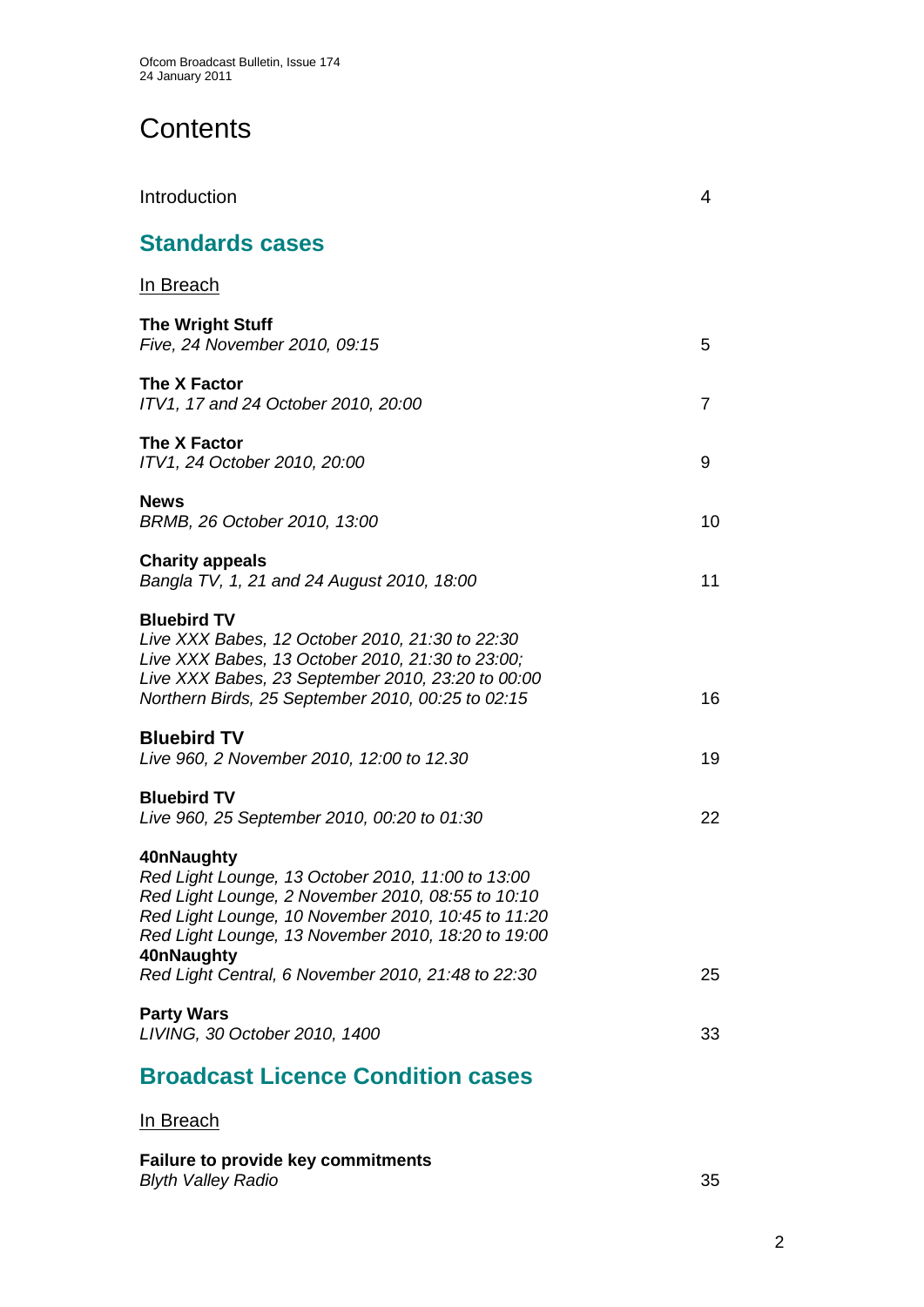# **Fairness & Privacy cases**

# Not Upheld

| <b>Complaint by Mr Andrew Vincent</b><br>Police Interceptors, Five, 7 June 2010                                                        | 37 |
|----------------------------------------------------------------------------------------------------------------------------------------|----|
| <b>Complaint by Mrs Shizia Sarfraz on her own behalf</b><br>and on behalf of her daughter (a minor)<br>Look East, BBC1, 13 August 2010 | 44 |
| Other programmes not in breach                                                                                                         | 48 |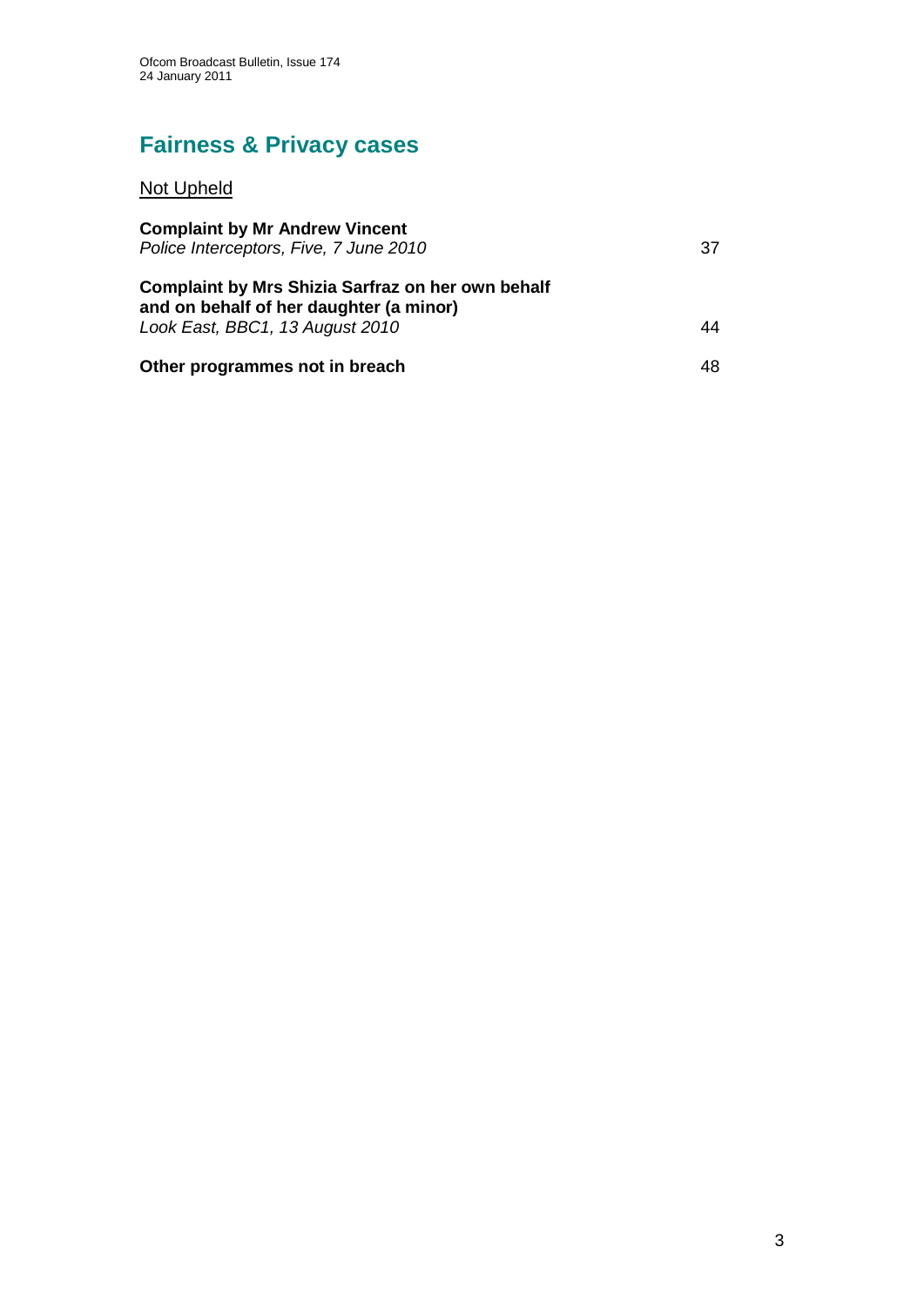# **Introduction**

1

The Broadcast Bulletin reports on the outcome of investigations into alleged breaches of those Ofcom codes and licence conditions with which broadcasters regulated by Ofcom are required to comply. These include:

a) Ofcom"s Broadcasting Code ("the Code"), the most recent version of which took effect on 1 September 2010 and covers all programmes broadcast on or after 1 September 2010. The Broadcasting Code can be found at: [http://stakeholders.ofcom.org.uk/broadcasting/broadcast-codes/broadcast-code/.](http://stakeholders.ofcom.org.uk/broadcasting/broadcast-codes/broadcast-code/)

Note: Programmes broadcast prior to 1 September 2010 are covered by either the 2009, 2008 or the 2005 versions of the Code (depending on the date of their broadcast).

- b) the Code on the Scheduling of Television Advertising ("COSTA") which came into effect on 1 September 2008 and contains rules on how much advertising and teleshopping may be scheduled in programmes, how many breaks are allowed and when they may be taken. COSTA can be found at: [http://stakeholders.ofcom.org.uk/broadcasting/broadcast-codes/advert-code/.](http://stakeholders.ofcom.org.uk/broadcasting/broadcast-codes/advert-code/)
- c) certain sections of the BCAP Code: the UK Code of Broadcast Advertising, which relate to those areas of the BCAP Code for which Ofcom retains regulatory responsibility. These include:
	- the prohibition on 'political' advertising;
	- sponsorship (see Rules 9.2 and 9.3 of the Code);
	- "participation TV" advertising. This includes long-form advertising predicated on premium rate telephone services – most notably chat (including "adult" chat), "psychic" readings and dedicated quiz TV (Call TV quiz services). Ofcom is also responsible for regulating gambling, dating and "message board' material where these are broadcast as advertising<sup>1</sup>; and
	- the imposition of statutory sanctions in advertising cases.

The BCAP Code can be found at: [www.bcap.org.uk/The-Codes/BCAP-Code.aspx](http://www.bcap.org.uk/The-Codes/BCAP-Code.aspx)

d) other licence conditions which broadcasters must comply with, such as requirements to pay fees and submit information which enables Ofcom to carry out its statutory duties. Further information on television and radio licences can be found at:<http://licensing.ofcom.org.uk/tv-broadcast-licences/> and [http://licensing.ofcom.org.uk/radio-broadcast-licensing/.](http://licensing.ofcom.org.uk/radio-broadcast-licensing/)

Other codes and requirements may also apply to broadcasters, depending on their circumstances. These include the Code on Television Access Services (which sets out how much subtitling, signing and audio description relevant licensees must provide), the Code on Electronic Programme Guides, the Code on Listed Events, and the Cross Promotion Code. Links to all these codes can be found at: <http://stakeholders.ofcom.org.uk/broadcasting/broadcast-codes/>

It is Ofcom"s policy to describe fully the content in television and radio programmes that is subject to broadcast investigations. Some of the language and descriptions used in Ofcom"s Broadcast Bulletin may therefore cause offence.

<sup>&</sup>lt;sup>1</sup> BCAP and ASA continue to regulate conventional teleshopping content and spot advertising for these types of services where it is permitted.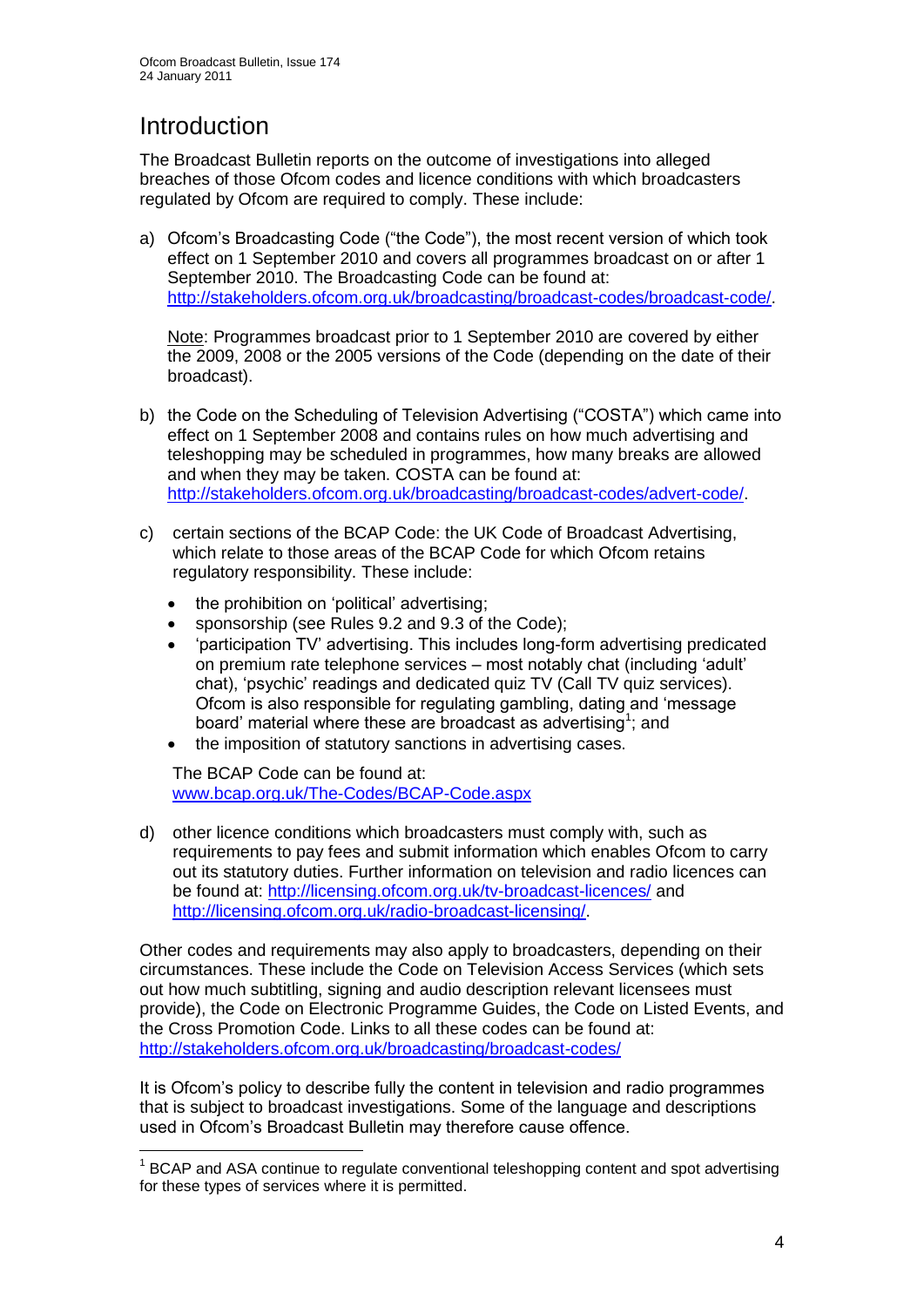# **Standards cases**

## **In Breach**

## **The Wright Stuff**

*Five, 24 November 2010, 09:15*

#### **Introduction**

*The Wright Stuff* is a morning magazine show in which the main presenter, Matthew Wright, discusses topical issues with three celebrity panellists, with interaction from viewers via calls, emails and text messages. Viewers" comments are collated and conveyed by a "phone booth presenter".

During this episode, the special guest celebrity panellist was the comedian Tim Minchin. About 30 minutes into the programme, his DVD was referred to as follows:

| Matthew Wright: | "You're watching Wednesday's Wright Stuff with Hardeep<br>Singh Kohli, Tracy-Ann Oberman and our special guest Tim<br>Minchin."                                                                                                                                                                                                                                                                                                                         |
|-----------------|---------------------------------------------------------------------------------------------------------------------------------------------------------------------------------------------------------------------------------------------------------------------------------------------------------------------------------------------------------------------------------------------------------------------------------------------------------|
|                 | Phone booth presenter: "And if you fancy a good laugh this Christmas, then may I<br>recommend Tim's brand new live DVD [holds up the DVD].<br>It's called 'Ready For This' and features such hilarious<br>songs as 'Bears Don't Dig on Dancing' and Matthew's<br>personal favourite, 'Gay'. You can buy your copy from<br>five.tv/wrightstuff for just twelve ninety three and save a third<br>off the suggested retail price, and no, I'm not joking." |

Ofcom asked Channel 5 for its comments in relation to the following rules of the (September 2010) Code<sup>1</sup>:

- Rule 10.2 Broadcasters must ensure that the advertising and programme elements of a service are kept separate.
- Rule 10.3 Products and services must not be promoted in programmes. This rule does not apply to programme-related material.
- Rule 10.5 Product placement is prohibited<sup>2</sup>.

#### **Response**

1

Channel 5 said that the reference to the DVD was not broadcast in return for payment or similar consideration to the producer, Channel 5 or any third party and, as such, was not advertising nor product placement.

Channel 5 said that it accepted that the section of the programme, in which the phone booth presenter informed viewers that they could buy a copy of the DVD from the programme"s website at a discounted price, was promotional.

 $1$  The Code that was in force at the time of the broadcast.

 $2$  On 20 December 2010, Ofcom published new rules that allow, subject to restrictions, product placement in programmes. These rules come into force on 28 February 2011. Until this date, programmes must comply with the existing rules, which include a prohibition on product placement. Further information on the new rules can be found at: <http://stakeholders.ofcom.org.uk/consultations/bcrtv2010/statement/>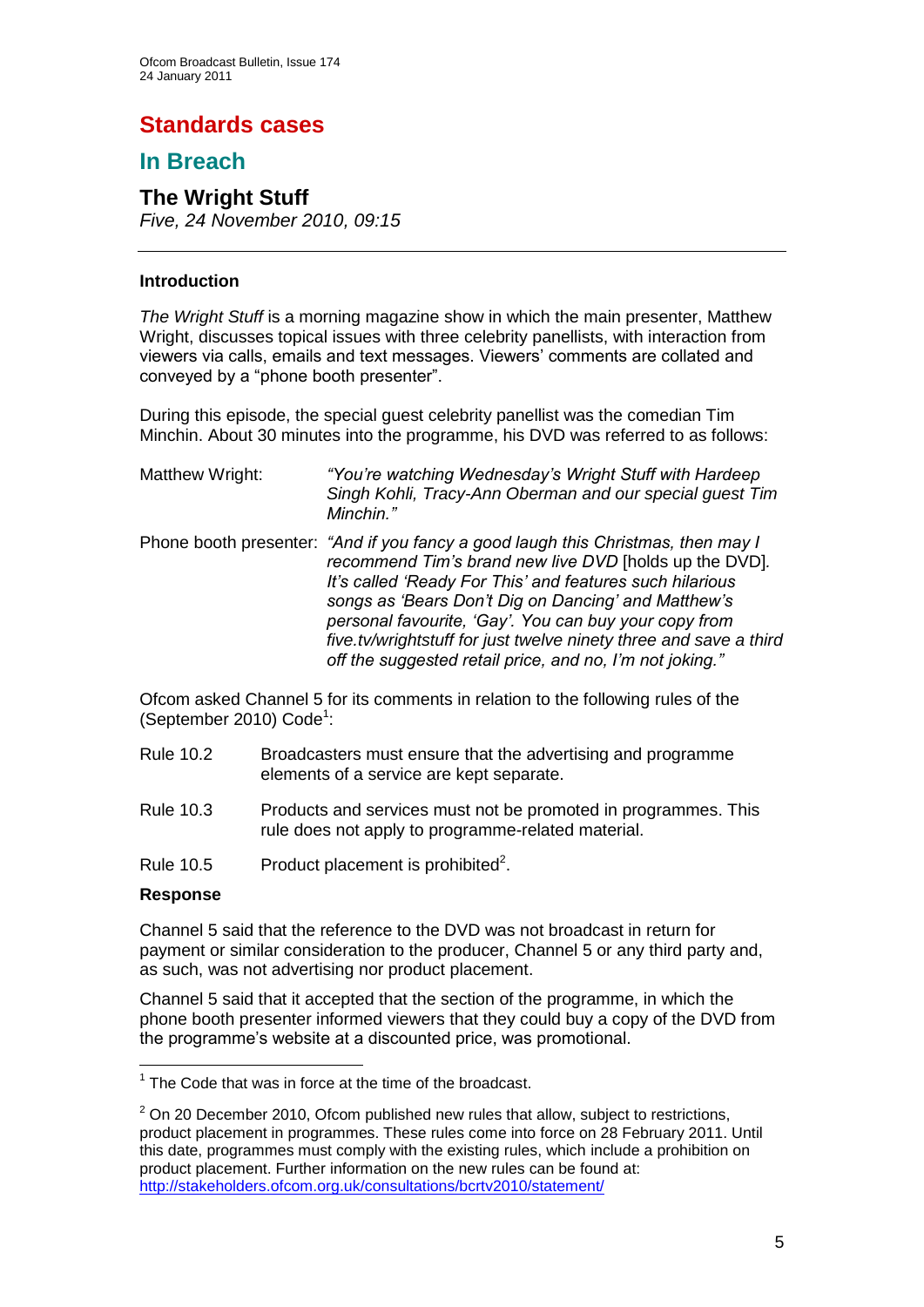The broadcaster explained that the programme's website had recently been relaunched and the producers were keen to direct viewers to it. The rationale for promoting the availability of the DVD on the website was to explain to viewers how the website could be of benefit to them. The producers are aware that programmerelated material may be promoted in programmes where editorially justified. Unfortunately, the producers misunderstood the meaning of programme-related material and were under the impression that any material which related to the programme could be promoted. Given that Tim Minchin was a guest on that day"s programme, the producers mistakenly believed that his DVD also qualified as programme-related material and assumed it could be promoted in the programme in the context of promoting the programme"s website.

Channel 5 said that its normal policy is to take a very conservative approach to commercial references in *The Wright Stuff*. In this case, the broadcaster said that it was an oversight that this departure from its usual policy on references to commercial products was not referred to the programme"s commissioning editor prior to broadcast. It said that it had since ensured that promotions of this nature are not broadcast on the programme, and it had explained the meaning of "programmerelated material" to the production team in greater detail.

#### **Decision**

Ofcom noted Channel 5"s assurances that neither it nor the producer or any associate of either had included the reference to Tim Minchin"s DVD in return for payment or other valuable consideration. Given the evidence before Ofcom, we therefore found no breach of Rule 10.5 of the Code (product placement).

However, Rule 10.2 requires that programmes and advertisements are kept separate. Rule 10.3 maintains this distinction by prohibiting the promotion of products and services in programmes. The only exception to this is where promotions relate to programme-related material, as defined by the Code. Broadcasters must bear in mind that the ability to promote a product or service as PRM in, or around, programmes is permitted purely by way of exception to Rule 10.3. For material to qualify as programme-related material, it must be directly derived from a specific programme and must allow viewers to benefit fully from, or interact with, that programme. This requirement is derived directly from EU broadcasting legislation, the Audiovisual Media Services Directive<sup>3</sup>.

In this case, it is clear that the reference to Tim Minchin"s DVD did not meet the definition of programme-related material. The presenter encouraged the audience to buy the DVD by providing a positive review of its various features, details of a special reduced price and where the audience could purchase it. Ofcom considered the promotion of the DVD was akin to a teleshopping feature.

Ofcom concluded that the promotion of the DVD during the programme was clearly in breach of Rule 10.3 of the Code. Further, as the advertising elements of a service must be kept separate from its programming elements, Ofcom found this programme in breach of Rule 10.2 of the Code.

#### **Breaches of Rules 10.2 and 10.3**

 3 Article 23(2) and Recital 98.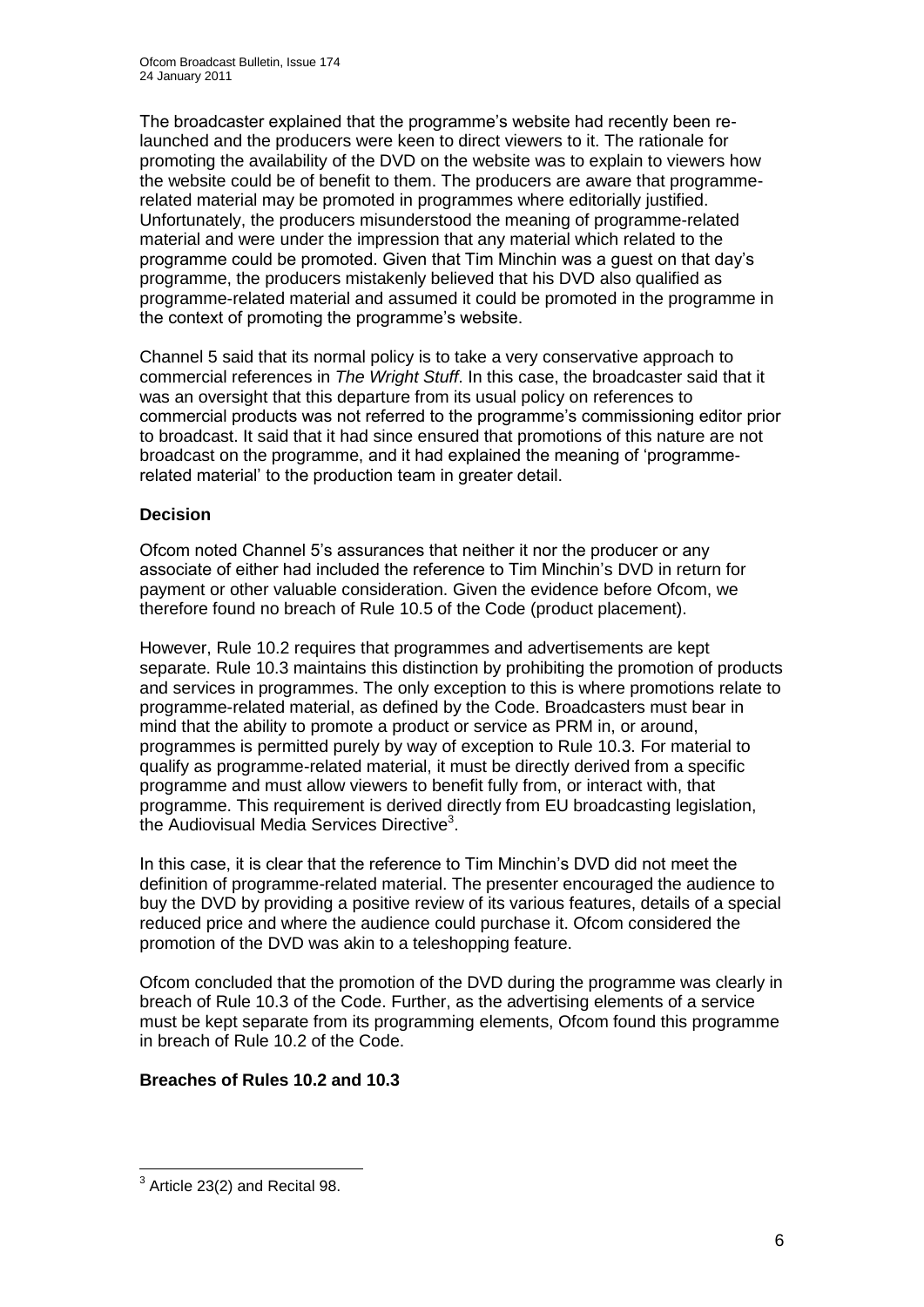## **The X Factor**

*ITV1, 17 and 24 October 2010, 20:00*

#### **Introduction**

Following guest artist performances during the above episodes of *The X Factor,*  Ofcom noted the following:

- on 17 October 2010, when speaking to Diana Vickers, the host, Dermot O"Leary, said *"If you want to download Diana"s single, details at ITV.com/Xfactor*; and
- on 24 October 2010, when interviewing Michael Bublé, the host said *"If you want to download Michael"s single, all the details on ITV.com/Xfactor."*

Ofcom wrote to Channel TV, who complied the programme on behalf of the ITV Network for ITV1, and asked it to comment with regard to the following requirements of the (September 2010) Code<sup>1</sup>:

- Rule 10.3 Products and services must not be promoted in programmes. This rule does not apply to programme-related material.
- Rule 10.5 Product placement is prohibited<sup>2</sup>.

#### **Response**

Channel TV stated that the comments were made as a result of an unfortunate script error and admitted that the references to the availability of the artists" singles were inappropriate. However, the Licensee confirmed that, in fact, no arrangements were in place with music download providers in relation to these guest artist performances and the availability of the artists' singles.

Channel TV said that the error was not identified on 17 October 2010. Unfortunately, the script from this broadcast was used as a basis for the script for the programme broadcast on 24 October and consequently, the references to downloading information were retained in error. On the latter occasion, the reference was identified and the script corrected for all future shows.

Channel TV said that contrary to the host"s comments, neither single was available to download via the programme website and no information had been posted on the site. Channel TV said that any viewer going to the website seeking the promised information would have been disappointed: the only material on the programme website relating to the two artists was the footage of their *X Factor* performances.

 1 The Code that was in force at the time of the broadcast.

 $2$  On 20 December 2010, Ofcom published new rules that allow, subject to restrictions, product placement in programmes. These rules come into force on 28 February 2011. Until this date, programmes must comply with the existing rules, which include a prohibition on product placement. Further information on the new rules can be found at: <http://stakeholders.ofcom.org.uk/consultations/bcrtv2010/statement/>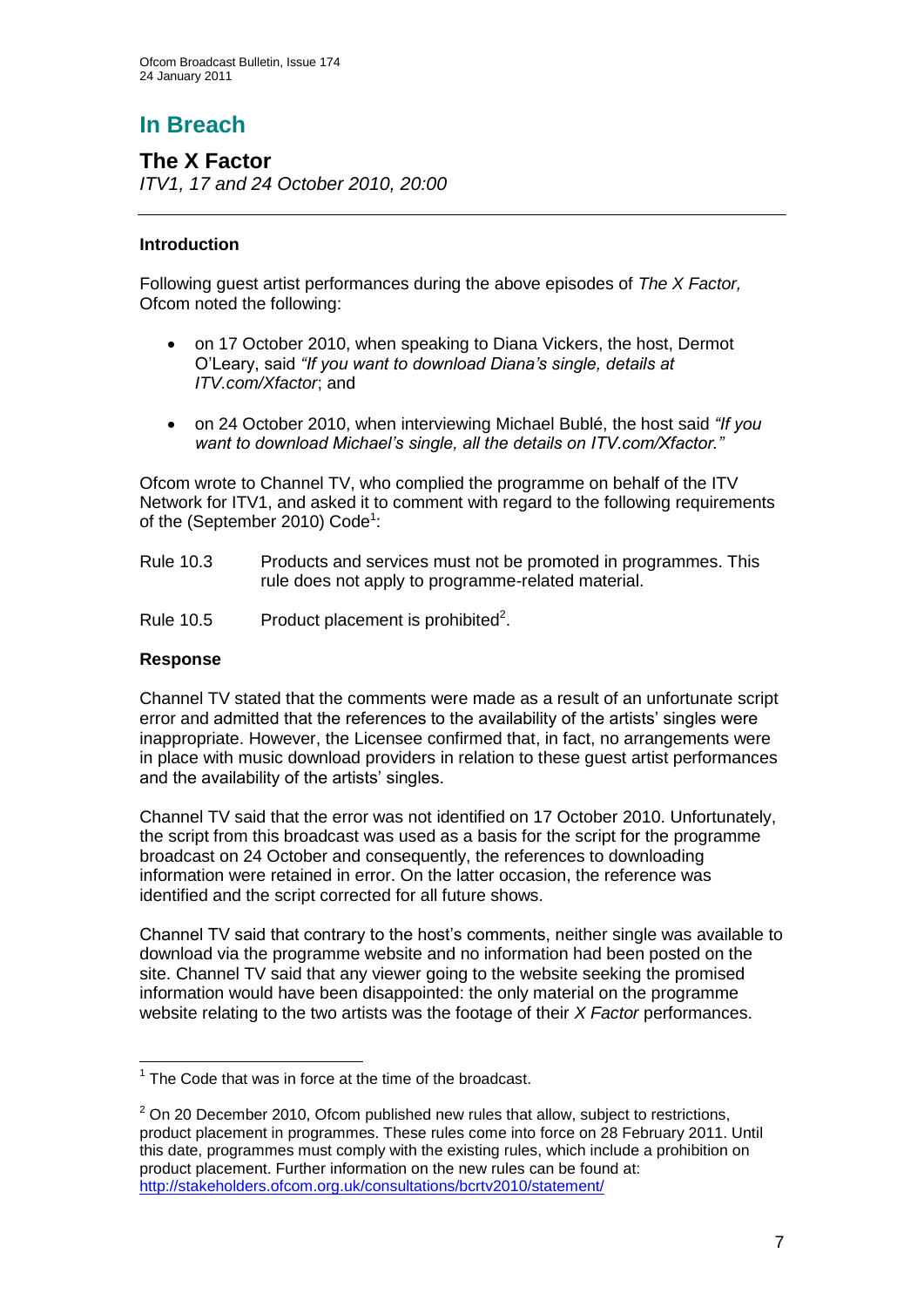#### **Decision**

Ofcom noted that the programme website provided no details in relation to downloading the guest artist songs. We also noted Channel TV"s assurance that the references in question were not made as a result of any arrangement with a music download service. We therefore found no breach of Rule 10.5 of the Code.

While we understand that the comments resulted from an error, we were concerned that the programmes appeared to promote the availability of the artists' singles on two separate, scripted occasions. The promotion of products and services within programmes is contrary to the requirements of Rule 10.3 of the Code. The programmes were therefore in breach of the Code.

#### **Breach of Rule 10.3 – 17 October 2010**

**Breach of Rule 10.3 – 24 October 2010**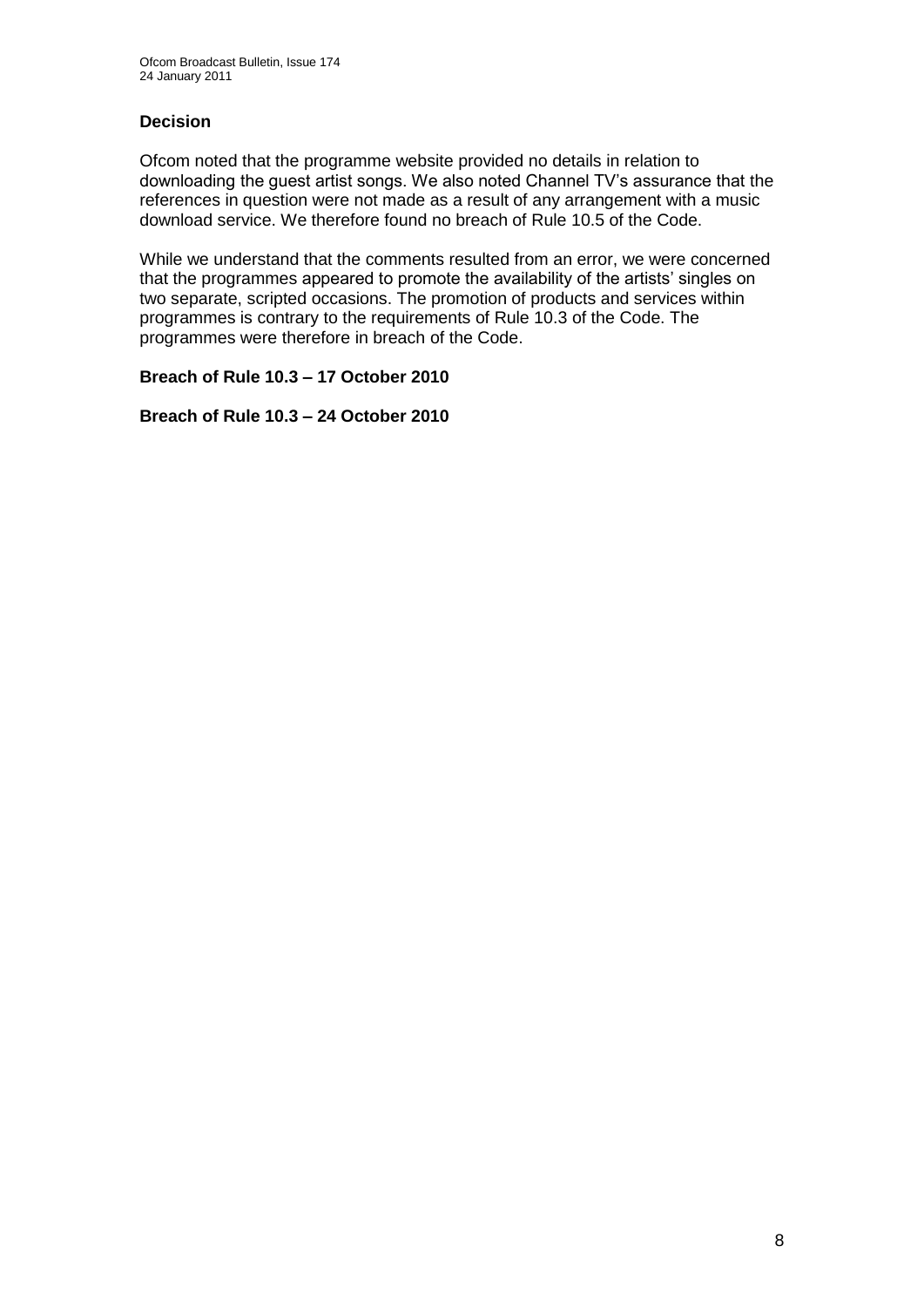1

**The X Factor** *ITV1, 24 October 2010, 20:00*

On 31 January 2011, this finding was removed from this issue of the Broadcast Bulletin. This was because it contained some inaccurate information supplied by Channel TV, who complied the programme on behalf of the ITV Network for ITV1. The finding has been amended in light of additional information provided to Ofcom and is re-published in Broadcast Bulletin 178<sup>1</sup>.

<sup>&</sup>lt;sup>1</sup> See: The X Factor, ITV1, 24 October 2010, 20:00 in Broadcast Bulletin 178, available to view at: http://stakeholders.ofcom.org.uk/enforcement/broadcast-bulletins/obb178/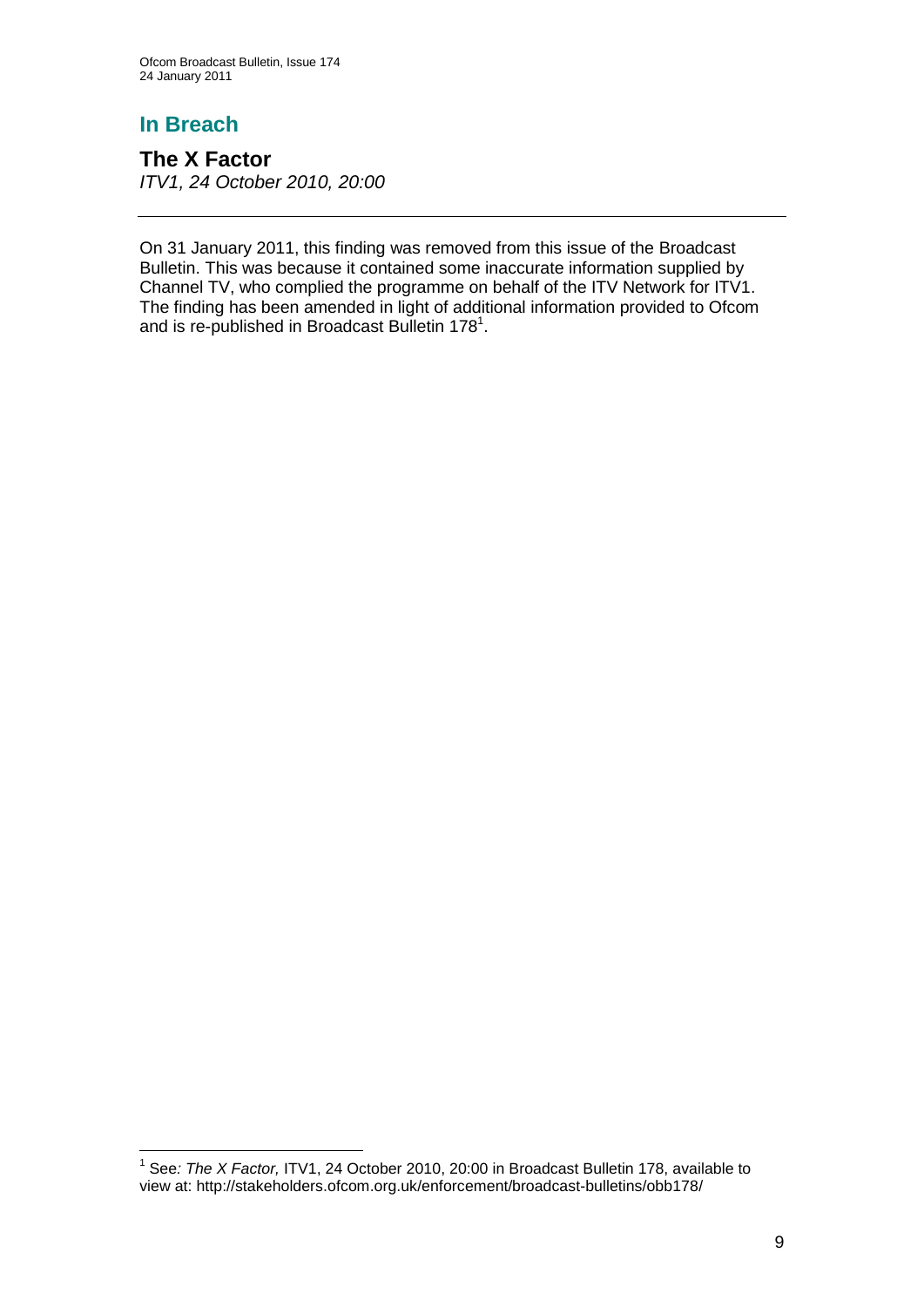**News** *BRMB, 26 October 2010, 13:00*

#### **Introduction**

BRMB is a local radio station that broadcasts to the Birmingham area. On 26 October 2010, the lead story of the lunchtime news bulletin covered the sale of tickets for pop group Take That"s 2011 concerts. At the end of the news item, the presenter advised listeners that they could purchase tickets for the concerts on the station"s own website:

Presenter: *"...and you can get tickets at brmb.co.uk from Friday morning."*

Ofcom received a complaint from a listener who considered the presenter"s comment on the availability of tickets was tantamount to advertising. We therefore sought comments from Orion Media, the owner of BRMB, under following rule of the (September 2010) Code<sup>1</sup>.

Rule 10.3: Products and services must not be promoted in programmes.

#### **Response**

Orion Media explained that the "Take That concerts were some of the fastest and biggest-selling concerts in UK music history" and given that a number of performances were to be held at a local football ground, it covered it as a lead story based on "editorial merit and audience relevance".

The broadcaster said that the presenter"s reference to the availability of tickets on BRMB"s website was a "factual single statement, not a repeated insistence" and argued that "news stories often point listeners to useful places for further relevant information". It added that mentioning their own website as opposed to a site purely established to sell tickets was "less commercial". Orion Media therefore did not consider the material to be problematic.

#### **Decision**

Ofcom recognised that high demand for tickets to these concerts in the local area made this a newsworthy item for BRMB. We therefore accepted Orion"s Media"s justification for its decision to cover this as a lead news item.

However, Ofcom did not agree that this was an example of the news presenter pointing listeners to "useful places for further relevant information". Instead, we noted that the presenter advised listeners that they could buy concert tickets from the broadcaster"s website, and gave details of when they would be available to purchase.

Irrespective of the fact that the presenter referred listeners to the broadcaster"s own website, rather than to a third party website, the presenter nevertheless promoted a product in news programming. The broadcast was therefore in breach of Rule 10.3

#### **Breach of Rule 10.3**

<sup>1</sup>  $1$  The Code that was in force at the time of the broadcast.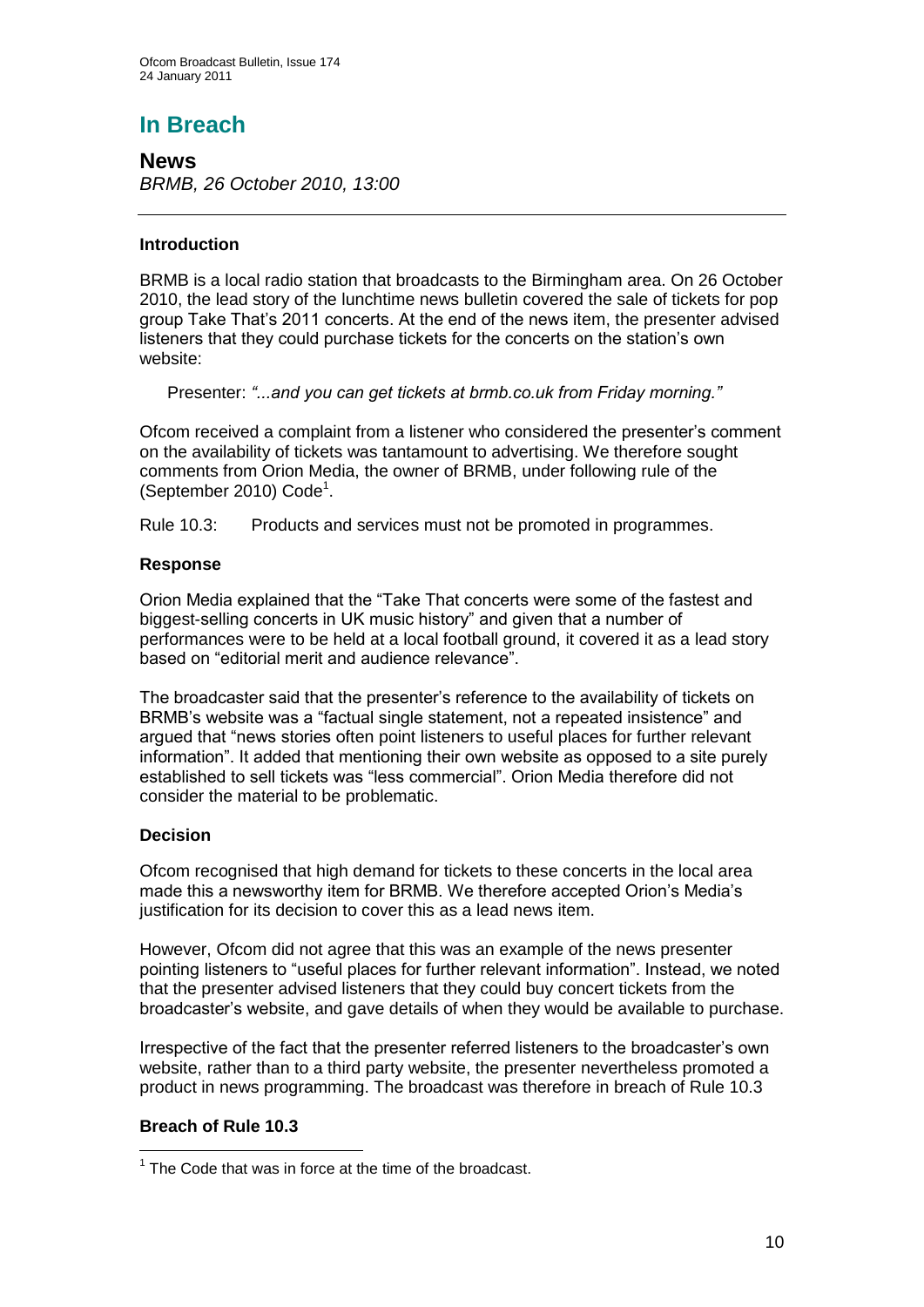#### **Charity appeals** *Bangla TV, 1, 21 and 24 August 2010, 18:00*

#### **Introduction**

Bangla TV provided a general family entertainment television service – principally in Bangla and occasionally in English – for the Bengali community in the UK. Bangla TV (Worldwide) Limited, the channel"s licensee, is in the process of being wound up under the provisions of the Insolvency Act 1986 following a ruling on 9 November 2010 by the High Court of Justice, Chancery Division, Leeds District Registry. Therefore, Bangla TV is no longer broadcasting.

Ofcom received a complaint from a viewer who questioned the legitimacy of the charity, Shah Jalal Mosque and Madrasha, for which Bangla TV had conducted a broadcast appeal on 1 August 2010. The complainant also alleged that Shah Jalal Mosque and Madrasha had paid-for, and therefore sponsored, the broadcast.

Separately, a second charity for which Bangla TV broadcast an appeal on 21 August 2010, contacted Ofcom and provided a copy invoice, produced by "Bangla Television UK Ltd" for its "...Ramadan Booking … Live Appeal". It also provided a similar copy invoice on behalf of a third charity for a "Fundraising Appeal … Ramadan 14…" Bangla TV broadcast an appeal for this organisation on 24 August 2010. These two charities were concerned that Bangla TV had charged them for appeals it had broadcast on their behalf, and that this may have breached Ofcom"s rules.

#### Shah Jalal Mosque and Madrasha appeal (1 August 2010)

On 27 August 2010 Ofcom asked the broadcaster for a recording of the appeal it had broadcast on behalf of Shah Jalal Mosque and Madrasha and its comments with regard to both the complainant's concerns and Rule  $10.13<sup>1</sup>$  of the Code, which states:

"Charity appeals that are broadcast free of charge are allowed in programmes provided that the broadcaster has taken reasonable steps to satisfy itself that:

- the organisation concerned can produce satisfactory evidence of charitable status, or, in the case of an emergency appeal, that a responsible public fund has been set up to deal with it; and
- the organisation concerned is not prohibited from advertising on the relevant medium."

Bangla TV initially responded by saying that:

1

• the charity had paid for the broadcast of advertisements prior to the broadcast appeal, but this had not been a pre-condition for the broadcast of the appeal itself, for which no charge had been made;

 $<sup>1</sup>$  Rule 10.13 at the time of broadcast, since Section Ten of the Code was amended and</sup> republished on 1 September 2010 and, subsequently, on 20 December 2010.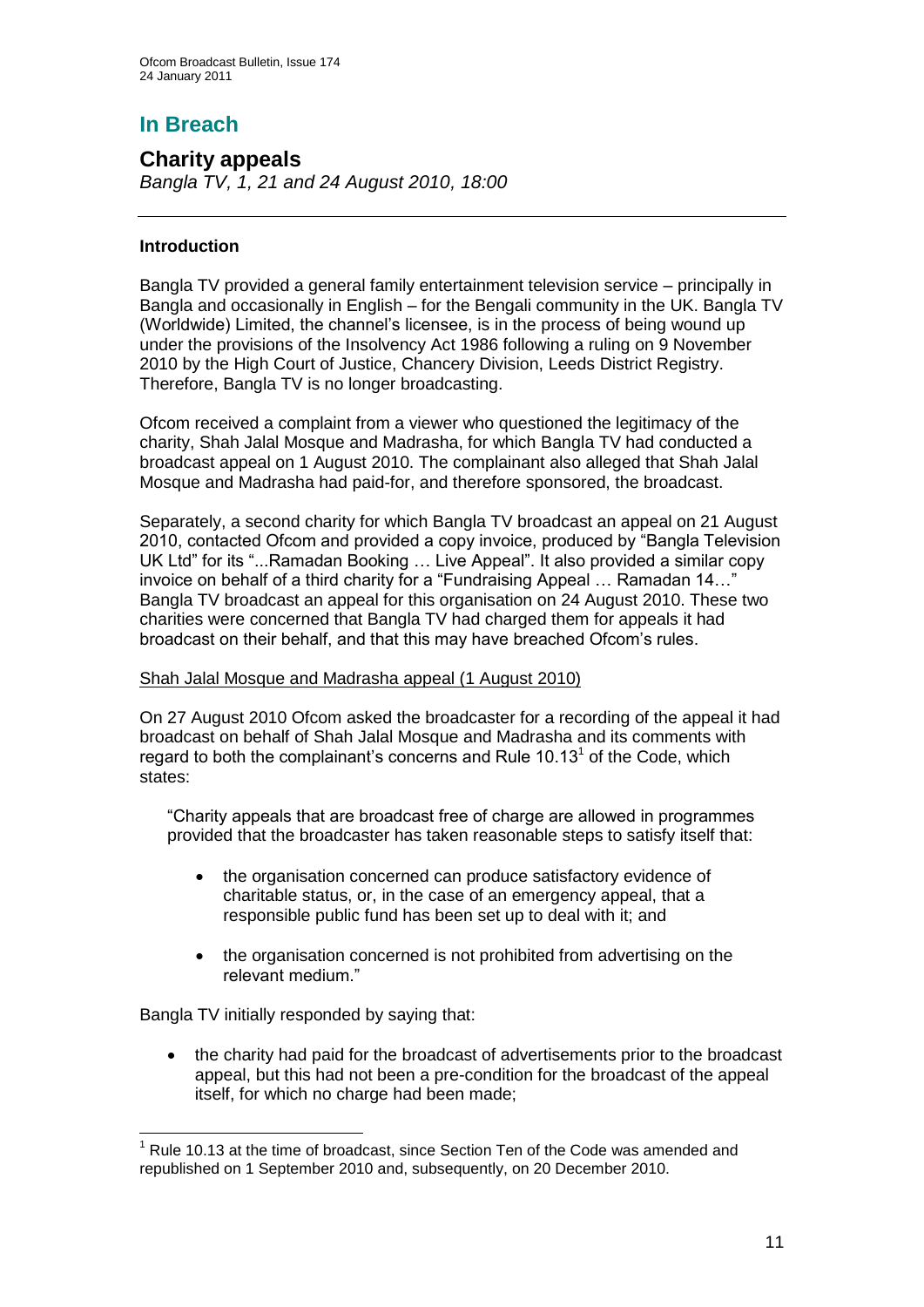- it was "assured by the fundraiser that [it] gonna get the satisfactory evidence of charitable status" and was "now looking into it"; and
- it was unable to provide a recording of the broadcast appeal, as it had recorded over the programme by mistake.

Ofcom therefore asked Bangla TV for:

- full details of the advertisement it had broadcast:
- copies of relevant applications, contractual agreements and invoices;
- the outcome of its investigation into Shah Jalal Mosque and Madrasha's charitable status; and
- its comments with regard to Condition 11 (Retention and production of recordings) of its licence to broadcast, which states that:
	- "(1)The Licensee shall adopt procedures acceptable to Ofcom for the retention and production of recordings in sound and vision of any programme which is the subject matter of a Standards Complaint… (2)In particular, the Licensee shall:
		- (a) make and retain or arrange for the retention of a recording in sound and vision of every programme included in the Licensed Service for a period of 60 days from the date of its inclusion therein; and
		- (b) at the request of Ofcom forthwith produce to Ofcom any such recording for examination or reproduction; and
		- (c) at the request of Ofcom forthwith produce to Ofcom any script or transcript of a programme included in the Licensed Service which he is able to produce to it."

#### Two other charity appeals (21 and 24 August 2010)

On 4 August 2010 Ofcom asked the broadcaster for a recording of the appeals and any other material it had broadcast concerning the two charities which had expressed their concern to Ofcom, together with any information to assist us in our consideration of the complaint.

The broadcaster initially responded by saying that Bangla Television (UK) Limited, which had invoiced both charities in question, was "an agent" working for Bangla TV (Worldwide) Limited (the licensee for Bangla TV). It was therefore investigating why the charges had been imposed.

Bangla TV failed to provide the requested recordings, after being reminded by Ofcom that we still required them. We therefore asked for its comments with regard to Condition 11 (Retention and production of recordings) of its licence to broadcast.

Further, after numerous reminders by Ofcom, the broadcaster failed to provide the information required and requested by Ofcom concerning our investigations into all three broadcast appeals. We therefore asked the broadcaster for its comments with regard to Condition 12 (General provision of information to Ofcom) of its licence to broadcast, which states that: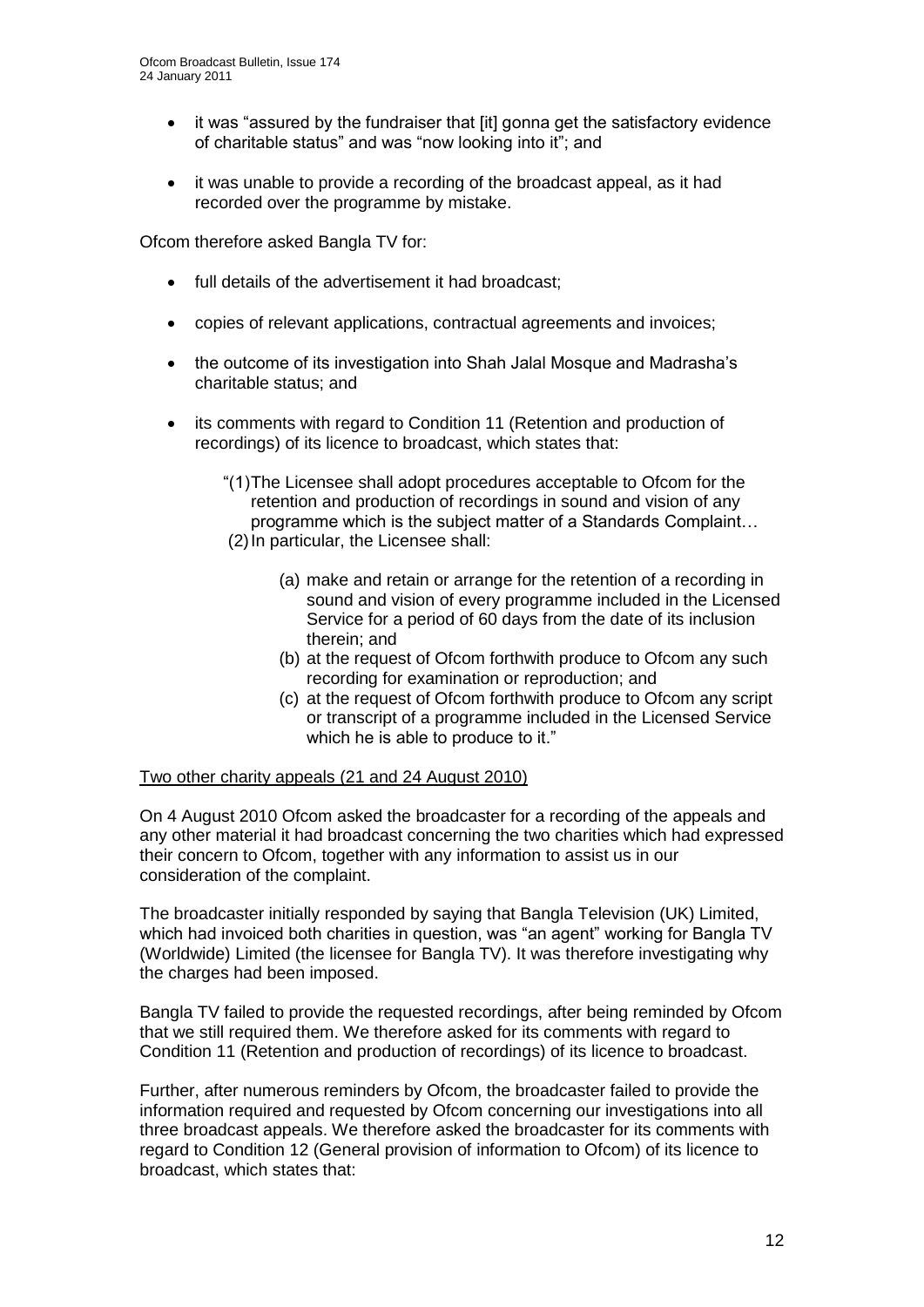"(1)The Licensee shall furnish to Ofcom in such manner and at such times as Ofcom may reasonably require such documents, accounts, returns, estimates, reports, notices or other information as Ofcom may require for the purpose of exercising the functions assigned to it by or under the 1990 Act, the 1996 Act, or the Communications Act…"

#### **Response**

#### Shah Jalal Mosque and Madrasha appeal (1 August 2010)

Bangla TV provided no substantive response with regard to Ofcom"s subsequent request for information and comments concerning its broadcast appeal for Shah Jalal Mosque and Madrasha.

#### Two other charity appeals (21 and 24 August 2010)

Bangla TV provided no recordings concerning any material it broadcast for either of these two appeals.

However, it said that Bangla Television (UK) Limited, which had issued the invoices to the two charities, had "mistakenly mentioned the words "broadcasting charge"." It added that Bangla Television (UK) Limited was "supposed to write down "service charge for promotional activities"", for which it had received payment from the two charities "in the form of service charge for their broadcasting promotions".

The broadcaster therefore considered that Bangla TV (Worldwide) Limited (the licensee for Bangla TV) had not imposed any charge on the organisations for the charity appeals it broadcast, for which it had requested Bangla Television (UK) Limited to refund the two charities, "otherwise the partnership agreement between Bangla TV (Worldwide) Ltd and Bangla Television (UK) Limited [would] come to [an] end for this gross breach of contract."

#### Licence Conditions

Bangla TV provided no comments with specific regard to requirements under Conditions 11(Retention and production of recordings) and 12 (General provision of information to Ofcom) of it licence to broadcast.

#### **Decision**

The purpose of Rule 10.13 of the Code is two-fold: firstly, to provide protection to the audience from the risk of financial harm that may arise in the case of charity appeals on behalf of non-legitimate causes (or those prohibited from advertising on the medium). The rule therefore requires the broadcaster to take "reasonable steps to satisfy itself that the organisation concerned can produce satisfactory evidence of charitable status…".

Secondly, the rule specifies that a charity appeal broadcast during or as a programme must be broadcast "free of charge". This is to ensure that a distinction is maintained between advertising and programming, and that programmes do not become vehicles for the promotion of a particular cause. Therefore, if payment, or the provision of some other valuable consideration, is made for the appeal, it may only be broadcast outside programming (i.e. as advertising).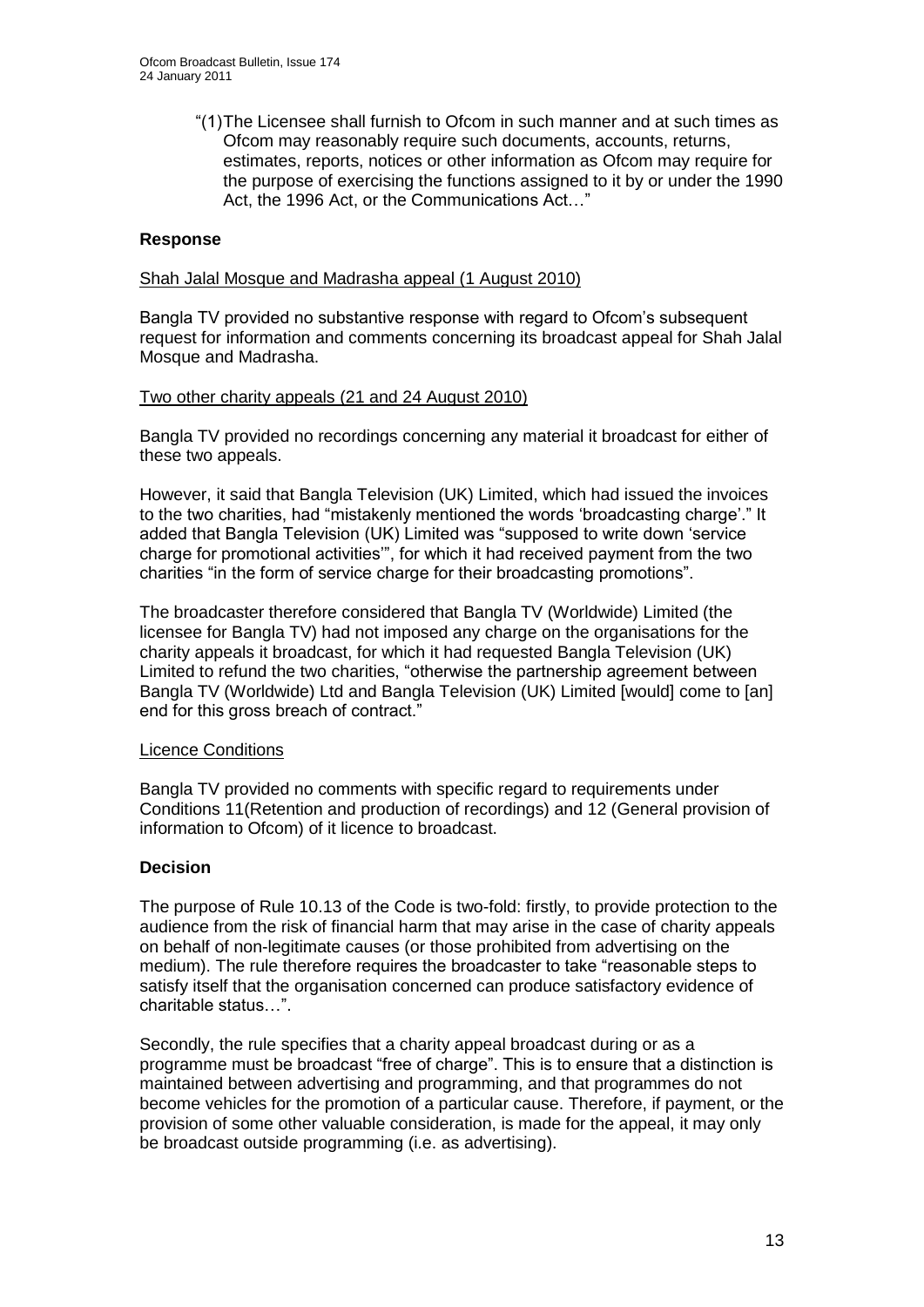#### Shah Jalal Mosque and Madrasha appeal (1 August 2010)

The complainant questioned the legitimacy of the organisation"s charitable status. Bangla TV failed to provide Ofcom with any evidence that it had taken reasonable steps, as required by Rule 10.13, in this instance and the appeal was therefore in breach of this rule.<sup>2</sup>

In relation to the complaint"s concern that Bangla TV had charged Shah Jalal Mosque and Madrasha for the broadcast of the appeal, Ofcom notes that Bangla TV initially said that the charity had paid for the broadcast of advertisements prior to the broadcast appeal, but this had not been a pre-condition for the broadcast of the appeal itself, for which no charge had been made. However, the broadcaster failed to provide Ofcom with all the recordings and information, and we were therefore unable to reach a decision on the matter (see "Licence Conditions", below).

#### Two other charity appeals (21 and 24 August 2010)

In relation to the second complainant's concern that Bangla TV had charged both the charities for the broadcast of appeals on their behalf, Ofcom noted that Bangla TV considered that payments made to the licensee's "agent", Bangla TV (UK) Limited, should have been refunded, even though it said they had been made for "broadcasting promotions" and not the broadcast appeals themselves. (Ofcom received no confirmation that any refund had taken place before Bangla TV (Worldwide) Limited, the channel"s licensee, was wound up under the provisions of the Insolvency Act 1986 on 9 November 2010.)

However, the broadcaster failed to provide Ofcom with all the recordings and information we required to reach a decision on the matter (see "Licence Conditions", below).

#### Licence Conditions

In this instance, the broadcaster did not provide comments with regard to the relevant Licence Conditions, as requested by Ofcom. While it is not obliged to do so:

- Condition 11 (Retention and production of recordings) of television licensable content service (TLCS) licences issued by Ofcom requires the Licensee to "make and retain or arrange for the retention of a recording in sound and vision of every programme included in the Licensed Service…" and "at the request of Ofcom forthwith produce to Ofcom any such recording for examination or reproduction"; and
- Condition 12 (General provision of information to Ofcom) of such licences requires that the Licensee "shall furnish to Ofcom in such manner and at such times as Ofcom may reasonably require such documents … or other information as Ofcom may require" in the process of carrying out its statutory duties.

<sup>1</sup>  $2$  While Ofcom does not assess the charitable status of organisations for which licensees conduct broadcast appeals, please note that, in Broadcast Bulletin issue number 171, published on 6 December 2010, Ofcom found another broadcaster (ATN Bangla UK) to have taken reasonable steps to satisfy itself of Shah Jalal Mosque and Madrasha"s charitable status (see: [http://stakeholders.ofcom.org.uk/binaries/enforcement/broadcast](http://stakeholders.ofcom.org.uk/binaries/enforcement/broadcast-bulletins/obb171/issue171.pdf)[bulletins/obb171/issue171.pdf\)](http://stakeholders.ofcom.org.uk/binaries/enforcement/broadcast-bulletins/obb171/issue171.pdf).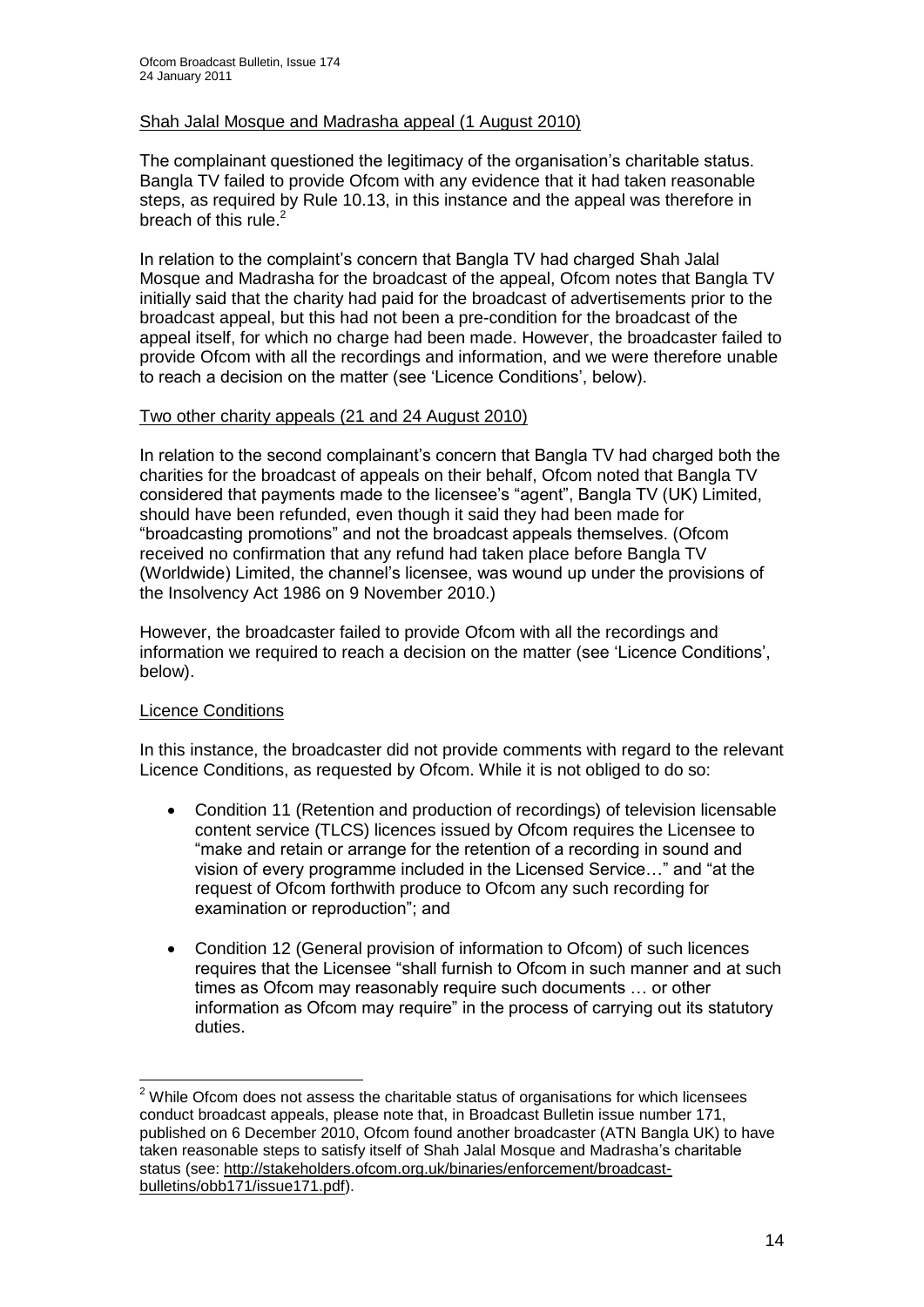Ofcom noted that the broadcaster failed to provide all the recordings and information required and requested by Ofcom for us to reach a decision on the complaints we had received.

It is imperative that licensees have appropriate compliance procedures in place to deal with all such requests from Ofcom. Failure to meet these requirements seriously and significantly breached Conditions 11 and 12 of Bangla TV"s licence.

These breaches will be held on record and may be taken into account should any future application for a licence to broadcast be received from Bangla TV (Worldwide) Limited (if the company is not eventually liquidated), or from individuals associated with the company.

#### **Breach of Rule 10.13**

**Breaches of Licence Conditions 11 (retention and production of recordings) and 12 (general provision of information to Ofcom)**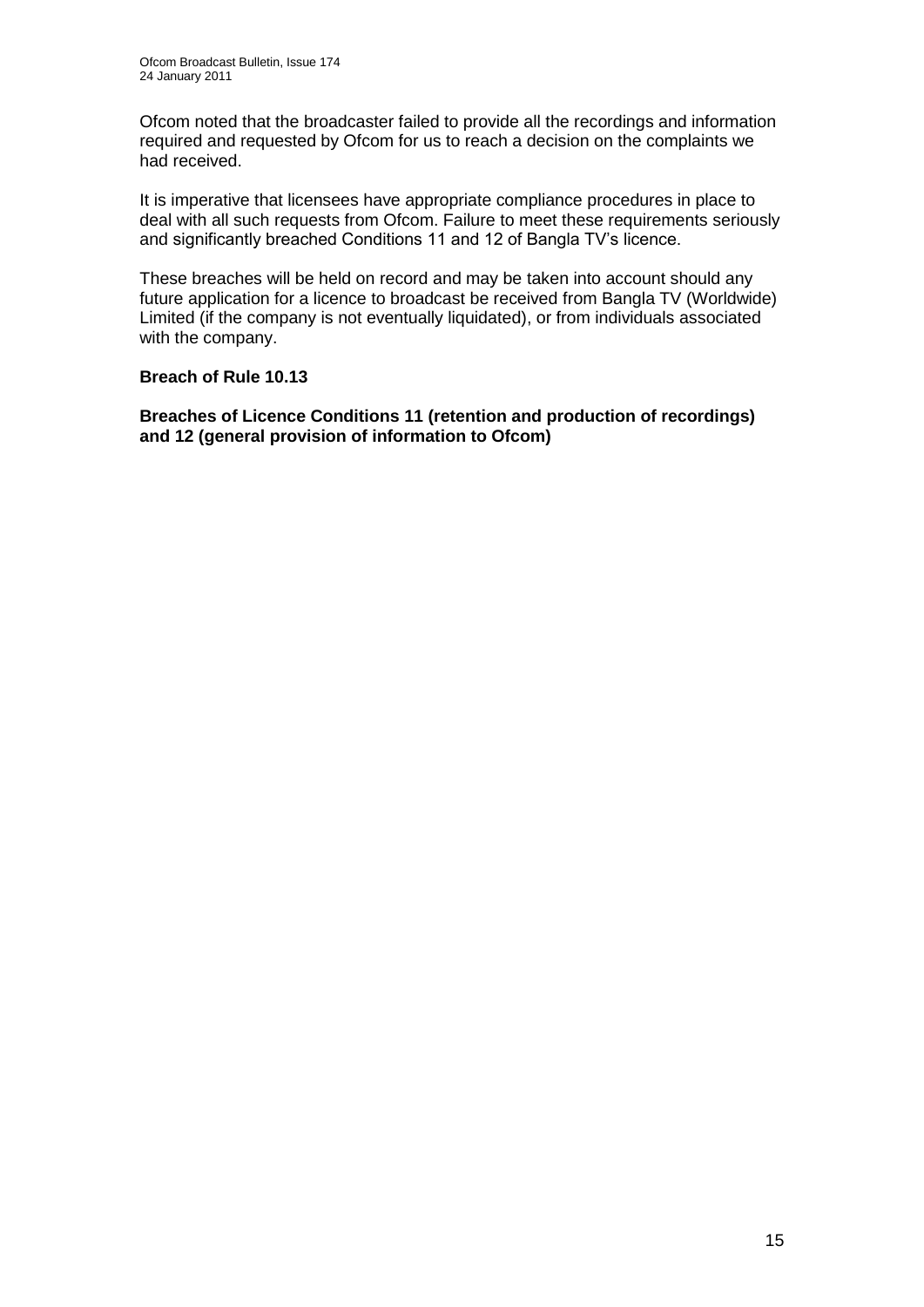## **Bluebird TV**

*Live XXX Babes, 23 September 2010, 23:20 to 00:00 Northern Birds, 24 September 2010, 00:25 to 02:15 Live XXX Babes, 12 October 2010, 21:30 to 22:30 Live XXX Babes, 13 October 2010, 21:30 to 23:00;* 

The channels Northern Birds and Live XXX Babes are separate licences currently held and operated by Satellite Entertainment Limited ("SEL" or "the Licensee")<sup>1</sup>.

Northern Birds and Live XXX Babes are situated in the "adult" section of the Sky electronic programme guide and are available freely without mandatory restricted access. They are broadcast on Sky channel numbers 954 and 950 respectively. At the times indicated above the channels promoted a service on screen known and branded as Bluebird TV. The channels broadcast programmes during the day based on daytime chat, and after the 21:00 watershed, programmes based on interactive "adult" chat sex services. Viewers are invited to contact onscreen female presenters via premium rate telephony services ("PRS"). The female presenters dress and behave in a flirtatious way during the day and a more sexually provocative way after the watershed while encouraging viewers to contact the PRS numbers.

Condition 11 of SEL"s licences states that the Licensee must make and retain a recording of all its programmes for a period of 60 days from broadcast, and at Ofcom"s request must produce recordings forthwith. Ofcom has made clear that recordings "must be of a standard and in a format which allows Ofcom to view the material as broadcast"<sup>2</sup>.

Ofcom received complaints about alleged inappropriate content broadcast at around:

- 23:20 to 00:00 on 23 September 2010 on Live XXX Babes
- 00:25 to 02:15 on 24 September 2010 on Northern Birds
- 21:30 to 22:30 on 12 October 2010 on Live XXX Babes
- 21:30 to 23:00 on 13 October 2010 on Live XXX Babes

In order to make an initial assessment of the complaints (to consider whether or not to investigate the issues), Ofcom requested recordings of material from the Licensee, as detailed in its Licence Condition 11, at the times and dates detailed above.

#### **Response**

Between 28 October to 29 November 2010 Ofcom formally asked SEL on several occasions, and set explicit deadlines, to provide recordings of its output at the times and dates specified. The Licensee failed to provide recordings of the programmes requested regardless of the approaches made by Ofcom.

<sup>1</sup> <sup>1</sup> Satellite Entertainment Limited ("SEL) holds and operates four separate licences: Live XXX Babes, Sport XXX Girls, Essex Birds and Northern Birds.

<sup>&</sup>lt;sup>2</sup> See: [http://licensing.ofcom.org.uk/binaries/tv/tlcs\\_guidance.pdf](http://licensing.ofcom.org.uk/binaries/tv/tlcs_guidance.pdf)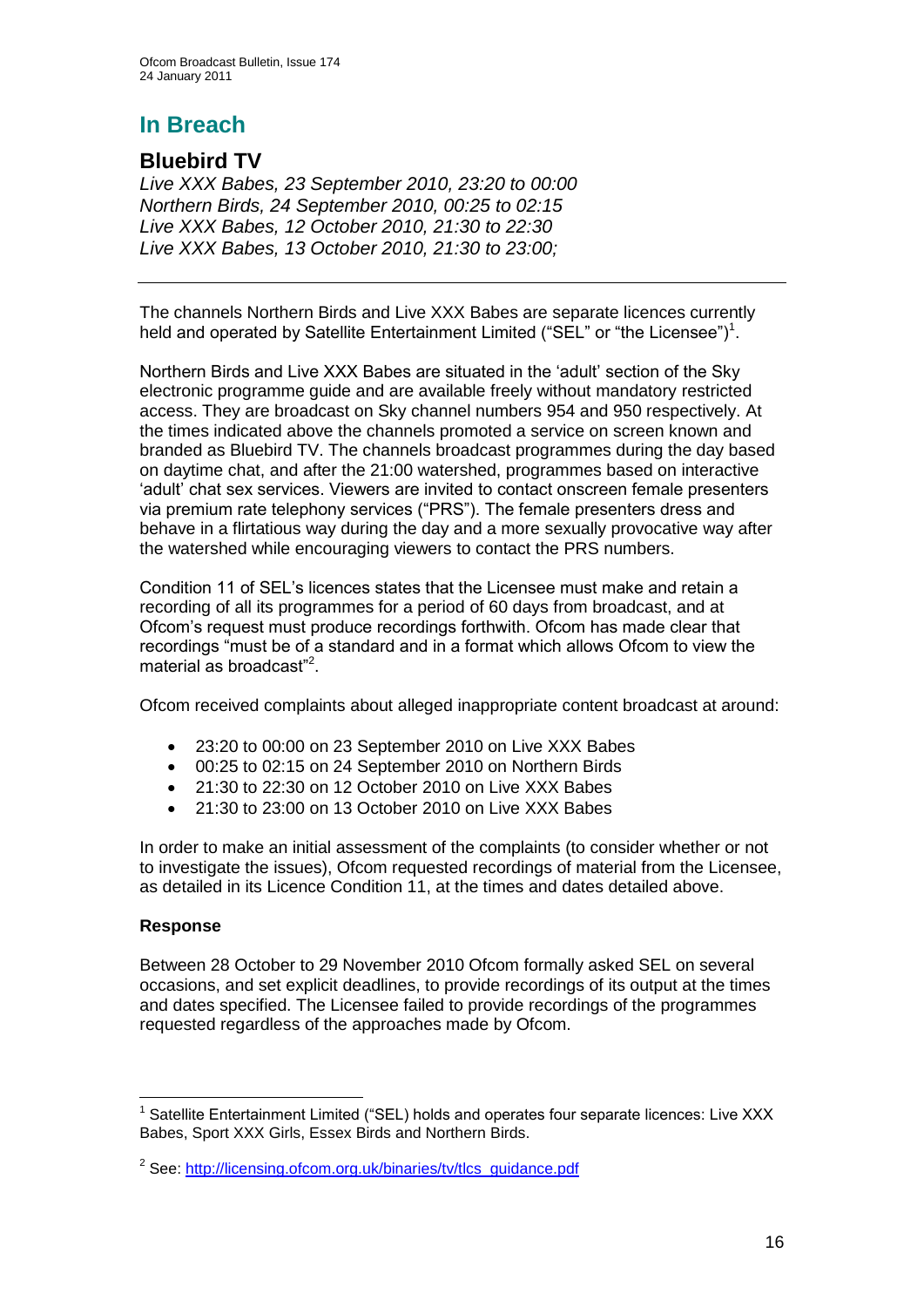The Licensee said that it wished Ofcom to respond to a number of questions about the validity of the complaints it had received and for information relating to the complainant, as had been previously requested. The Licensee also stated Ofcom had "no lawful power to record any notice of breach unless and until Ofcom complies with its legal obligations". The Licensee said it would await confirmation that Ofcom applied "no pre-judgment to broadcast complaints prior to asking the broadcaster to provide tapes".

Ofcom responded by acknowledging the Licensee"s questions and stating that we would deal with the points raised at a later date if Ofcom decided to investigate the requested broadcast material further. Ofcom noted that it assesses all complaints in accordance with its published Procedures for the handling of broadcasting standards cases<sup>3</sup> and, in the first instance, to enable Ofcom to make an assessment of the content referred to in the complaint, the Licensee was required, under the terms of its broadcast licence, to provide the broadcast material requested by Ofcom "forthwith".

Ofcom did not receive the recordings. Since the Licensee was obliged under the terms of its licence to supply the recordings "forthwith" on request, Ofcom asked the Licensee for formal representations on its compliance with Condition 11 of its licences.

SEL did not provide any formal comments in response. Ofcom therefore proceeded to reach a decision about the Licensee"s compliance with Licence Condition 11 in the absence of a formal response from the Licensee.

#### **Decision**

1

It is a condition of all broadcast licences that a licensee adopts procedures for the retention and production of recordings and provides these recordings to Ofcom "forthwith" if requested. Further, the recordings should be "as broadcast "(i.e. the same quality in terms of both sound and picture as when originally transmitted)<sup>4</sup>.

Condition 11 of the Television Licensable Content Service licence states:

- "…the Licensee shall:
	- (a) make and retain or arrange for the retention of a recording in sound and vision of every programme included in the Licensed Service for a period of 60 days from the date of its inclusion therein; and
	- (b) at the request of Ofcom forthwith produce to Ofcom any such recording for examination or reproduction;…"

Ofcom formally asked SEL on several occasions to provide recordings of the output at the time and dates specified above in order to view the material and decide whether it raised any potential issues under the Code. The Licensee failed to provide the four recordings requested and provided no valid reasons to justify this failure. There were, therefore, four separate breaches of Condition 11 (Retention and production of recordings) of SEL"s licences to broadcast.

<sup>&</sup>lt;sup>3</sup> See: [http://stakeholders.ofcom.org.uk/broadcasting/guidance/complaints](http://stakeholders.ofcom.org.uk/broadcasting/guidance/complaints-sanctions/standards/)[sanctions/standards/](http://stakeholders.ofcom.org.uk/broadcasting/guidance/complaints-sanctions/standards/)

<sup>&</sup>lt;sup>4</sup> See: [http://licensing.ofcom.org.uk/binaries/tv/tlcs\\_guidance.pdf](http://licensing.ofcom.org.uk/binaries/tv/tlcs_guidance.pdf)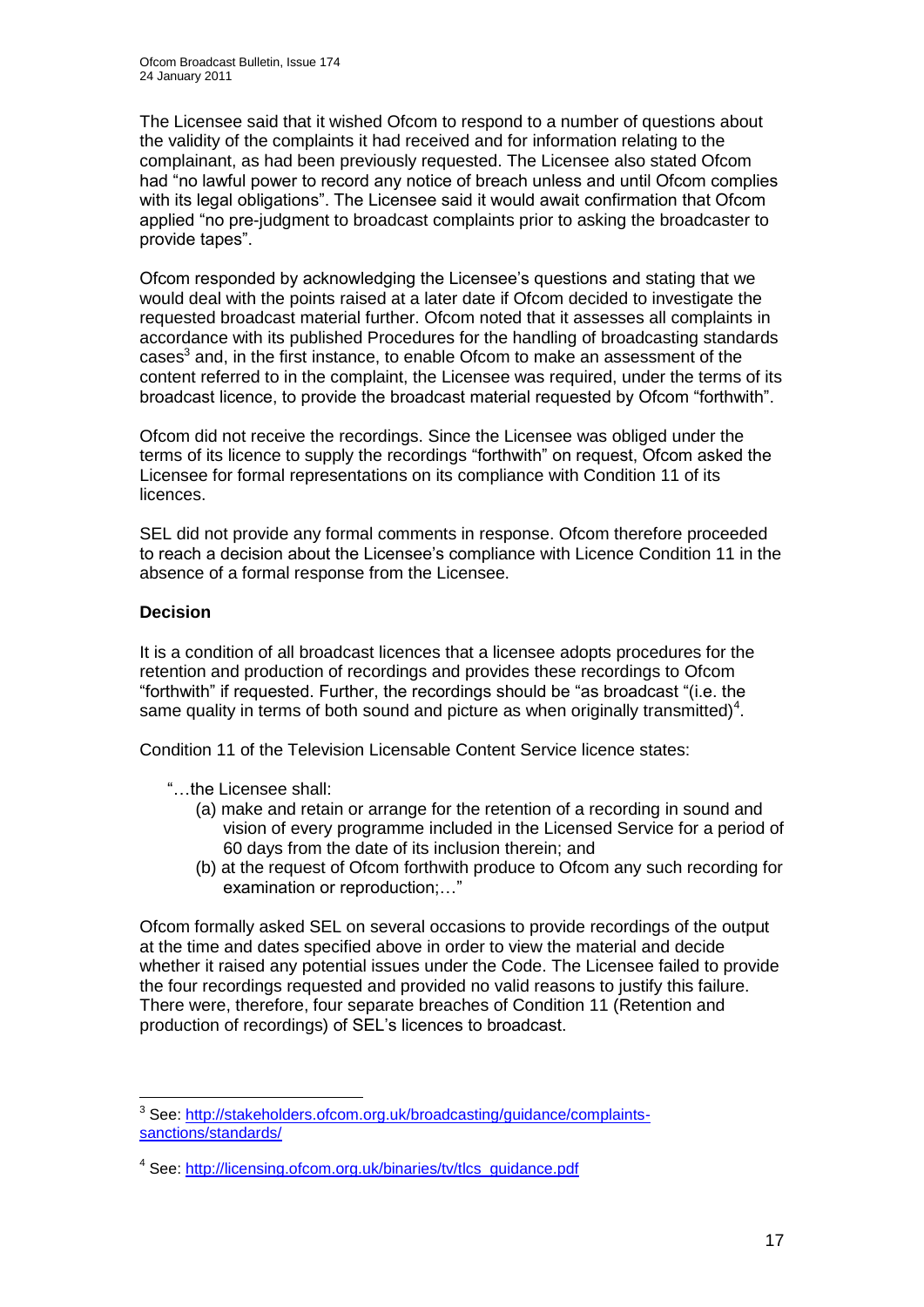All contraventions of Condition 11 are serious matters because they mean that Ofcom is unable to assess whether a particular broadcast raises potential issues under the Code. This therefore impedes Ofcom from carrying out its statutory duty – amongst others – to secure the application of standards in television and radio services that provide adequate protection to members of the public from the inclusion of offensive and harmful material in such services.

It is a broadcast licence condition that a licensee provides Ofcom, on request, with a recording of its output. It is unacceptable for a licensee to refuse to provide such recordings.

Ofcom has recently recorded a total of six separate breaches against the Licensee<sup>5</sup> for failure to provide material transmitted (Licence Condition 11) on the following licences that it holds and on the following dates noted:

- Licence: Sport XXX Girls on 10 September 2010 (published in Broadcast Bulletin 169)
- Licence: Northern Birds on 8 September 2010 (published in Broadcast Bulletin 170)
- Licence: Essex Babes on 21 September 2010 (Broadcast Bulletin 170)
- Licence: Northern Birds on 26/27 September 2010 (published in Broadcast Bulletin 170)
- Licence: Essex Babes on 16 September 2010 (Broadcast Bulletin 171)
- Licence: Essex Babes 27 September 2010 (Broadcast Bulletin 171)

The Licensee was put on notice in Bulletin 171 that the two breaches published would be added to the Licensee"s compliance record and would be considered for sanction, in addition to the three breaches previously recorded in Bulletin 170.

Following the four further contraventions recorded in this finding, Ofcom considers that the nine breaches of SEL"s licences recorded are individually serious and have been repeated. As a result, these contraventions of its licences will be considered for the imposition of a statutory sanction.

#### **Breach of Licence Condition 11 (retention and production of recordings) - 23 September 2010**

**Breach of Licence Condition 11 (retention and production of recordings) - 24 September 2010**

**Breach of Licence Condition 11 (retention and production of recordings) - 12 October 2010**

**Breach of Licence Condition 11 (retention and production of recordings) - 13 October 2010**

<sup>1</sup> <sup>5</sup> See:<http://stakeholders.ofcom.org.uk/enforcement/broadcast-bulletins/obb169/>; <http://stakeholders.ofcom.org.uk/enforcement/broadcast-bulletins/obb170/> and <http://stakeholders.ofcom.org.uk/enforcement/broadcast-bulletins/obb171/>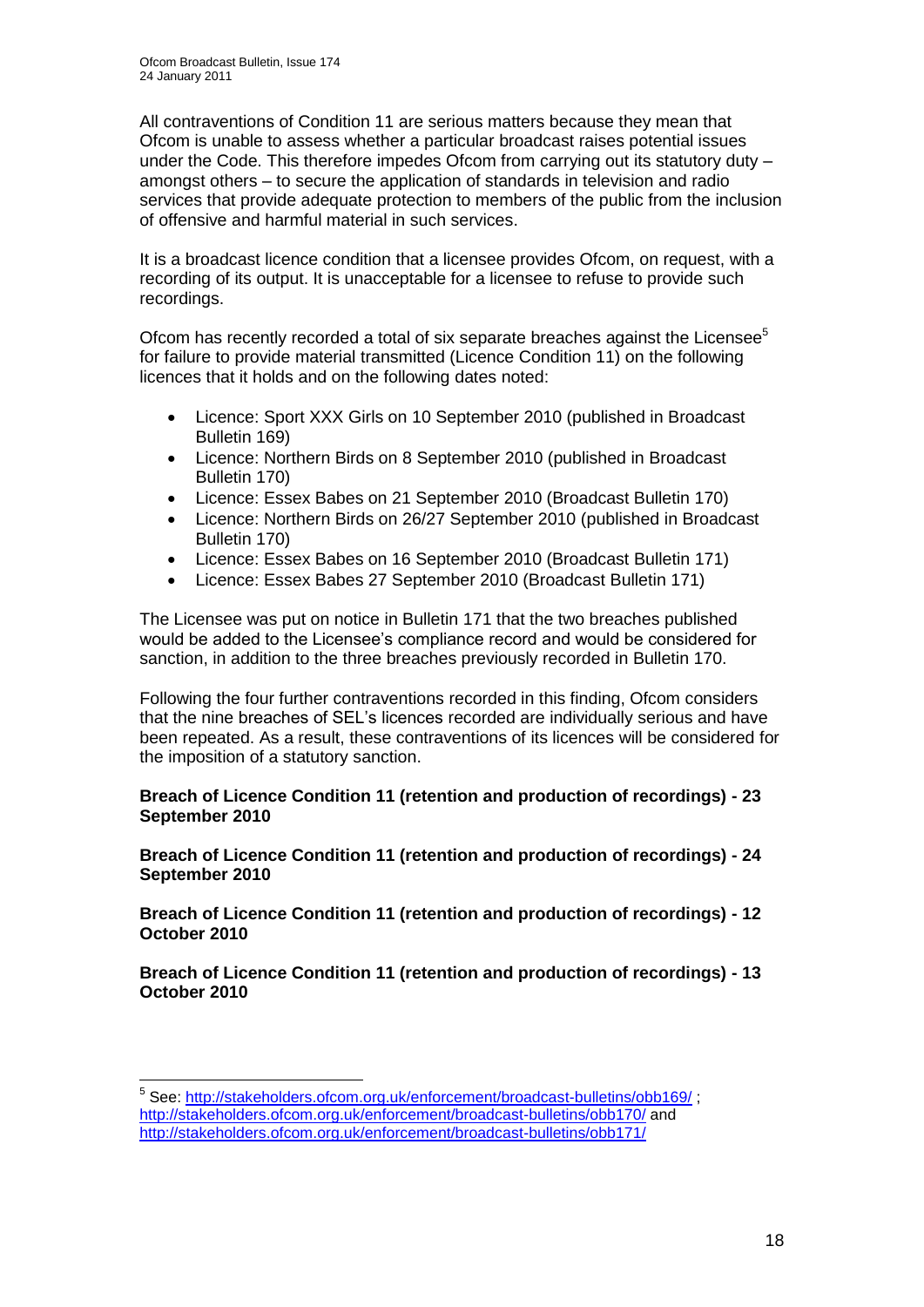**Bluebird TV** *Live 960, 2 November 2010, 12:00 to 12:30*

Bluebird TV is a branded service situated in the "adult" section of the Sky electronic programme guide and available freely without mandatory restricted access on Sky channel number 960 (known as Live 960). The licence for this service is owned and operated by Hoppr Entertainment ("Hoppr" or "the Licensee").

The channel broadcasts programmes during the day based on daytime chat and, after the 21:00 watershed, programmes based on interactive "adult" chat sex services. Viewers are invited to contact onscreen female presenters via premium rate telephony services ("PRS"). The female presenters dress and behave in a flirtatious way during the day and a more sexually provocative way after the watershed while encouraging viewers to contact the PRS numbers.

Condition 11 of Hoppr"s licence states that the Licensee must make and retain a recording of all its programmes for a period of 60 days from broadcast, and at Ofcom"s request must produce recordings forthwith. Ofcom has made clear that recordings "must be of a standard and in a format which allows Ofcom to view the material as broadcast"<sup>1</sup> .

Ofcom received complaints about alleged inappropriate content broadcast at around 12:00 to 12:30 on 2 November 2010.

In order to make an initial assessment of the complaints (to consider whether or not to investigate the issues), Ofcom requested a recording of material from the Licensee at the time and date detailed above.

#### **Response**

1

Between 4 November 2010 to 29 November 2010, Ofcom formally asked Hoppr on several occasions, and set explicit deadlines, to provide the recording of the output at the time and date specified above. The Licensee failed to provide the recording of the material requested regardless of the approaches made by Ofcom.

The Licensee said that it wished Ofcom to respond to a number of questions about the validity of the complaints it had received and for information relating to the complainant, as had been previously requested. The Licensee also stated Ofcom had "no lawful power to record any notice of breach unless and until Ofcom complies with its legal obligations". The Licensee said it would await confirmation that Ofcom applied "no pre-judgment to broadcast complaints prior to asking the broadcaster to provide tapes".

Ofcom responded by acknowledging the Licensee"s questions and stating that we would deal with the points raised at a later date if Ofcom decided to investigate the requested broadcast material further. Ofcom noted that it assesses all complaints in accordance with its published Procedures for the handling of broadcasting standards

<sup>&</sup>lt;sup>1</sup> See: [http://licensing.ofcom.org.uk/binaries/tv/tlcs\\_guidance.pdf](http://licensing.ofcom.org.uk/binaries/tv/tlcs_guidance.pdf)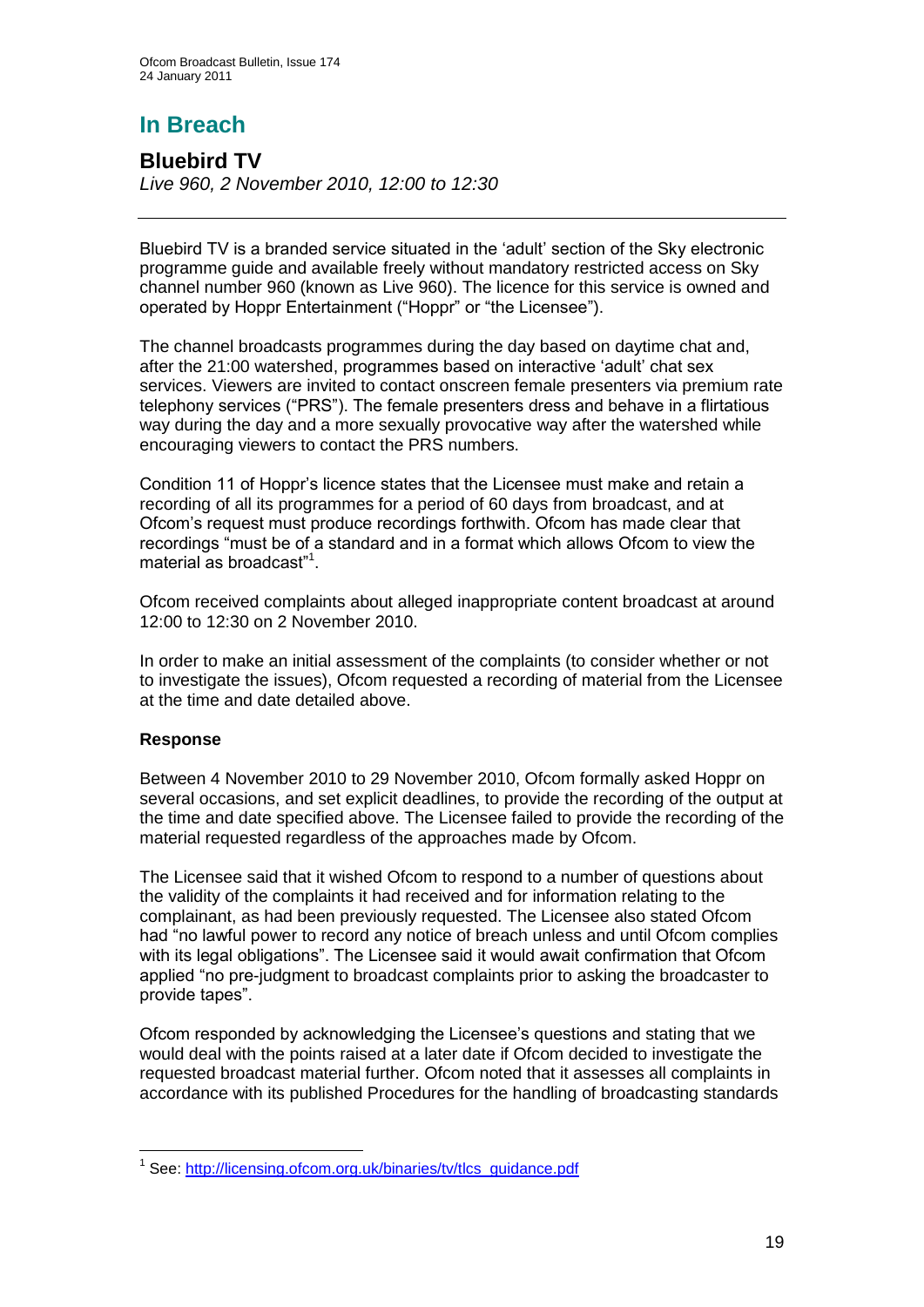$cases<sup>2</sup>$  and, in the first instance, to enable Ofcom to make an assessment of the content referred to in the complaint, the Licensee was required, under the terms of its broadcast licence, to provide the broadcast material requested by Ofcom "forthwith".

Ofcom did not receive the recordings. Since the Licensee was obliged under the terms of its licence to supply recordings "forthwith" on request, Ofcom asked the Licensee for formal representations on its compliance with Condition 11 of its licence.

Hoppr did not provide any formal comments in response. Ofcom therefore proceeded to reach a decision about the Licensee"s compliance with Licence Condition 11 in the absence of a formal response from the Licensee.

#### **Decision**

1

It is a condition of all broadcast licences that a licensee adopts procedures for the retention and production of recordings and provides these recordings to Ofcom "forthwith" if requested. Further, the recordings should be "as broadcast "(i.e. the same quality in terms of both sound and picture as when originally transmitted)<sup>3</sup>.

Condition 11 of the Television Licensable Content Service licence states:

- "…the Licensee shall:
	- (a) make and retain or arrange for the retention of a recording in sound and vision of every programme included in the Licensed Service for a period of 60 days from the date of its inclusion therein; and
	- (b) at the request of Ofcom forthwith produce to Ofcom any such recording for examination or reproduction;…"

Ofcom formally asked Hoppr on several occasions to provide a recording of the output, at the time and date specified above, in order to view the material and decide whether it raised any potential issues under the Code. The Licensee failed to provide the recording and provided no valid reasons to justify this failure. This was a clear breach of Condition 11 (Retention and production of recordings) of Hoppr"s licence to broadcast.

All contraventions of Condition 11 are serious matters because they mean that Ofcom is unable to assess whether a particular broadcast raises potential issues under the Code. This therefore impedes Ofcom from carrying out its statutory duty – amongst others – to secure the application of standards in television and radio services that provide adequate protection to members of the public from the inclusion of offensive and harmful material in such services.

It is a broadcast licence condition that a licensee provides Ofcom, on request, with a recording of its output. It is unacceptable for a licensee to refuse to provide such recordings.

Ofcom has previously recorded two similar breaches of Condition 11 against the Licensee for failure to provide material transmitted (Licence Condition 11) on the licence that it holds on the following dates:

<sup>&</sup>lt;sup>2</sup> See: [http://stakeholders.ofcom.org.uk/broadcasting/guidance/complaints](http://stakeholders.ofcom.org.uk/broadcasting/guidance/complaints-sanctions/standards/)[sanctions/standards/](http://stakeholders.ofcom.org.uk/broadcasting/guidance/complaints-sanctions/standards/)

<sup>&</sup>lt;sup>3</sup> See: [http://licensing.ofcom.org.uk/binaries/tv/tlcs\\_guidance.pdf](http://licensing.ofcom.org.uk/binaries/tv/tlcs_guidance.pdf)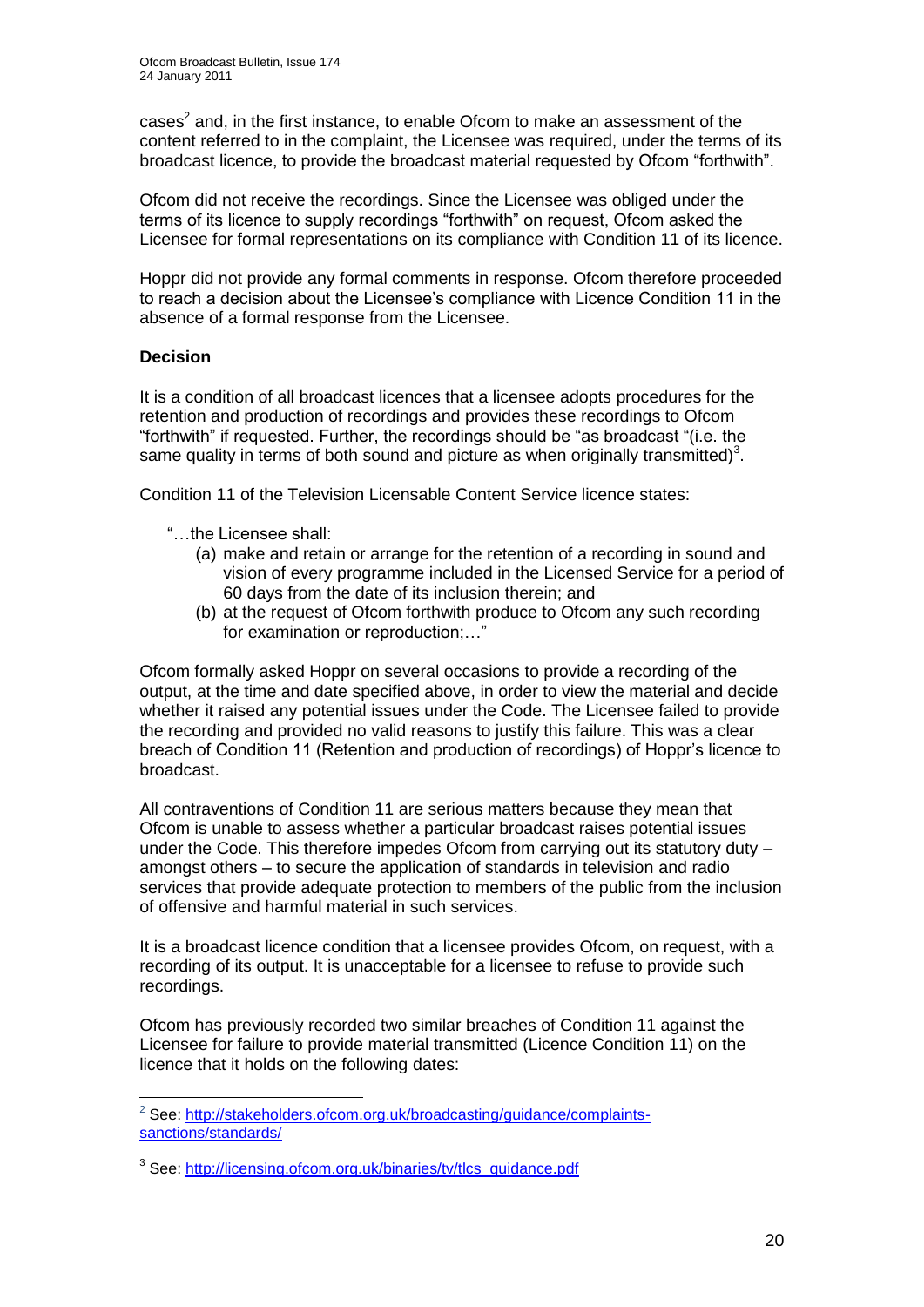- Licence: Live 960 on 3 & 4 August 2010 (published in Broadcast Bulletin  $169)^4$
- Licence: Live 960 on 22 September 2010 (published in Broadcast Bulletin  $170<sup>5</sup>$

The Licensee was informed in Bulletins 144 (published on 26 October 2009) $^6$  and 169 (published on 8 November 2010)<sup>7</sup> that the two breaches of Condition 11 were serious and significant and would be held on the Licensee"s compliance record.

The Licensee was then informed in Bulletin 170 (published on 22 November 2010)<sup>8</sup> that the further recorded licence condition breach would be referred for consideration of the imposition of a statutory sanction.

Following the further contravention recorded in this finding, Ofcom considers that this breach and the breach recorded in Bulletin 170 of Hoppr"s licence condition are individually serious and have been repeated. As a result, these two contraventions of its licence will be considered for the imposition of a statutory sanction.

#### **Breach of Licence Condition 11 (retention and production of recordings) – 2 November 2010**

1

<sup>&</sup>lt;sup>4</sup> See: [http://stakeholders.ofcom.org.uk/binaries/enforcement/broadcast](http://stakeholders.ofcom.org.uk/binaries/enforcement/broadcast-bulletins/obb169/issue169.pdf)[bulletins/obb169/issue169.pdf](http://stakeholders.ofcom.org.uk/binaries/enforcement/broadcast-bulletins/obb169/issue169.pdf)

<sup>&</sup>lt;sup>5</sup> See: [http://stakeholders.ofcom.org.uk/binaries/enforcement/broadcast](http://stakeholders.ofcom.org.uk/binaries/enforcement/broadcast-bulletins/obb170/issue170.pdf)[bulletins/obb170/issue170.pdf](http://stakeholders.ofcom.org.uk/binaries/enforcement/broadcast-bulletins/obb170/issue170.pdf)

<sup>&</sup>lt;sup>6</sup> See: [http://stakeholders.ofcom.org.uk/binaries/enforcement/broadcast](http://stakeholders.ofcom.org.uk/binaries/enforcement/broadcast-bulletins/obb144/issue144.pdf)[bulletins/obb144/issue144.pdf](http://stakeholders.ofcom.org.uk/binaries/enforcement/broadcast-bulletins/obb144/issue144.pdf)

<sup>&</sup>lt;sup>7</sup> See: [http://stakeholders.ofcom.org.uk/binaries/enforcement/broadcast](http://stakeholders.ofcom.org.uk/binaries/enforcement/broadcast-bulletins/obb169/issue169.pdf)[bulletins/obb169/issue169.pdf](http://stakeholders.ofcom.org.uk/binaries/enforcement/broadcast-bulletins/obb169/issue169.pdf)

<sup>&</sup>lt;sup>8</sup> See: [http://stakeholders.ofcom.org.uk/binaries/enforcement/broadcast](http://stakeholders.ofcom.org.uk/binaries/enforcement/broadcast-bulletins/obb170/issue170.pdf)[bulletins/obb170/issue170.pdf](http://stakeholders.ofcom.org.uk/binaries/enforcement/broadcast-bulletins/obb170/issue170.pdf)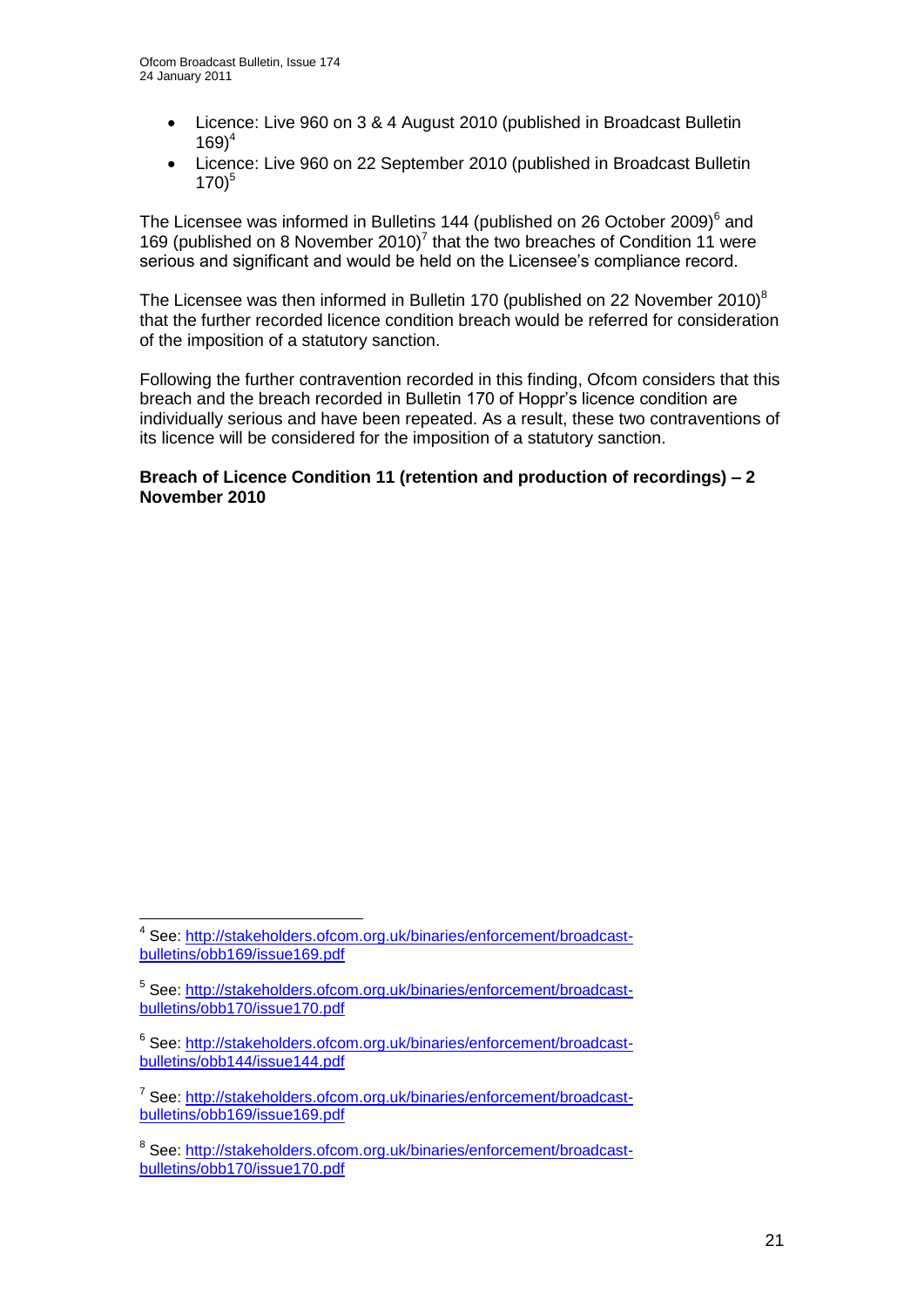# **Bluebird TV**

*Live 960, 25 September 2010, 00:20 to 01:30*

Bluebird TV is a televised interactive adult sex chat advertisement broadcast on the television service Live 960, available freely without mandatory restricted access on Sky channel number 960. This channel is situated in the 'adult' section of the Sky Electronic Programme Guide ("Sky EPG"). The licence for this service is owned and operated by Hoppr Entertainment Limited ("Hoppr" or "the Licensee"). Viewers are invited to contact onscreen female presenters via premium rate telephony services ("PRS"). The female presenters generally dress and behave in a sexually provocative way in order to elicit premium rate phone calls.

As a result of its concerns about compliance in this sector, Ofcom conducts monitoring exercises of daytime and adult sex chat channels. Ofcom noted that between 00:20 and 01:30 on 25 September 2010, the content included a "nastiness in the jail" section with a presenter wearing striped knickers and striped legwarmers. She adopted various positions including: on all fours with her bottom to camera; sat over a toilet seat and over a bed with her legs open; and, stood up holding onto the bars of the "jail" setting with her legs wide. While in these positions she: stroked and licked her nipples; rubbed her genitals in a sustained and vigorous manner simulating masturbation, both over and inside her knickers; rubbed herself with her fingers and against the bed while her knickers were removed; and, spanked her buttocks harshly so as to leave a red mark. During her performance and due to her pulling at her knickers which at one point she removed, labial and anal detail were visible.

The rules governing broadcast advertising are set by the Broadcast Committee of Advertising Practice ("BCAP") with the approval of Ofcom. BCAP performs its function by setting, monitoring and amending the UK Code of Broadcast Advertising ("the BCAP Code"), with Ofcom retaining back-stop enforcement powers. The investigation of complaints relating to daytime chat and "adult chat" broadcast services – which are types of broadcast advertising - remain a matter for Ofcom. (Please see Ofcom's statement published on 3 June 2010<sup>1</sup> for further details).

Ofcom requested formal comments from Hoppr in relation to the following BCAP Code Rule:

Rule 4.2 Advertisements must not cause serious or widespread offence against generally accepted moral, social or cultural standards.

#### **Response**

Ofcom set clear deadlines for any comments from Hoppr. Hoppr did not provide any comments by the set deadlines. Ofcom therefore proceeded to reach a decision.

#### **Decision**

Since 1 September 2010 all PRS-based daytime and "adult chat" television services have no longer been regulated as editorial content but as long-form advertising i.e.

 1 See:<http://stakeholders.ofcom.org.uk/consultations/participationtv3/statement/>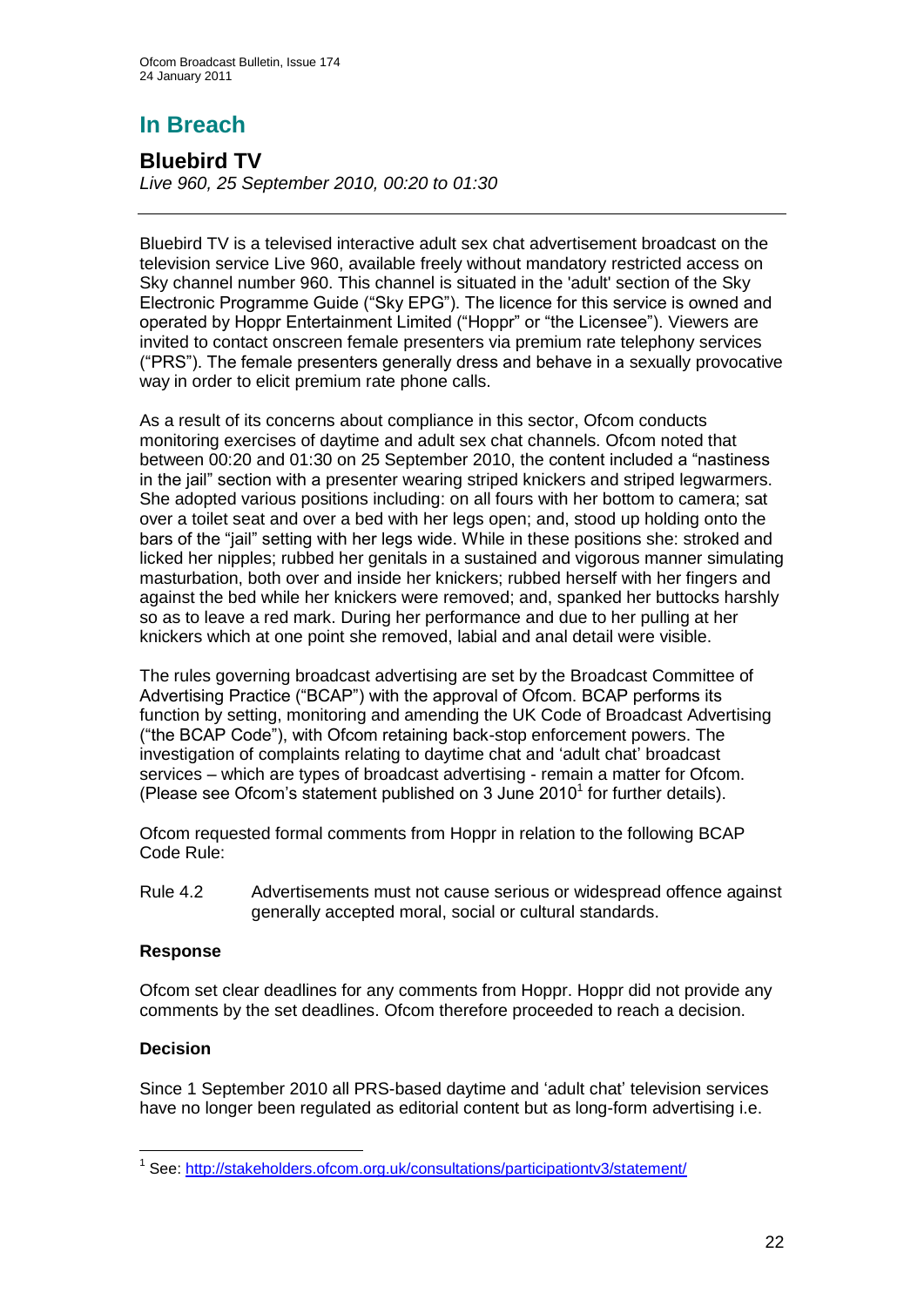teleshopping. As stated above, from that date the relevant standards code for such services became the BCAP Code rather than the Broadcasting Code.

The BCAP Code contains rules which permit "adult chat" services to be advertised (and so broadcast) within prescribed times and on free-to-air channels that are specifically licensed by Ofcom for that purpose. When setting and applying standards in the BCAP Code to provide adequate protection to members of the public from serious or widespread offence, Ofcom must have regard to the need for standards to be applied in a manner that best guarantees an appropriate level of freedom of expression in accordance with Article 10 of the European Convention of Human Rights, as incorporated in the Human Rights Act 1998. However, broadcasters should note that the advertising content of "adult chat" services has much less latitude than is typically available to editorial material in respect of context and narrative. A primary intent of advertising is to sell products and services and consideration of acceptable standards will take that context into account.

Rule 4.2 of the BCAP Code is substantially equivalent to Rule 2.1 of the Broadcasting Code which provides that: "Generally accepted standards must be applied to the contents of television and radio services so as to provide adequate protection for members of the public from the inclusion in such services of harmful and/or offensive material."

In Ofcom"s view the sexual images included in this broadcast were strong and capable of causing offence. Ofcom noted that on a number of occasions the presenter adopted sexually provocative positions for prolonged periods of time - for example, kneeling on all fours with her buttocks in the air, sat over a bed thrusting heavily and gyrating her hips, on her back with her legs pulled open and wide, and standing up with her legs wide open to camera from behind. She was also seen simulating masturbation both over and beneath her knickers and when her knickers were removed, with her fingers and hand in direct and sustained contact with her genitals. Anal and labial detail was also revealed due to her pulling on her underwear and removing her underwear whilst her legs were spread wide. Ofcom did however note that whilst in these positions the on-screen graphics occasionally obscured the presenter"s genital area to some extent.

Under BCAP Code Rule 4.2, Ofcom took into account the context in which this particular advertisement was broadcast, in order to determine whether suitable scheduling restrictions were applied to this content by the Licensee. Ofcom noted that this content was broadcast from 00:20, therefore well after the 21:00 watershed, and that viewers generally expect on all channels that stronger material will be shown after 21:00, within context. Ofcom also took account of the fact that the Live 960 channel is positioned in the adult section of the Sky EPG and that viewers tend to expect the broadcast of stronger sexual material on channels in this section of the EPG than would be expected to be included on other channels in other sections.

However, in this case, given the content included prolonged and frequent scenes of a sexual nature (provided for the purpose of sexual arousal) the location of the channel in the adult section of the EPG was not sufficient to justify the broadcast of the material without mandatory restriction.

Taking into account the factors above, Ofcom has concluded that relevant scheduling restrictions were not applied so as to ensure that the material did not cause widespread offence against generally accepted moral, social or cultural standards. Therefore Ofcom concluded that this material breached Rule 4.2 of the BCAP Code.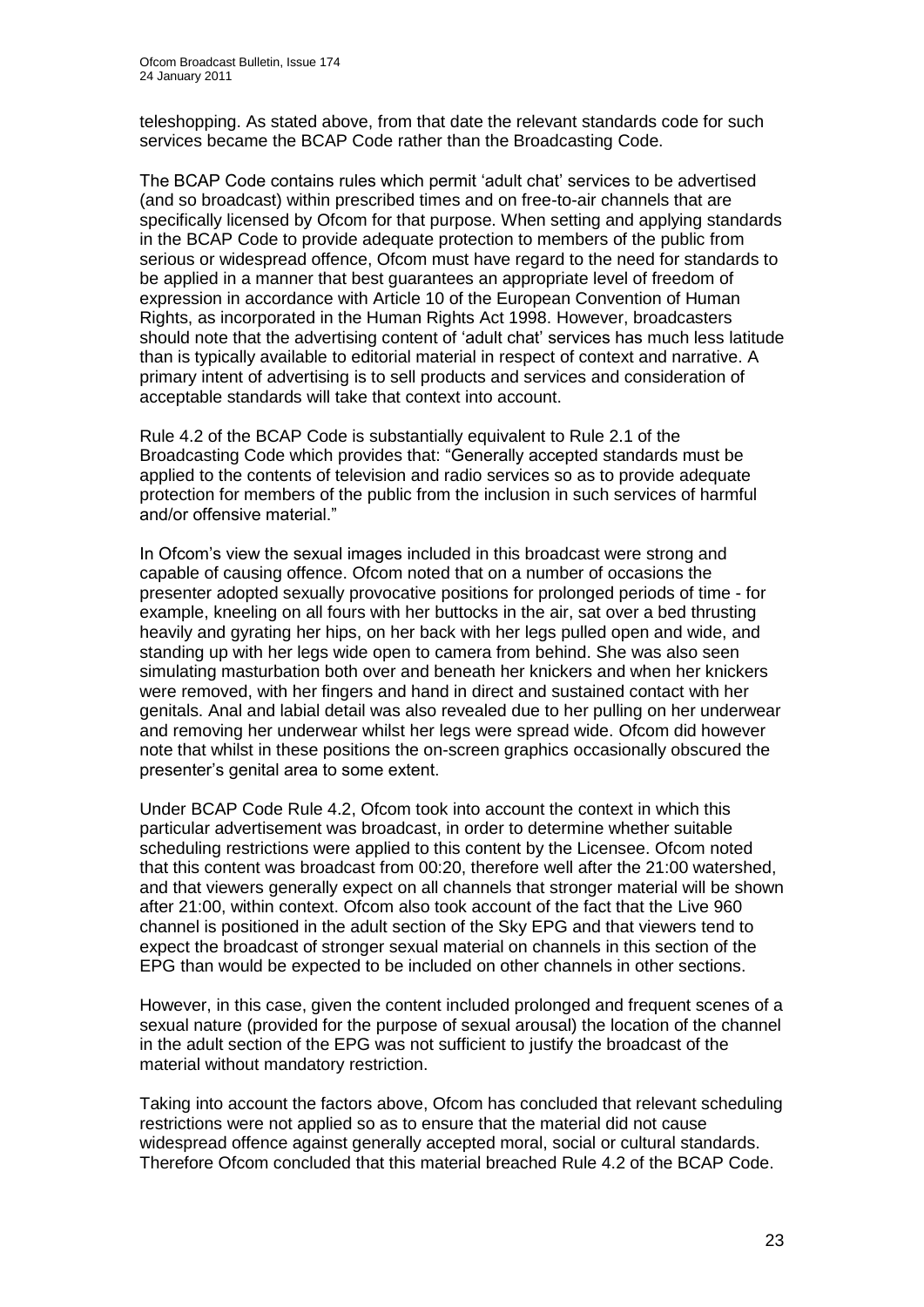Ofcom has previously found the Licensee in breach of Condition 11 of its licence on 26 October 2009<sup>2</sup> and on  $8^3$  and 22<sup>4</sup> November 2010. The Licensee was put on notice on 22 November 2010 that the breach of its licence recorded on that date was being considered for the imposition of a statutory sanction.

In addition, in another finding in this current issue of the Bulletin (see page 22) a further breach of Licence Condition 11 is recorded and the Licensee has been put on notice that that breach is also being considered for the imposition of a statutory sanction.

This contravention of the BCAP Code is therefore a further example of poor compliance by this Licensee within a short period of time. This serious and significant breach will be taken into account in Ofcom"s consideration of the imposition of a statutory sanction.

#### **Breach of BCAP Code Rule 4.2**

<sup>1</sup> <sup>2</sup> See: [http://stakeholders.ofcom.org.uk/binaries/enforcement/broadcast](http://stakeholders.ofcom.org.uk/binaries/enforcement/broadcast-bulletins/obb144/Issue144.pdf)[bulletins/obb144/Issue144.pdf](http://stakeholders.ofcom.org.uk/binaries/enforcement/broadcast-bulletins/obb144/Issue144.pdf)

<sup>&</sup>lt;sup>3</sup> See: [http://stakeholders.ofcom.org.uk/binaries/enforcement/broadcast](http://stakeholders.ofcom.org.uk/binaries/enforcement/broadcast-bulletins/obb169/issue169.pdf)[bulletins/obb169/issue169.pdf](http://stakeholders.ofcom.org.uk/binaries/enforcement/broadcast-bulletins/obb169/issue169.pdf)

<sup>&</sup>lt;sup>4</sup> See: [http://stakeholders.ofcom.org.uk/binaries/enforcement/broadcast](http://stakeholders.ofcom.org.uk/binaries/enforcement/broadcast-bulletins/obb170/issue170.pdf)[bulletins/obb170/issue170.pdf](http://stakeholders.ofcom.org.uk/binaries/enforcement/broadcast-bulletins/obb170/issue170.pdf)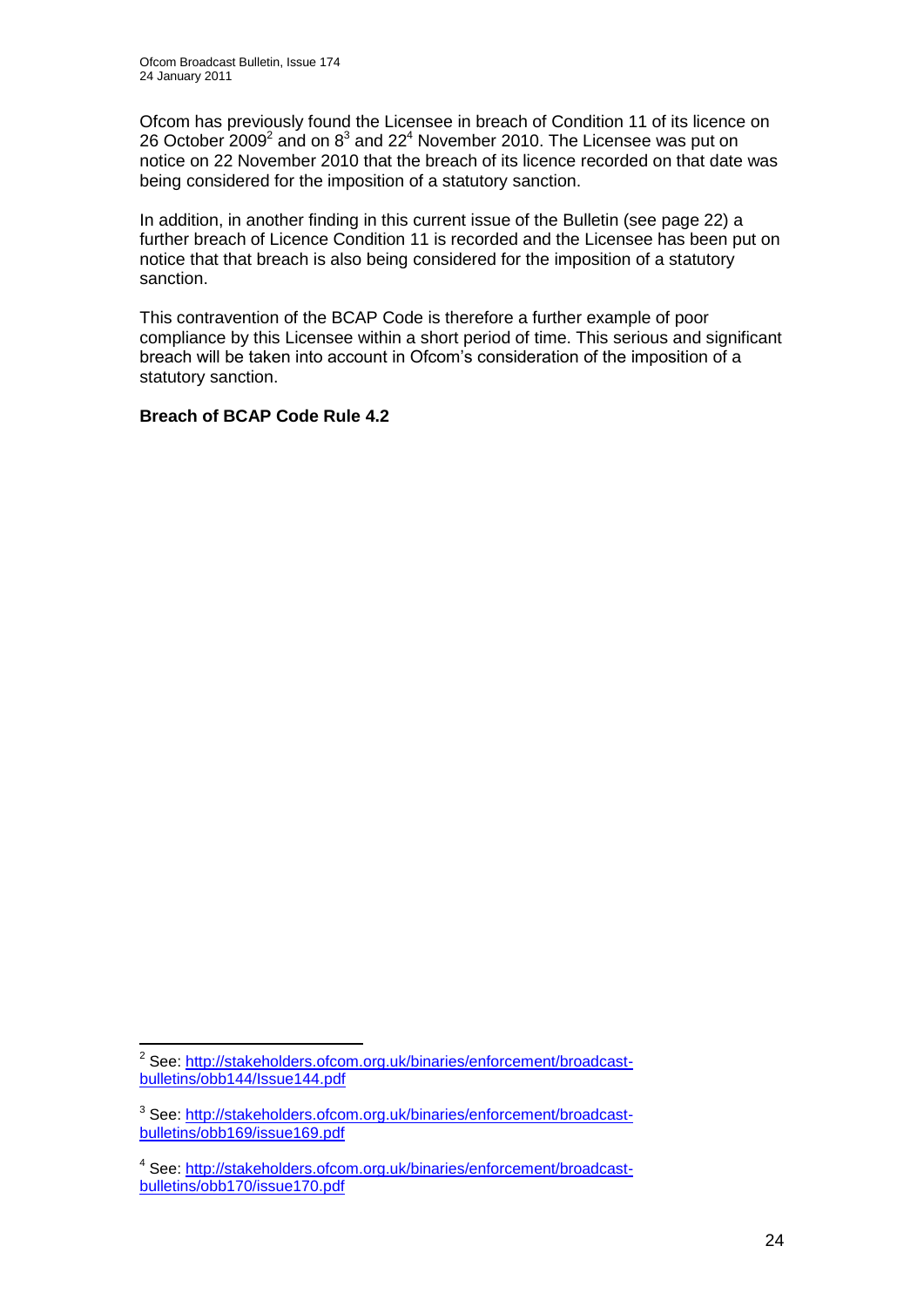## **40nNaughty**

*Red Light Lounge, 13 October 2010, 11:00 to 13:00 Red Light Lounge, 2 November 2010, 08:55 to 10:10 Red Light Lounge, 10 November 2010, 10:45 to 11:20 Red Light Lounge, 13 November 2010, 18:20 to 19:00*

## **40nNaughty**

*Red Light Central, 6 November 2010, 21:48 to 22:30*

#### **Introduction**

*Red Light Lounge* is a televised daytime interactive chat advertisement broadcast on the service 40nNaughty (Sky channel number 911). The service is available freely without mandatory restricted access and is situated in the 'adult' section of the Sky electronic programme guide ("EPG"). Viewers are invited to contact onscreen female presenters via premium rate telephony services ("PRS"). The presenters generally dress and behave in a flirtatious manner.

*Red Light Central* is a televised interactive adult sex chat advertisement broadcast from 21:00 on the service 40nNaughty (Sky channel number 911). The service is available freely without mandatory restricted access and is situated in the 'adult' section of the Sky EPG. Viewers are invited to contact onscreen female presenters via PRS. The female presenters dress and behave in a sexually provocative way while encouraging viewers to contact the PRS numbers.

The service 40nNaughty is owned and operated by Just4us TV Limited<sup>1</sup> ("Just4Us" or "the Licensee"). Just4Us has compliance responsibility for all advertisements broadcast on this service, including *Red Light Lounge* and *Red Light Central*.

#### Pre-watershed broadcasts

Ofcom received complaints about the above four broadcasts of *Red Light Lounge*. The complainant was concerned that the content of the material was "far too graphic especially when children could inadvertently view this channel". The complainant said that the female presenters on screen were behaving in a "very provocative sexual manner miming sexual acts which was totally inappropriate for the time of day" and the content was of "an incredibly strong sexual nature".

#### *Red Light Lounge, 13 October 2010, 11:00 to 13:00*

Ofcom noted that the first female presenter was wearing a black top, a revealing black thong and black stockings and suspenders. During the broadcast the presenter was shown in various positions for prolonged periods of time, including: bent over on all fours with her buttocks positioned towards camera; and lying on her back with her legs wide open to camera. While in these positions she repeatedly gyrated and thrust her hips. The first presenter then introduced the second female presenter by saying:

<sup>1</sup>  $1$  Just4Us is a wholly owned subsidiary of Playboy TV UK/Benelux Limited.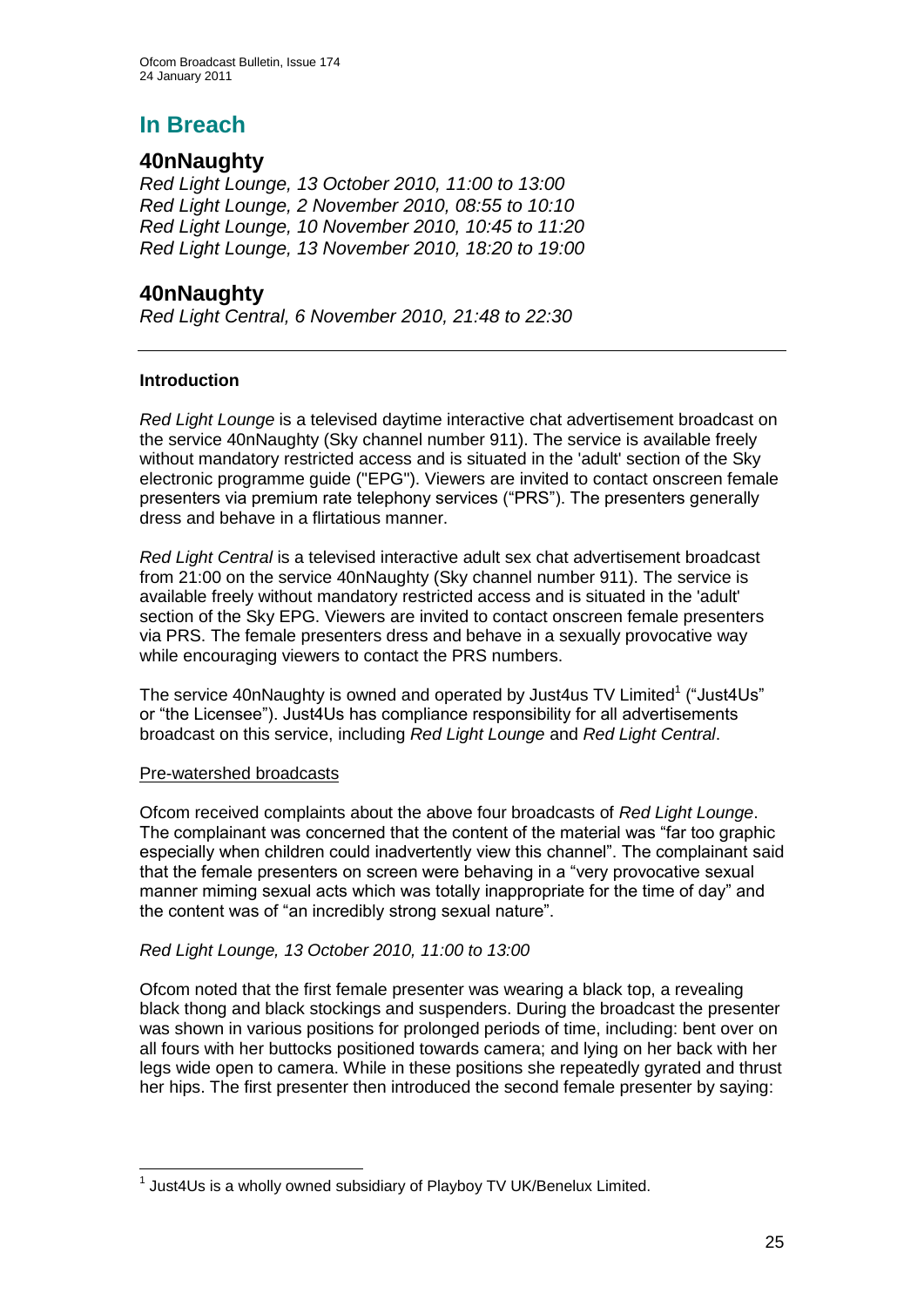| Presenter number one: | "We have Sophia, isn't she gorgeous, can you see<br>these sexy legs guys, do you want to play with them?<br>Do you know what, she is going to get you so hot,<br>aren't you Sophia?"                                        |
|-----------------------|-----------------------------------------------------------------------------------------------------------------------------------------------------------------------------------------------------------------------------|
| Presenter number two: | "yeah just as hot as you got them"                                                                                                                                                                                          |
| Presenter number one: | "and we love it, this is our play time see guys, what<br>goes on behind the screen you know, I get to play<br>So come on guys, come and play so don't get her too<br>much hot because I need to play with her a bit later." |
| Presenter number two: | "I'll save some for you, I always save some for you"                                                                                                                                                                        |

The second presenter was wearing a black slip, a black thong and fishnet stockings. During the broadcast she was shown in various positions for prolonged periods of time, including: on her knees with her legs open and buttocks positioned to camera; straddling the back of a sofa; and lying on her back with her legs wide open to camera. While in these positions she repeatedly gyrated and thrust her hips.

#### *Red Light Lounge, 2 November 2010, 08:55 to 10:10*

Ofcom noted that the female presenter was wearing a purple bra and a purple lace thong. During the broadcast she was shown in various positions for prolonged periods of time, including: on her knees with her legs open and buttocks positioned to camera; lying on her side with her buttocks positioned to camera; and sat down with her legs wide open towards the camera. While in these positions the presenter repeatedly shook her breasts and gyrated and thrust her hips.

#### *Red Light Lounge, 10 November 2010, 10:45 to 11:20*

Ofcom noted that the female presenter was wearing a black bra, black thong, stockings and suspenders. During the broadcast she was shown in various positions for prolonged periods of time, including: bent over on her knees with her legs open and buttocks positioned to camera; and sat down with her legs wide open to camera. While in these positions the presenter repeatedly stroked up and down her legs, shook and touched her breasts and thrust her hips and buttocks.

#### *Red Light Lounge, 13 November 2010, 18:20 to 19:00*

Ofcom noted that the female presenter was wearing a black bra, a black thong, stockings and suspenders. During the broadcast she was shown in various positions for prolonged periods of time, including kneeling on all fours and lying on her back with one leg pulled back towards her head. While in these positions the presenter repeatedly thrust her hips and buttocks and stroked her body.

#### Post-watershed broadcast

#### *Red Light Central, 6 November 2010, 21:48 to 22:30*

Ofcom also received a complaint about the above broadcast of *Red Light Central*. The complainant said that during the broadcast the female presenter on screen was "licking her fingers and simulating oral sex, she performed other strong sexual acts during this same time period. Her bikini knickers were far too small and allowed her vaginal lips to be exposed".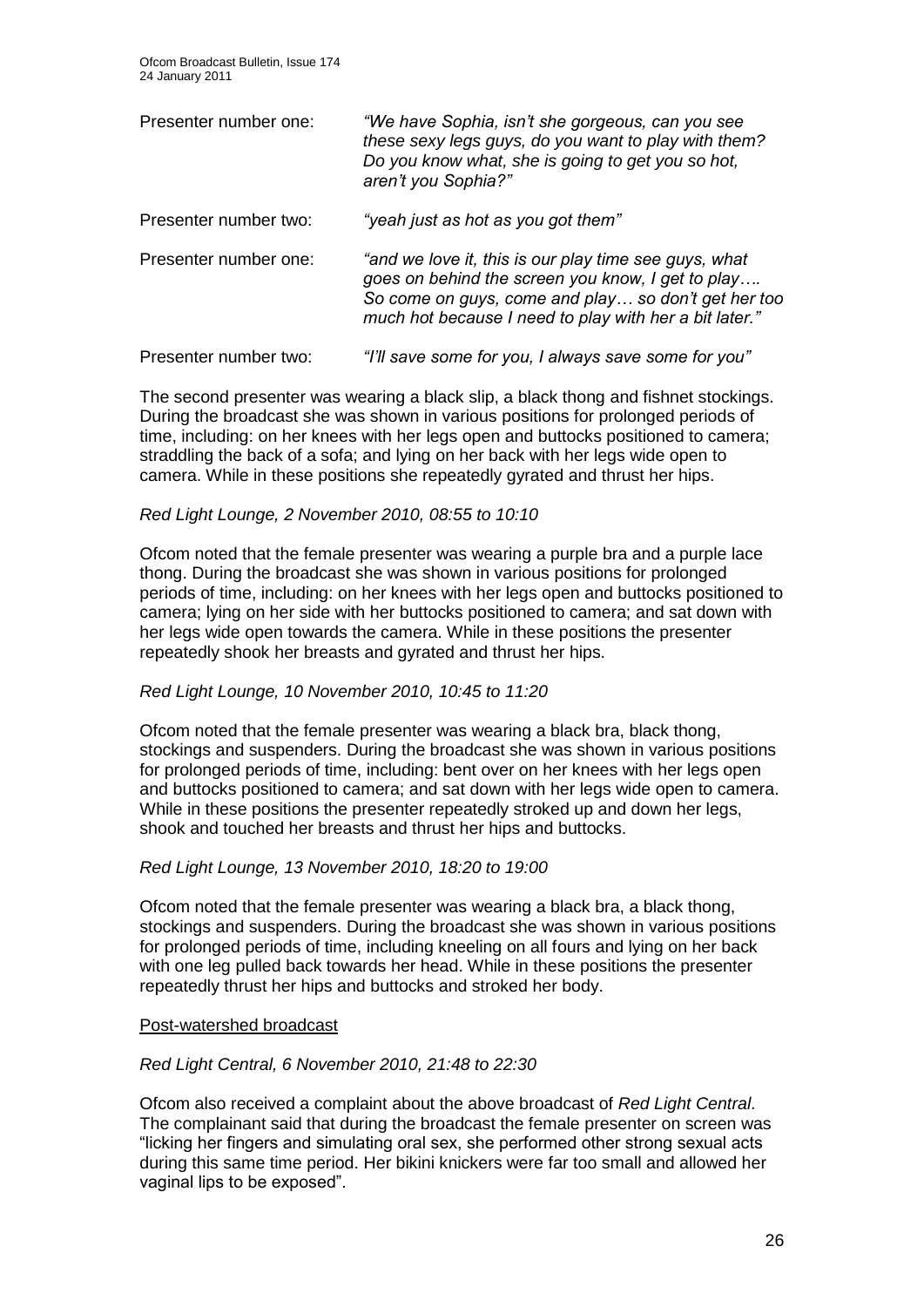Ofcom noted that the female presenter was wearing a black bra top and a revealing black thong. Between 21:48 and 22:00 she pulled her bra to the side to expose her breasts. The presenter was shown in various positions, including: bent over on all fours with her buttocks positioned to camera and her legs wide open; on her knees facing the camera with her legs open; and lying on her back with her legs wide open to camera. While in these positions the presenter repeatedly thrust her pelvis and buttocks and her genital area was shown in close up. From 22:00 she also licked and repeatedly touched her exposed breasts; licked her fingers and mimed the insertion of something into her mouth.

The rules governing broadcast advertising are set by the Broadcast Committee of Advertising Practice ("BCAP") with the approval of Ofcom. BCAP performs its function by setting, monitoring and amending the UK Code of Broadcast Advertising ("the BCAP Code"), with Ofcom retaining back-stop enforcement powers. The investigation of complaints relating to daytime chat and "adult chat" broadcast services – which are types of broadcast advertising - remain a matter for Ofcom. (Please see Ofcom's statement published on 3 June 2010 $^2$  for further details).

#### Request for comments

Ofcom requested formal comments under BCAP Code Rules 4.2 ("Advertisements must not cause serious or widespread offence against generally accepted moral, social or cultural standards.") and Rule 32.3 ("Relevant timing restrictions must be applied to advertisements that, through their content, might harm or distress children of particular ages or that are otherwise unsuitable for them") from Just4Us in relation to the following broadcasts:

*Red Light Lounge*, 13 October 2010, 11:00 to 13:00 *Red Light Lounge*, 2 November 2010, 08:55 to 10:10 *Red Light Lounge*, 10 November 2010, 10:45 to 11:20 *Red Light Lounge*, 13 November 2010, 18:20 to 19:00

Ofcom requested formal comments from Just4Us under Rule 4.2 as regards *Red Light Central*, 6 November 2010, 21:48 to 22:30.

#### **Response**

#### Pre-watershed broadcasts

*Red Light Lounge,* 13 October 2010, 11:00 to 13:00 *Red Light Lounge,* 2 November 2010, 08:55 to 10:10 *Red Light Lounge,* 10 November 2010, 10:45 to 11:20 *Red Light Lounge,* 13 November 2010, 18:20 to 19:00

Just4Us said that the production company responsible for producing the content on 40nNaughty "were new to producing live free-to-air babe content". It added that a change in regulation from the Ofcom Broadcasting Code to the Advertising Code led to a change in its compliance procedures and these changes were misunderstood by some producers. Just4Us added that training and guidance were given prior to the launch of 40nNaughty, however a number of factors "culminated in some teething problems, for which we apologise".

 2 See:<http://stakeholders.ofcom.org.uk/consultations/participationtv3/statement/>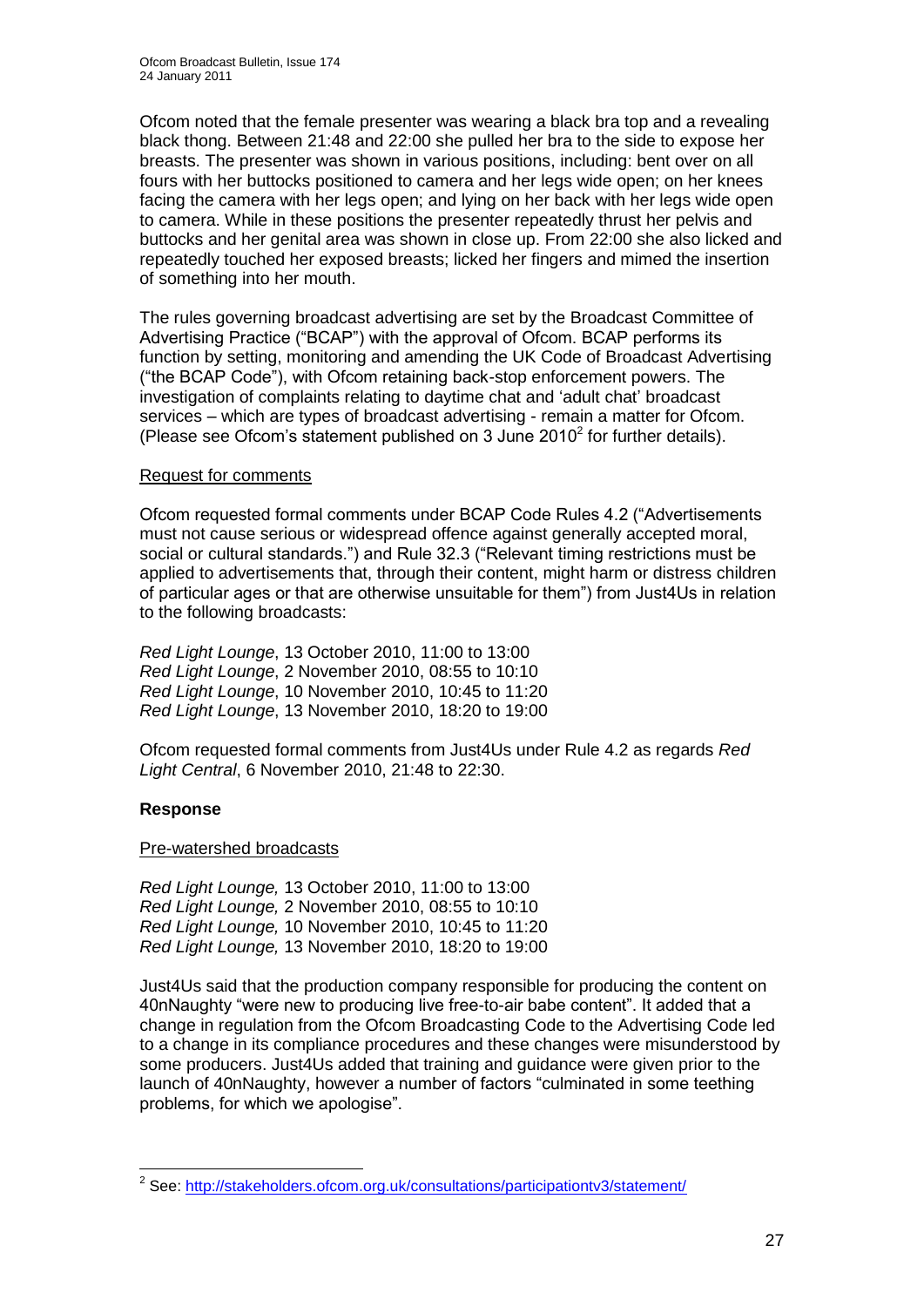The licensee said that the content broadcast on 13 October 2010 "fell far outside our own internal guidelines for daytime material and the producer responsible was in fact dismissed from his position immediately". The Licensee apologised for "this lapse".

The Licensee considered that the content broadcast during all the other prewatershed broadcasts "contained very small pockets of material unsuitable for broadcast at that time, but were in the main, compliant".

However, it said that the producers of the broadcasts on 2 November and 10 November "took our daytime instruction of "flirty and cheeky" a little too far which resulted in some sexual overtones which were not intended". It added that "this has now all been addressed directly, and such mistakes will not recur".

With regard to the broadcast on 13 November 2010, the Licensee said that "the girl was not behaving in a particularly sexy manner" but it did state that "there were certainly sections which fell outside the Code, specifically buttock jiggling and suggestive poses", for which the Licensee apologised.

#### Post-watershed broadcast

#### *Red Light Central, 6 November 2010, 21:48 to 22:30*

Just4Us said that the presenter featured in the above broadcast was on-air "far past the watershed". It did not consider that the presenter exposed her vaginal lips, as suggested by the complainant. However it did say that the presenter "will not be permitted to wear garments in future which appear to show such anatomy".

The Licensee said that overall, it has "tightened up our compliance [procedures] further, giving greater, strongly worded guidance to content providers". It has also "increased the number of staff who are monitoring the channels for compliance during the day" and "this is in addition to compliance training given to presenters, producers, the head of production and all staff involved with the production".

#### **Decision**

Since 1 September 2010 all PRS-based daytime and "adult chat" television services have no longer been regulated as editorial content but as long-form advertising i.e. teleshopping. As stated above, from that date the relevant standards code for such services became the BCAP Code rather than the Broadcasting Code.

The BCAP Code contains rules which permit "adult chat" services to be advertised (and so broadcast) within prescribed times and on free-to-air channels that are specifically licensed by Ofcom for that purpose. When setting and applying standards in the BCAP Code to provide adequate protection to members of the public from serious or widespread offence, Ofcom must have regard to the need for standards to be applied in a manner that best guarantees an appropriate level of freedom of expression in accordance with Article 10 of the European Convention of Human Rights, as incorporated in the Human Rights Act 1998. However, broadcasters should note that the advertising content of "adult chat" services has much less latitude than is typically available to editorial material in respect of context and narrative. A primary intent of advertising is to sell products and services and consideration of acceptable standards will take that context into account.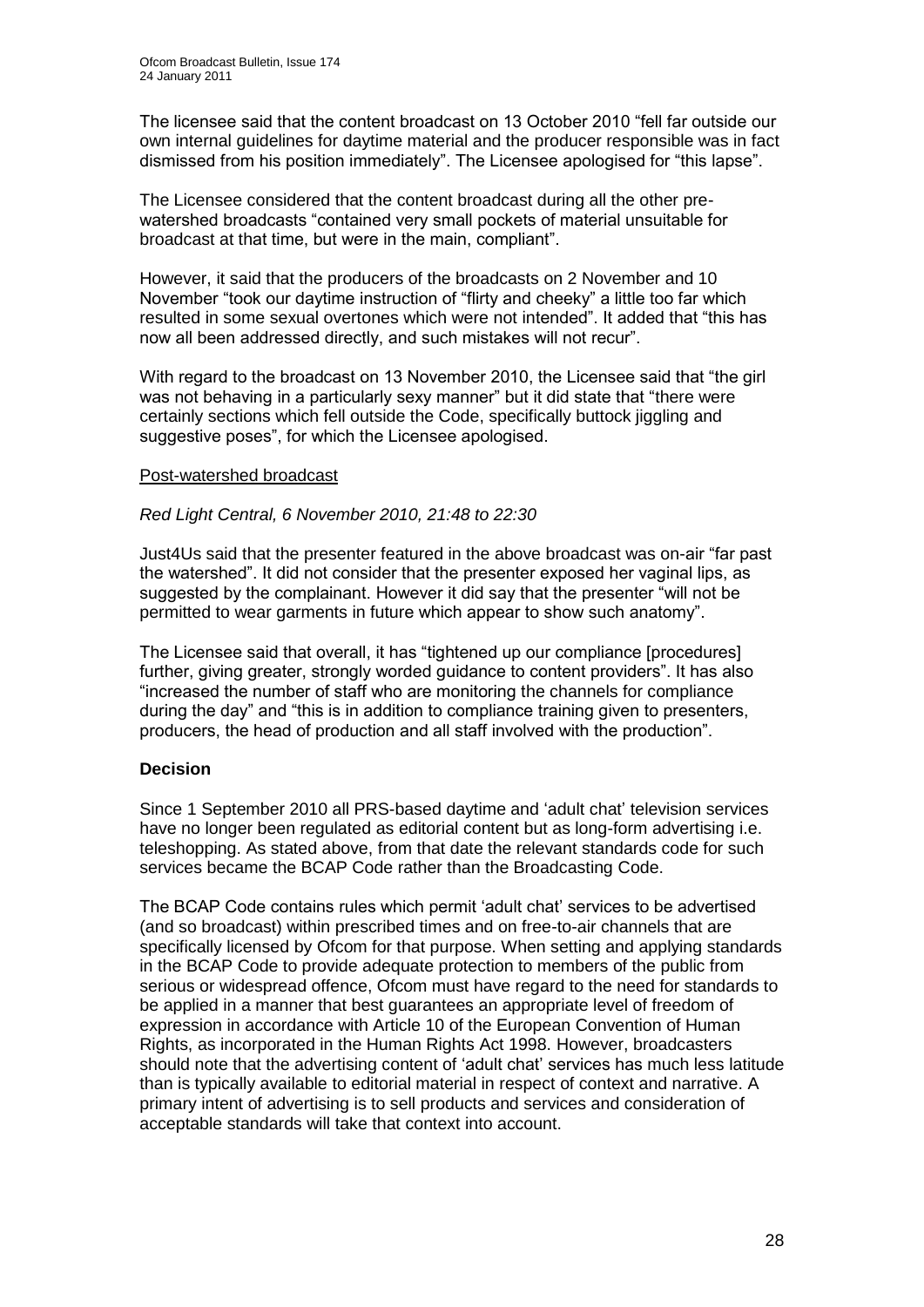Rule 4.2 of the BCAP Code is substantially equivalent to Rule 2.1 of the Broadcasting Code which provides that: *"Generally accepted standards must be applied to the contents of television and radio services so as to provide adequate protection for members of the public from the inclusion in such services of harmful and/or offensive material."* Rule 32.3 of the BCAP Code is substantially equivalent to Rule 1.3 of the Broadcasting Code which provides: *"Children must also be protected by appropriate scheduling from material that is unsuitable for them."*

BCAP Code Rule 32.3 makes clear that children should be protected by relevant timing (and so appropriate scheduling) restrictions from material which is unsuitable for them. Appropriate timing and scheduling restrictions are judged according to factors such as: the likely number of children in the audience; the likely age of those children; and whether the advertisement was broadcast during school time or during school holidays. It should be noted that the watershed starts at 21:00 and broadcast advertising material unsuitable for children should not, in general, be shown before 21:00 or after 05:30.

Ofcom has made clear in previous published decisions what sort of material is unsuitable to be included in daytime interactive chat programmes and advertisements without mandatory restricted access. These decisions were summarised in a guidance letter sent by Ofcom to daytime and adult sex chat broadcasters (including Just4Us) in August 2009, and have been clarified subsequently by further findings $3$ .

In the context of daytime interactive chat advertisements where the female presenters generally dress and behave in a provocative and/or flirtatious matter for extended periods in order to solicit PRS calls, Ofcom has underlined that the

1 3 *The Pad*, Tease Me TV 2, 19 October 2010, 17:00 to 18:00, Broadcast Bulletin 172 at [http://stakeholders.ofcom.org.uk/enforcement/broadcast-bulletins/obb172/;](http://stakeholders.ofcom.org.uk/enforcement/broadcast-bulletins/obb172/)

*Early Bird*, Tease Me TV (Freeview) cases, Broadcast Bulletin 169 at <http://stakeholders.ofcom.org.uk/enforcement/broadcast-bulletins/obb169/>

*Elite Days*, Elite TV 2, 6 August 2010, 12:24 and Early Bird, Tease Me TV (Freeview), 27 July 2010, 07:30 to 07:50, Broadcast Bulletin 168 at [http://stakeholders.ofcom.org.uk/enforcement/broadcast-bulletins/obb168/;](http://stakeholders.ofcom.org.uk/enforcement/broadcast-bulletins/obb168/)

*Early Bird*, Tease Me TV (Freeview) 25 July 2010, 07:25 to 07:45, Broadcast Bulletin 165 at [http://stakeholders.ofcom.org.uk/enforcement/broadcast-bulletins/obb165/;](http://stakeholders.ofcom.org.uk/enforcement/broadcast-bulletins/obb165/)

*Earlybird*, Tease Me TV, 3 June 2010, 05:45 and 08:00, Broadcast Bulletin 164 at [http://stakeholders.ofcom.org.uk/enforcement/broadcast-bulletins/obb164/;](http://stakeholders.ofcom.org.uk/enforcement/broadcast-bulletins/obb164/)

*Earlybird*, Tease Me TV, 30 January, 20 March, 27 April 2010 and Earlybird, Tease Me, 21 April 2010 – all Findings in Broadcast Bulletin 163 at [http://stakeholders.ofcom.org.uk/enforcement/broadcast-bulletins/obb163/;](http://stakeholders.ofcom.org.uk/enforcement/broadcast-bulletins/obb163/)

*Tease Me: Earlybird*, Tease Me TV (Freeview), 15 February 2010, 05:30 and Tease Me: Earlybird, Tease Me TV (Freeview), 25 January 2010, 07:15 – both Findings in Broadcast Bulletin 158 at [http://stakeholders.ofcom.org.uk/enforcement/broadcast-bulletins/obb158/;](http://stakeholders.ofcom.org.uk/enforcement/broadcast-bulletins/obb158/)

*The Pad*, Tease Me, 26 February, 11:45, The Pad, Tease Me 3, 27 February 2010, 11:45, Tease Me: Earlybird, Tease Me TV (Freeview) 26 January 2010, 07:15 - all in Broadcast Bulletin 157 at [http://stakeholders.ofcom.org.uk/enforcement/broadcast-bulletins/obb157/;](http://stakeholders.ofcom.org.uk/enforcement/broadcast-bulletins/obb157/)

*The Pad Tease Me*, 6 November 2009, 12:00 to 13:00 and 14:00 to 15:00, Broadcast Bulletin 152 at [http://stakeholders.ofcom.org.uk/enforcement/broadcast-bulletins/obb152/.](http://stakeholders.ofcom.org.uk/enforcement/broadcast-bulletins/obb152/)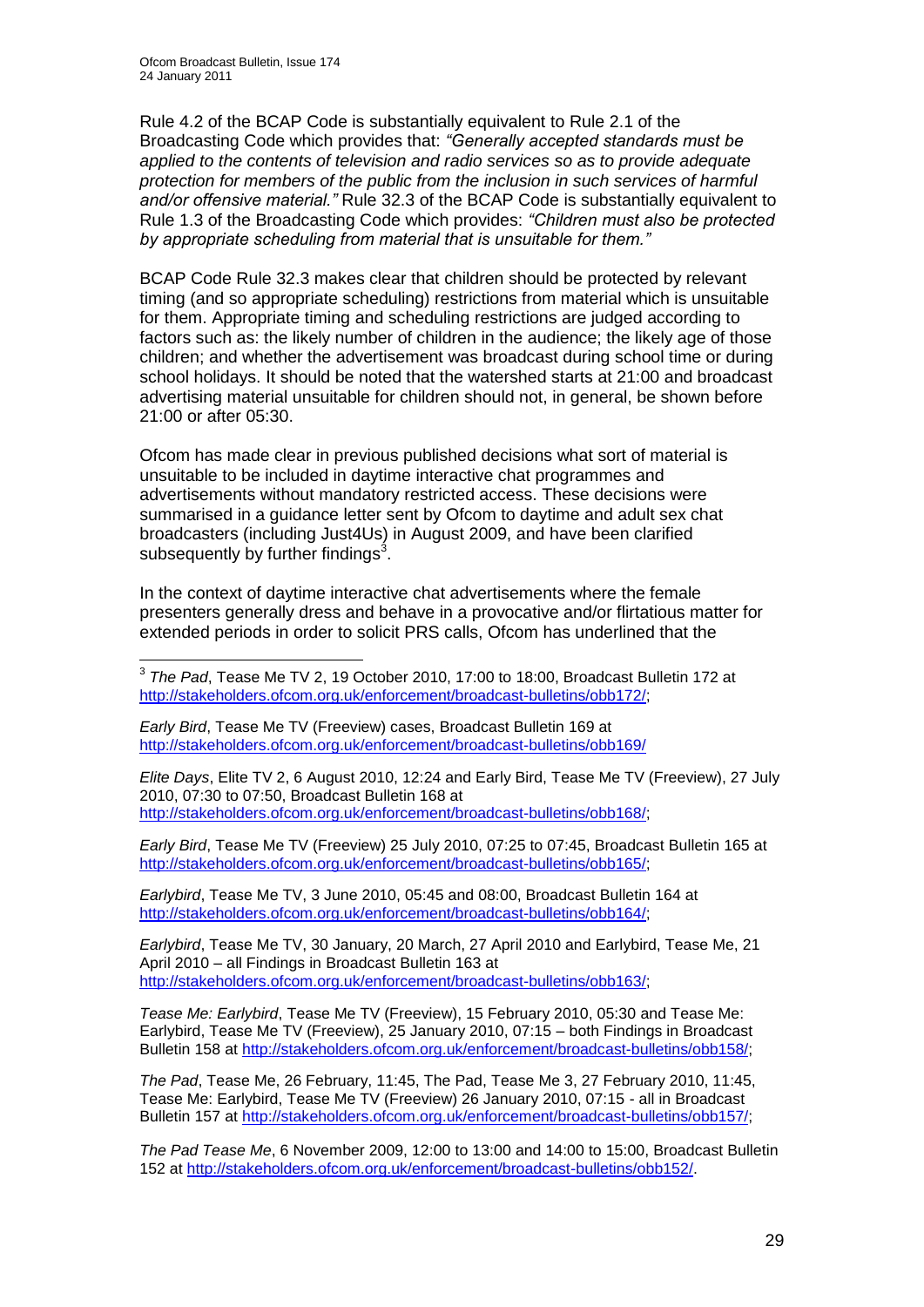presenters should not, for example, appear to mimic or simulate sexual acts or behave in an overtly sexual manner and clothing should be appropriate for the time of broadcast.

#### Pre-watershed broadcasts

*Red Light Lounge,* 13 October 2010, 11:00 to 13:00 *Red Light Lounge,* 2 November 2010, 08:55 to 10:10 *Red Light Lounge,* 10 November 2010, 10:45 to 11:20 *Red Light Lounge,* 13 November 2010, 18:20 to 19:00

The above broadcasts all contained similar material which raised similar issues under the BCAP Code Rule 32.3. All of the broadcasts featured female presenters wearing skimpy and revealing lingerie. For example, in all cases the female presenters wore thongs that offered minimal coverage of their buttocks. The presenters were all shown acting in a sexualised manner for example, by adopting various sexually provocative positions for prolonged periods of time, such as: kneeling on all fours with their legs open and positioning their buttocks to camera; lying on their back with their legs wide open and pulled back; and straddling a sofa. While in these positions the presenters repeatedly thrust and/or gyrated their buttocks and pelvis as though miming sexual intercourse, or shook their breasts to the camera. In addition, in some cases the presenters stroked and touched their bodies in a sexually provocative manner, including their breasts and upper thighs.

In addition to the above, Ofcom noted that the 13 October 2010 broadcast included what we considered to be sexual language spoken by the presenter in a seductive manner, such as *"We have Sophia, isn"t she gorgeous, can you see these sexy legs guys, do you want to play with them? Do you know what, she is going to get you so hot, aren"t you Sophia?"* and *"So come on guys, come and play… so don"t get her too much hot because I need to play with her a bit later".*

In Ofcom"s view, the revealing clothing, sexual language, and repeated actions and sexual positions of the presenters were intended to be sexually provocative in nature and the broadcast of such content was not suitable to advertise daytime chat and could not be justified by the context in which it was presented. In light of this behaviour and imagery, Ofcom concluded that under BCAP Code Rule 32.3 the material during this daytime broadcast was clearly unsuitable for children.

Ofcom then considered under BCAP Code Rule 32.3 whether relevant timing or scheduling restrictions were applied to these broadcasts by the Licensee. Ofcom noted that the service 40nNaughty is situated in the "adult" section of the EPG. However, all the broadcasts were transmitted without mandatory access restrictions at various times during the day when children may have been watching television, some unaccompanied by an adult.

Taking into account the factors above, Ofcom has concluded that relevant timing and scheduling restrictions were not applied to the broadcasts so as to offer adequate protection to children. Ofcom also concluded under BCAP Code Rule 4.2 that, given the nature and scheduling of the material, it would cause serious or widespread offence against generally accepted moral, social or cultural standards.

Therefore Ofcom concluded that this material breached Rules 4.2 and 32.3 of the BCAP Code.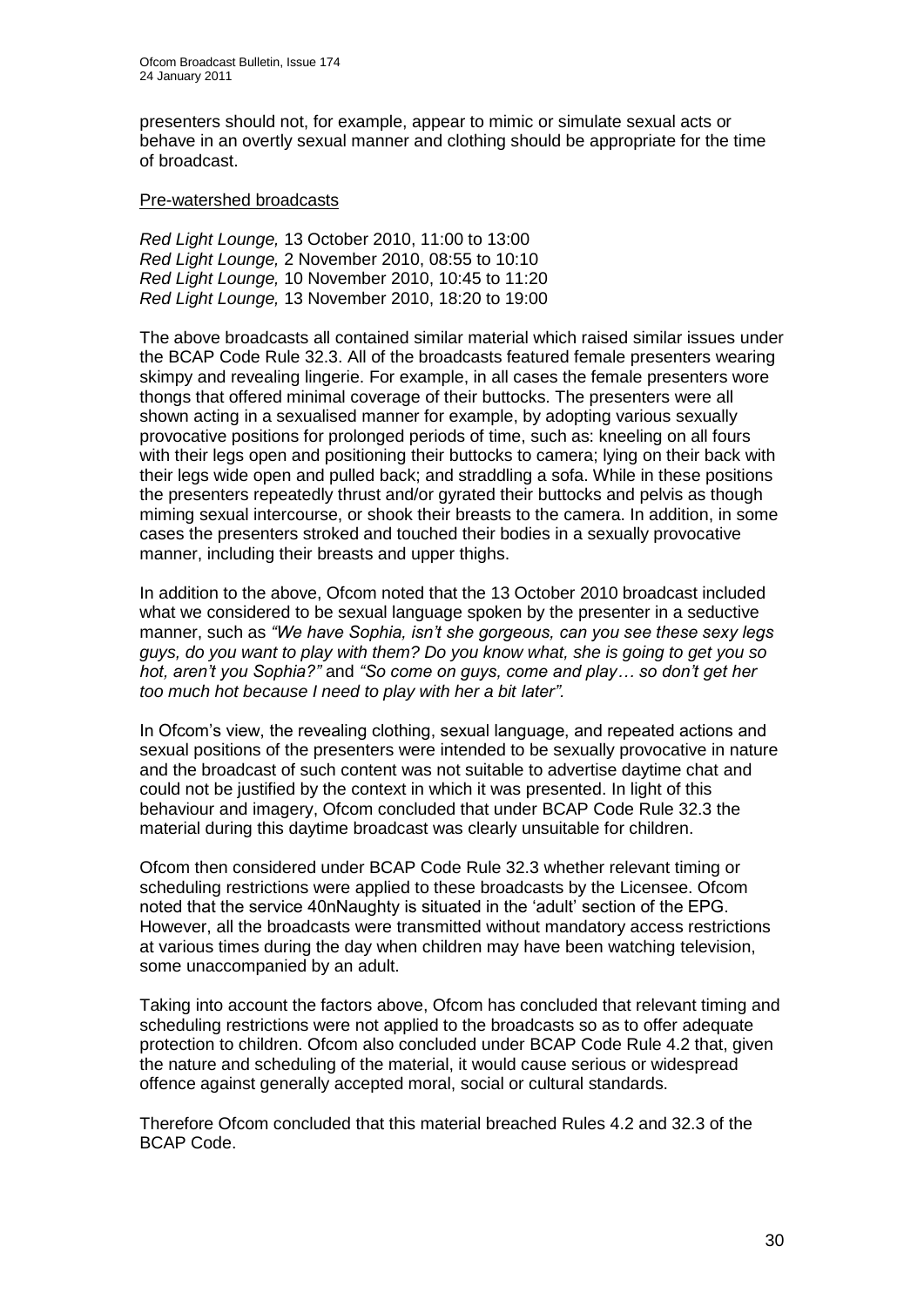#### Post-watershed broadcast

1

#### *Red Light Central, 6 November 2010, 21:48 to 22:30*

In Ofcom"s view the sexual images included in this broadcast were strong and capable of causing offence. The presenter was wearing a very revealing thong and she was shown removing her bra and exposing her breasts before 22:00. The presenter"s genital area was shot in close up and as a consequence the broadcast included some very intrusive images before 22:00. During the broadcast the presenter repeatedly thrust and/or gyrated her buttocks and pelvis for prolonged periods of time, as though miming sexual intercourse, and after 22:00 she also licked and massaged her naked breasts.

Under BCAP Code Rule 4.2 Ofcom took into account the context in which this particular advertisement was broadcast, in order to determine whether suitable scheduling restrictions were applied to this content by the Licensee. Ofcom noted that this content was broadcast after the 21:00 watershed and that viewers generally expect on all channels that stronger material will be shown after 21:00, within context. Ofcom also took account of the fact that the 40nNaughty channel is positioned in the adult section of the Sky EPG and that viewers tend to expect the broadcast of stronger sexual material on channels in this section of the EPG than would be expected to be included on other channels in other sections.

However, in this case, given the content included prolonged and frequent scenes of a sexual nature (provided for the purpose of sexual arousal) the location of the channel in the adult section of the EPG was not sufficient to justify the broadcast of the material from 21:48. The content shown at this time would in Ofcom"s view have exceeded the likely expectation of the vast majority of the audience for a channel of this nature and location. Ofcom was also concerned at the degree of offence likely to be caused to viewers who might come across this material unawares, given the broadcast started before 22:00.

Taking into account the factors above, Ofcom has concluded that relevant scheduling restrictions were not applied so as to ensure that the material did not cause widespread offence against generally accepted moral, social or cultural standards. Therefore Ofcom concluded that this material breached Rule 4.2 of the BCAP Code.

Just4Us is a wholly owned subsidiary of Playboy TV UK/Benelux Limited ("Playboy"). All editorial compliance decisions regarding the two companies are taken by a centralised compliance team headed by the same Compliance Officer.

In August and December 2010 Ofcom recorded breaches of the Broadcasting Code and BCAP Code, respectively, against Playboy for content broadcast on its licensed service Tease Me TV  $2<sup>4</sup>$ . Ofcom's more recent finding relating to Playboy stated that "Ofcom considers this breach of the BCAP Code a serious matter and should there

 ${}^{4}$ Bang Babes, Tease Me TV 2, 22 May 2010, 03:35 to 04:00, published in Broadcast Bulletin 164 (23 August 2010) at [http://stakeholders.ofcom.org.uk/enforcement/broadcast](http://stakeholders.ofcom.org.uk/enforcement/broadcast-bulletins/obb164/)[bulletins/obb164/;](http://stakeholders.ofcom.org.uk/enforcement/broadcast-bulletins/obb164/) and

The Pad, Tease Me TV 2, 19 October 2010, 17:00 to 18:00, published in Broadcast Bulletin 172 (20 December 2010) at [http://stakeholders.ofcom.org.uk/enforcement/broadcast](http://stakeholders.ofcom.org.uk/enforcement/broadcast-bulletins/obb172/)[bulletins/obb172/.](http://stakeholders.ofcom.org.uk/enforcement/broadcast-bulletins/obb172/)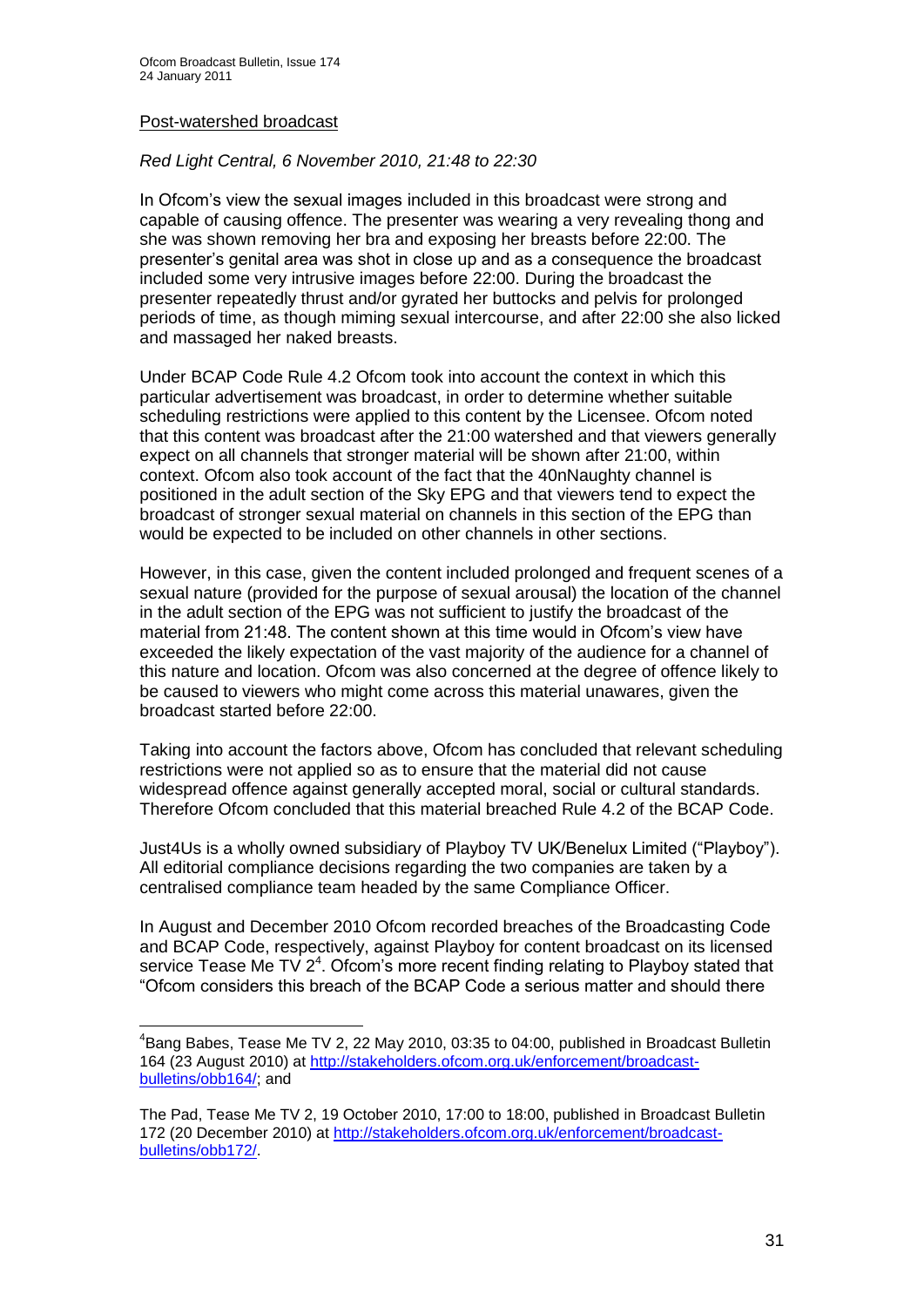be any similar contraventions, Ofcom will consider further regulatory action". Ofcom"s Broadcast Bulletin 172, published on 20 December 2010, also included a note to broadcasters which stated that "those services operating in the sector of daytime and adult chat should be aware that Ofcom will not tolerate repeated breaches of the Code in this area. Ofcom has serious concerns about industry compliance in this area and we will not hesitate to take appropriate enforcement action where necessary (which may include fines and revocation of licences)".

In light of the above and Ofcom"s recent concerns with Just4Us and Playboy"s compliance, Ofcom is now requiring the licensees to attend a meeting at Ofcom to discuss its compliance procedures. Ofcom also puts Just4Us and Playboy on notice that it must take all necessary and appropriate measures to ensure its channels comply with the BCAP Code in the future. Ofcom will not expect further breaches of this nature to occur again.

#### **Pre-watershed broadcasts**

*Red Light Lounge***, 40nNaughty, 13 October 2010, 11:00 to 13:00: Breach of BCAP Code Rules 4.2 and 32.3**

*Red Light Lounge***, 40nNaughty, 2 November 2010, 08:55 to 10:10: Breach of BCAP Code Rules 4.2 and 32.3**

*Red Light Lounge***, 40nNaughty, 10 November 2010, 10:45 to 11:20: Breach of BCAP Code Rules 4.2 and 32.3**

*Red Light Lounge***, 40nNaughty, 13 November 2010, 18:20 to 19:00: Breach of BCAP Code Rules 4.2 and 32.3**

#### **Post-watershed broadcast**

*Red Light Central***, 40nNaughty, 6 November 2010, 21:48 to 22:30: Breach of BCAP Code Rules 4.2**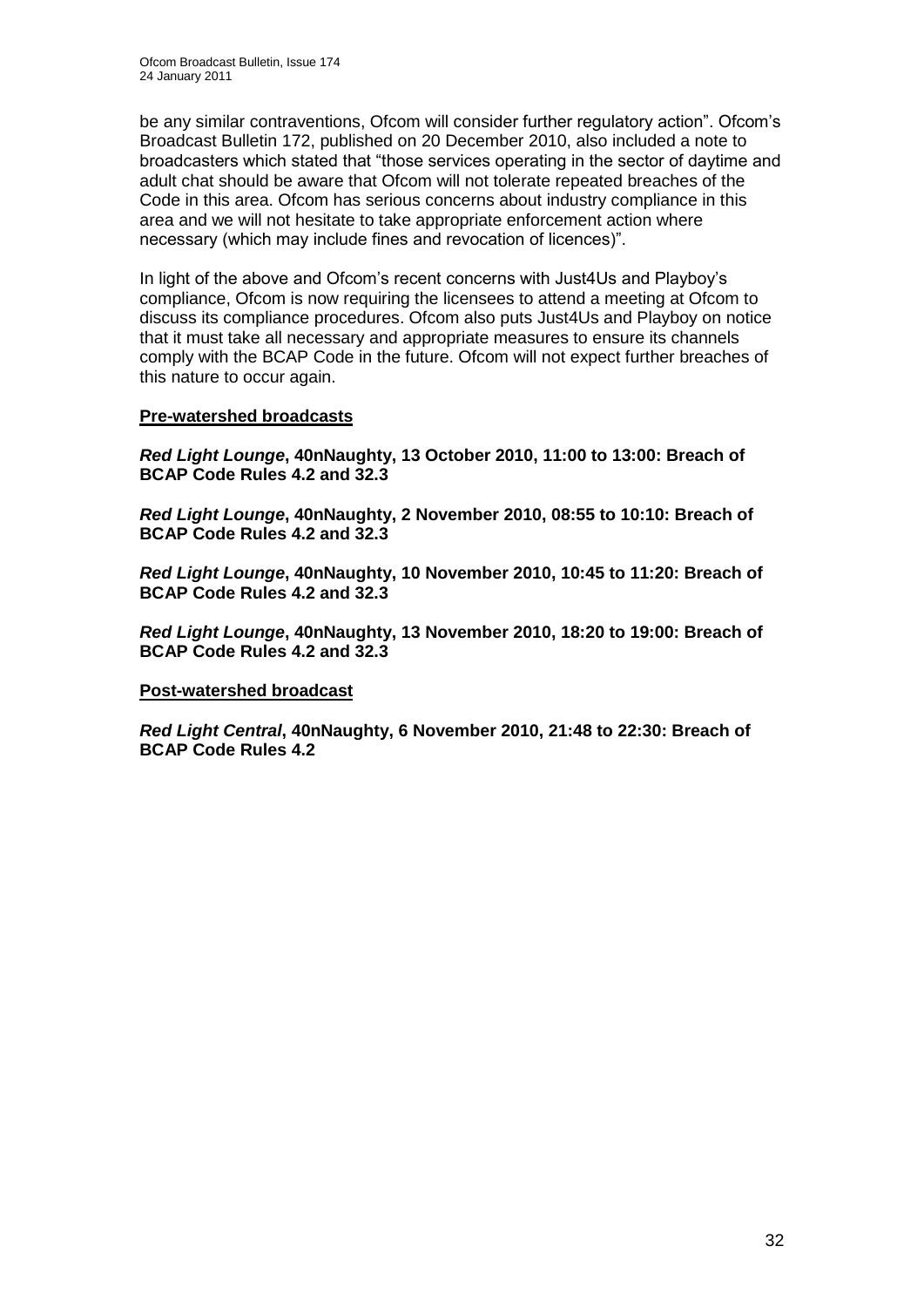**Party Wars** *LIVING, 30 October 2010, 14:00*

#### **Introduction**

*Party Wars* is an entertainment programme in which four contestants compete with each other to determine who can arrange the best party.

Ofcom received a complaint about this programme from a viewer who noted that one of the contestants used the word "fucking".

The licence for LIVING is held by Living TV Group Ltd<sup>1</sup> ("Living TV Group"). Ofcom asked Living TV Group for its comments under Rule 1.14 (the most offensive language must not be broadcast before the watershed).

#### **Response**

Living TV Group admitted the broadcast of this language was in breach of Rule 1.14 and regretted an error in its systems had resulted in the term being broadcast. The broadcaster said it is "acutely aware" this was "the latest in a string of incidents" where the most offensive language had been broadcast before the watershed across Living TV Group.

Living TV Group said it takes its compliance responsibilities "very seriously" and it was "extremely disappointed" that such language had been broadcast on this occasion. It said there were a number of instances where offensive language in this episode had been appropriately obscured for a pre-watershed broadcast, but that unfortunately human error resulted in this one word being missed.

The broadcaster assured Ofcom that it would not intentionally broadcast the most offensive language before the watershed. Living TV Group said this episode has been edited to remove the offensive language in question and that the version as broadcast on this occasion will not be transmitted again.

#### **Decision**

Ofcom research on offensive language<sup>2</sup> clearly notes that the word "fuck" and its derivatives are considered by viewers to be very offensive. Such language is unacceptable before the watershed and the inclusion of the word "fucking" in *Party Wars* was clearly in breach of the requirements of Rule 1.14.

<sup>1</sup> <sup>1</sup> On 3 September 2010 the licence for this service was transferred to British Sky Broadcasting Ltd. However compliance responsibilities remained with Living TV Group for this programme during a period of transition to British Sky Broadcasting.

 $2$  Audience attitudes towards offensive language on television and radio, August 2010 [\(http://stakeholders.ofcom.org.uk/binaries/research/tv-research/offensive-lang.pdf\)](http://stakeholders.ofcom.org.uk/binaries/research/tv-research/offensive-lang.pdf)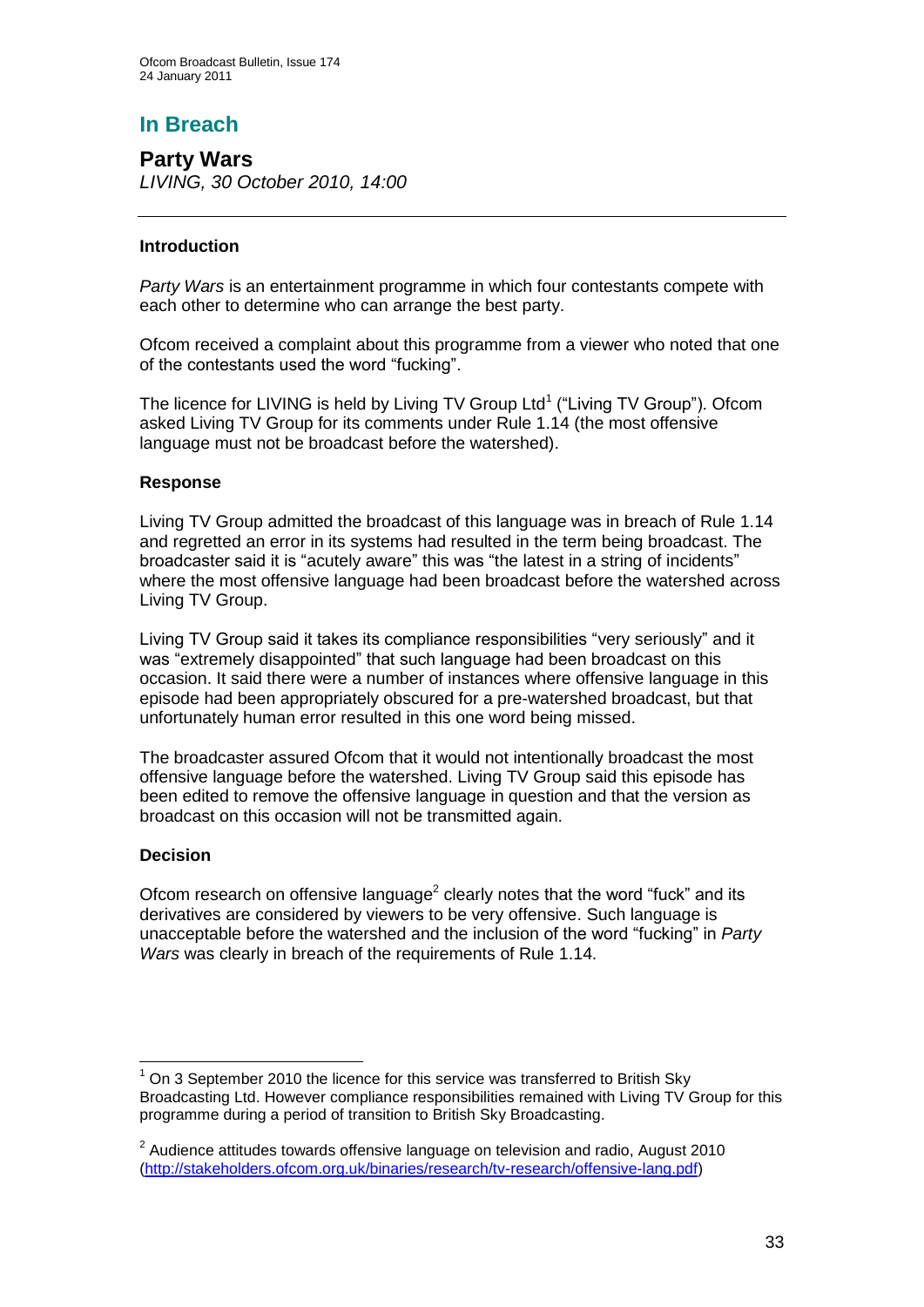Ofcom noted Living TV Group"s apology, however we remain concerned by the number of recent and repeated breaches<sup>3</sup> relating to the broadcast of offensive language before the watershed by Living TV Group, despite assurances about its compliance procedures.

Ofcom does not expect further compliance issues of this nature, but may consider taking further regulatory action should they recur.

#### **Breach of Rule 1.14**

1

Broadcast Bulletin 141 published on 14 September 2009 (under the compliance name Virgin Media Television Limited) at: <http://stakeholders.ofcom.org.uk/enforcement/broadcast-bulletins/obb141/>

Broadcast Bulletin 140 published on 28 August 2009 (under the compliance name Virgin Media Television Limited) at: [http://stakeholders.ofcom.org.uk/enforcement/broadcast-bulletins/obb140/;](http://stakeholders.ofcom.org.uk/enforcement/broadcast-bulletins/obb140/) and

 $3$ See Broadcast Bulletin 167 published on 11 October 2010 at: <http://stakeholders.ofcom.org.uk/enforcement/broadcast-bulletins/obb167/>

Broadcast Bulletin 164 published on 23 August 2010 at: [http://stakeholders.ofcom.org.uk/binaries/enforcement/broadcast](http://stakeholders.ofcom.org.uk/binaries/enforcement/broadcast-bulletins/obb164/issue164.pdf)[bulletins/obb164/issue164.pdf;](http://stakeholders.ofcom.org.uk/binaries/enforcement/broadcast-bulletins/obb164/issue164.pdf)

Broadcast Bulletin 150 published on 25 January 2010 (under the previous compliance name Virgin Media Living Television Limited) at: <http://stakeholders.ofcom.org.uk/enforcement/broadcast-bulletins/obb150/>

Broadcast Bulletin 129 published on 9 March 2009 (under the compliance name Virgin Media Television Limited) at: <http://stakeholders.ofcom.org.uk/enforcement/broadcast-bulletins/obb129/>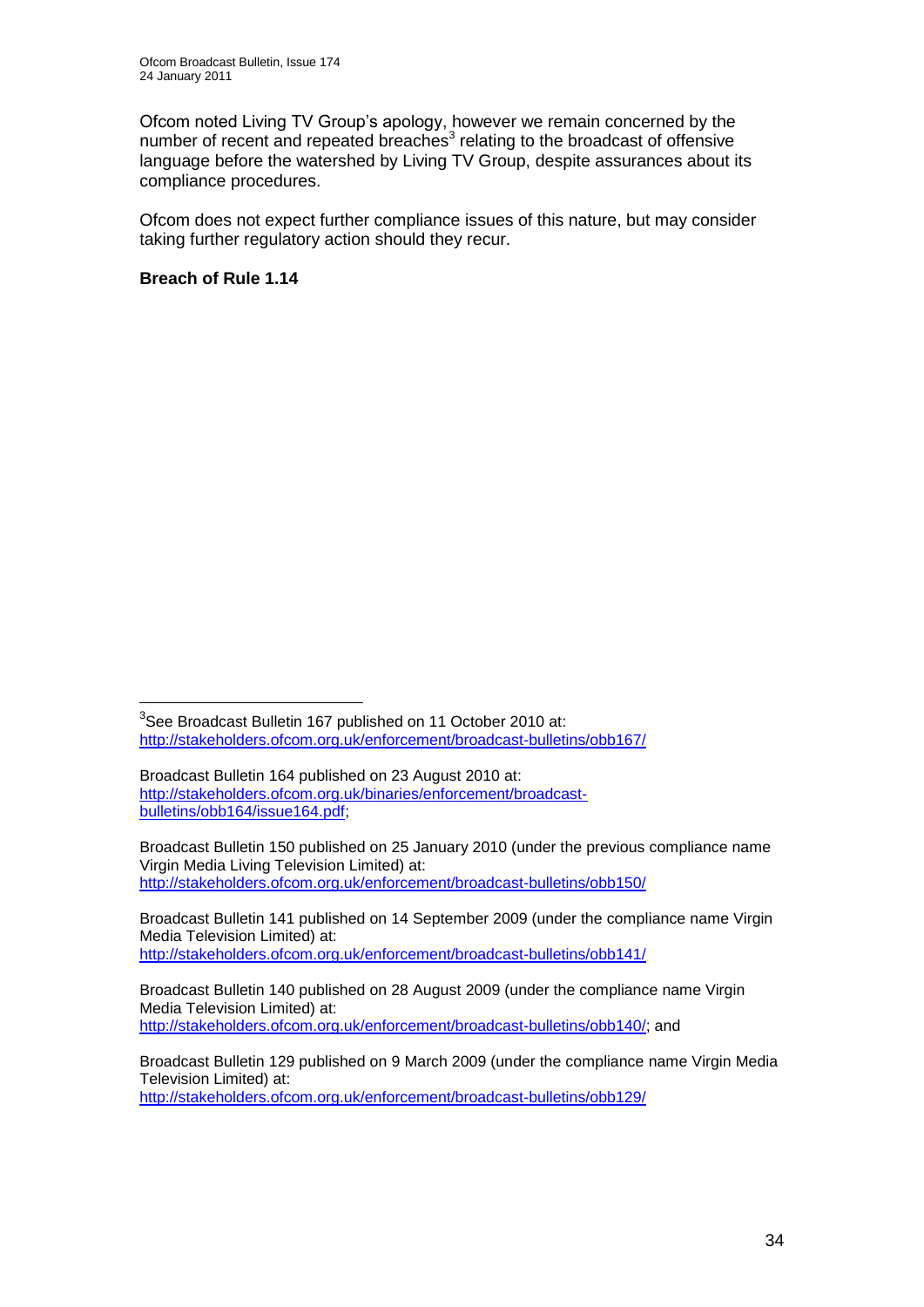## **Broadcast Licence Condition Cases**

## **In Breach**

# **Failure to provide key commitments**

*Blyth Valley Radio*

#### **Introduction**

Blyth Valley Radio is a community radio station providing a service for the people of Southwold and surrounding villages in Suffolk. It has been on air since July 2009 and the output is presented by volunteers. The licence is held by Blyth Valley Community Radio ('the licensee').

The station"s licence includes as an annex a "key commitments" document which sets out what the radio station is required to broadcast (which is based on the promises made by the station in its original application for the licence). In the programming section it says that "*Live output will typically consist of 70% music and 30% speech ("speech" excludes advertising, programme/promotional trails and sponsor credits)"<sup>1</sup> .* 

Following a complaint regarding the proportion of speech programming broadcast on the station, on 19 August 2010 Ofcom wrote to the licensee, to ask whether it was complying with its key commitment to broadcast at least 30% speech output during live programming.

In its response the station provided an analysis of its weekly broadcasting for a week in August. In this analysis the station estimated that its overall speech output was 15.8% with music at 84.2%.

Based on the station"s estimation that it was only delivering 15.8% speech output, Ofcom again wrote to the licensee to ask how it considered its output complied with the licence condition relating to key commitments delivery. Condition 2(4), contained in Part 2 of the Schedule to the licence, states that:

*"The Licensee shall ensure that the Licensed Service<sup>2</sup> accords with the proposals set out in the Annex so as to maintain the character of the Licensed Service throughout the licence period."*

#### **Response**

The licensee said that it continuously monitors and updates its schedule to accommodate different presenters and that this can cause *"peaks and troughs"* in the station"s speech output percentage. As a result, the licensee said that at times it over- delivers on its speech remit and at other times it under-delivers on this requirement; the licensee felt that typically, its speech output "*is around 30% on average over a period of time".*

<sup>1</sup> <sup>1</sup> Blyth Valley Community Radio has successfully applied for a change to its key commitments and is now required to deliver 75% music and 25% speech. The key commitment change request can be found at [http://stakeholders.ofcom.org.uk/binaries/broadcast/radio-ops/key](http://stakeholders.ofcom.org.uk/binaries/broadcast/radio-ops/key-commitment-changes/BVR.pdf)[commitment-changes/BVR.pdf.](http://stakeholders.ofcom.org.uk/binaries/broadcast/radio-ops/key-commitment-changes/BVR.pdf)

 $2$  The service that the station is licensed to provide, as described in its 'key commitments'.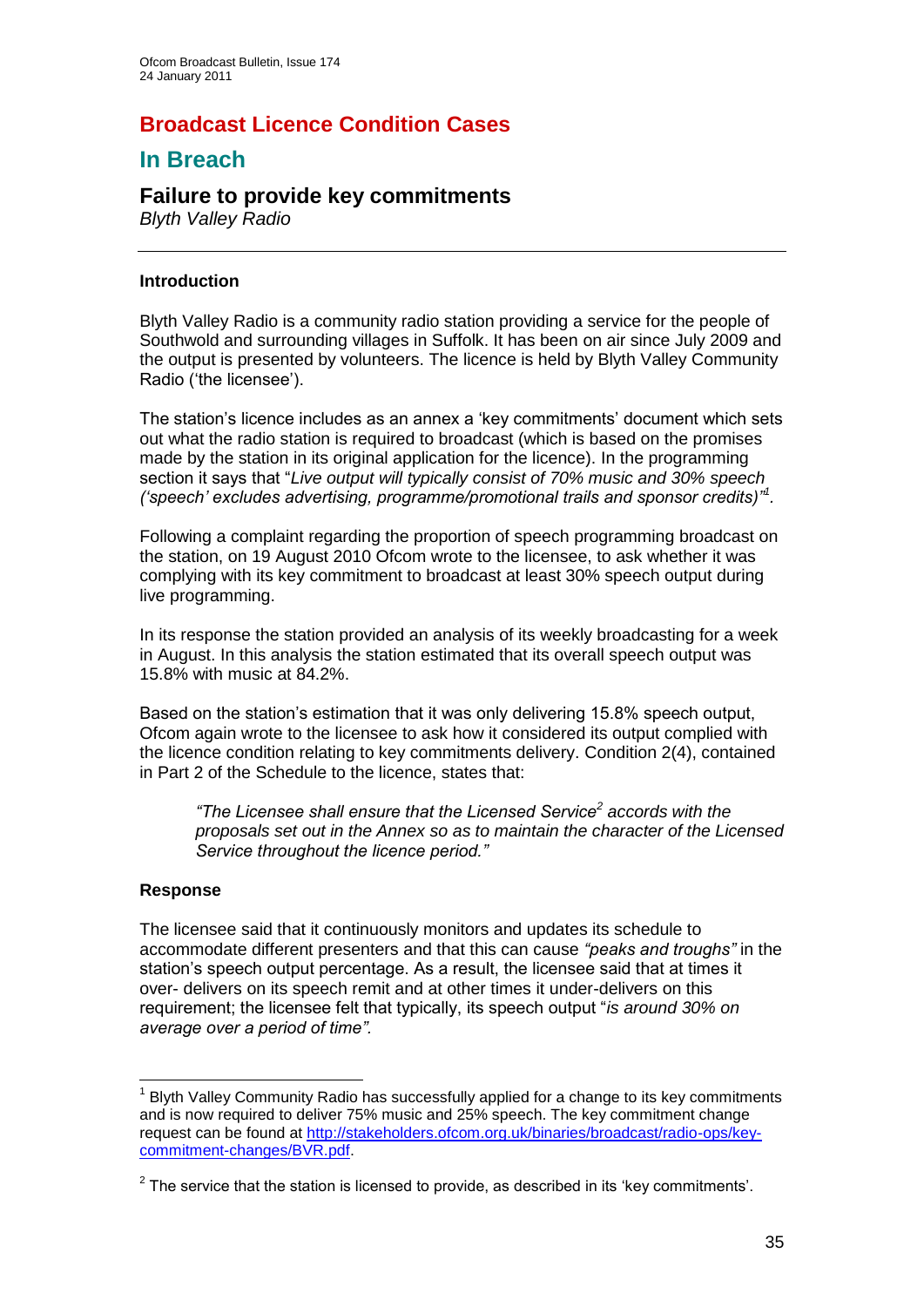The licensee said that in the particular week where they estimated delivering 15.8% speech there were exceptional circumstances: *"one new presenter who had never been on air, another fairly new presenter who did a one off show and one person we also had in the studio a work experience youngster who also had a go at presenting".*

The licensee says it has worked extensively over the past three months to train presenters to become more confident on-air and deliver more speech programming. In addition to this there are now more "what"s on" segments, local news and items of interest and that there has been *"a marked improvement in the peak/trough averages".*

Lastly, the licensee said that Blyth Valley Radio takes to heart the spirit of community radio broadcasting and has helped people of all ages and abilities to gain access to the airwaves and that due to this the speech ratio has, in the past, been a challenge to meet. The licensee believes that this has been improved by the training offered to volunteers.

#### **Decision**

Ofcom notes that Blyth Valley Community Radio has struggled to consistently deliver the required 30% speech output which forms part of its key commitments. The licensee has since requested to change this key commitment requirement to deliver 25% speech and 75% music and this was agreed by Ofcom in October 2010.

By failing to provide the required 30% speech output on Blyth Valley Radio during August 2010, the licensee was not providing the service as described in its key commitments, and was therefore in breach of the licence condition referred to above. Ofcom has therefore formally recorded this breach by the licensee.

Community radio stations are, under the terms of The Community Radio Order 2004, defined as local radio stations provided primarily for the good of members of the public or for a particular community, rather than primarily for commercial reasons. They are also required to deliver social gain, be run on a not-for-profit basis, involve members of their target communities and be accountable to the communities they serve.

Any organisation applying for a community radio licence is required to set out proposals as to how it will meet these various statutory requirements. If it is awarded a licence, its proposals are then included in the licence so as to ensure their continued delivery. As referred to above this part of a community radio station's licence is known as the 'key commitments', and it is designed to ensure that each community radio station continues to provide the service for which it has been licensed. As such, "key commitments" are requirements which must be delivered from launch, not "targets" to meet at a future date.

#### **Breach of Licence Condition 2(4) in Part 2 of the Schedule to the community radio licence held by Blyth Valley Community Radio (licence number CR188)**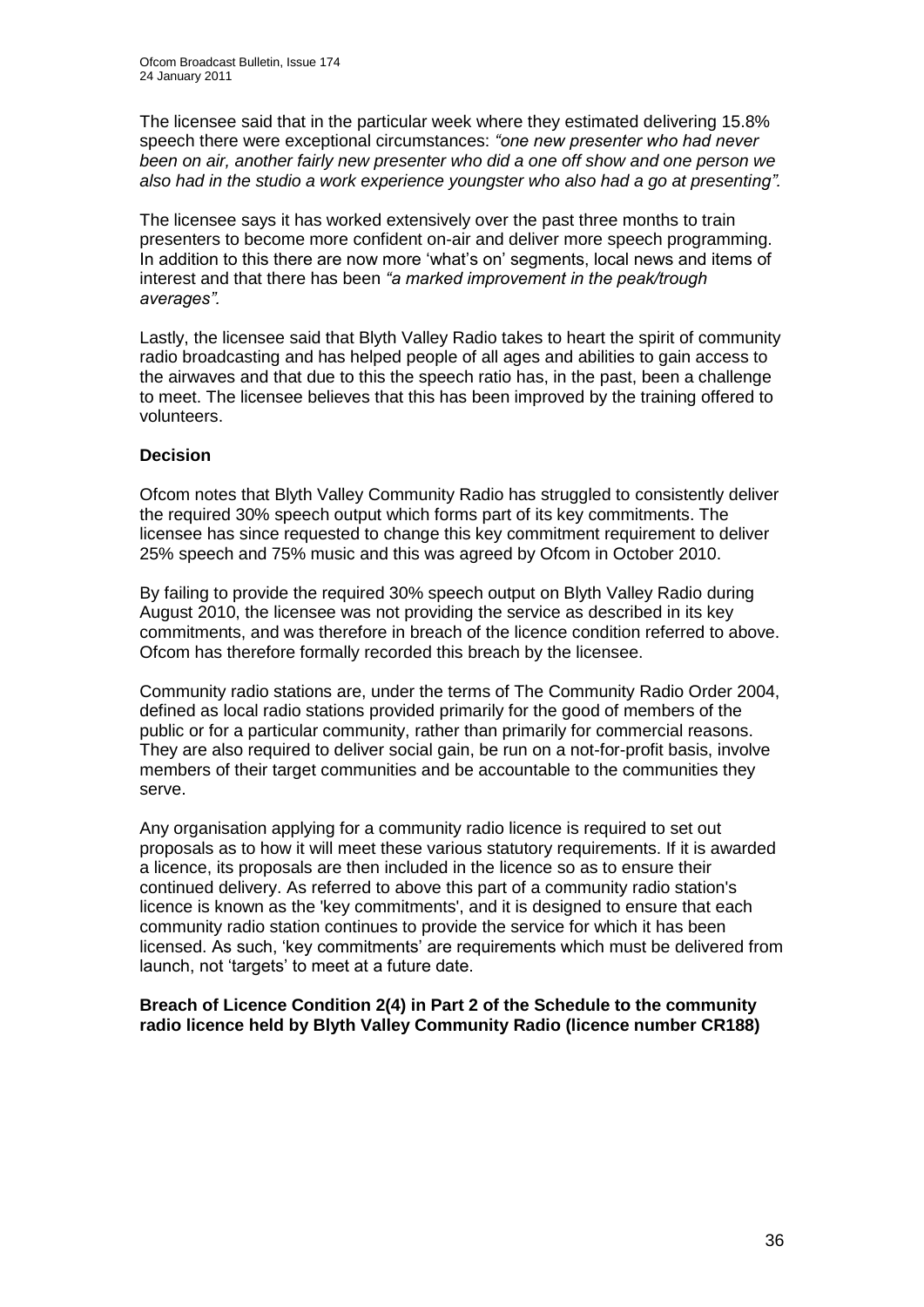## **Fairness and Privacy Cases**

## **Not Upheld**

### **Complaint by Mr Andrew Vincent**

*Police Interceptors, Five, 7 June 2010*

**Summary:** Ofcom has not upheld this complaint of unfair treatment and unwarranted infringement of privacy made by Mr Andrew Vincent.

This edition of the programme included footage of Mr Vincent being stopped by police officers who suspected he was driving a *"phoney"* ambulance. Mr Vincent was shown being questioned by the officers and being arrested for road traffic offences and for obstructing a police officer.

In summary, Ofcom found the following:

- It was not unfair for the programme to refer to Mr Vincent as a *"wannabe paramedic"* or to him living in a *"weird fantasy land"*, given the various explanations he gave to the police about the vehicle he was driving.
- Given that Mr Vincent was not named in the programme and told the police the vehicle was not his car, the broadcast of the vehicle"s registration plate, was not an unwarranted infringement of his privacy.
- As regards Mr Vincent"s conversation with the police officer, the broadcaster"s right to freedom of expression outweighed Mr Vincent"s legitimate expectation of privacy and there was no unwarranted infringement of his privacy.

#### **Introduction**

On 7 June 2010, Five broadcast an edition of its reality series *Police Interceptors*, which follows the work of a police interception unit, a high-speed mobile response team, in Essex.

The programme showed police officers investigating a report of a *"suspected phoney ambulance"* that had been seen outside an Ipswich hospital earlier in the day. The officers spotted, followed and stopped what appeared to them to be the *"phoney"*  emergency vehicle. When officers questioned the driver, Mr Andrew Vincent, who was not named in the programme, he said he had no identification with him and that he had pulled over because he had received a call about an accident. He would not give his name in front of the cameras and said he would talk to the officer at the back of the vehicle. Footage of this conversation was included in the programme. Brief footage of a mobile fingerprinting device was shown and one of the officers said:

*"He comes back as...not as Mr Whelan".*

The name given by the fingerprinting device as the correct identity of the driver was bleeped out. The programme showed the man being arrested and taken to a police station. One of the officers, who was shown inspecting the vehicle and finding various London Ambulance Service jackets and badges, said: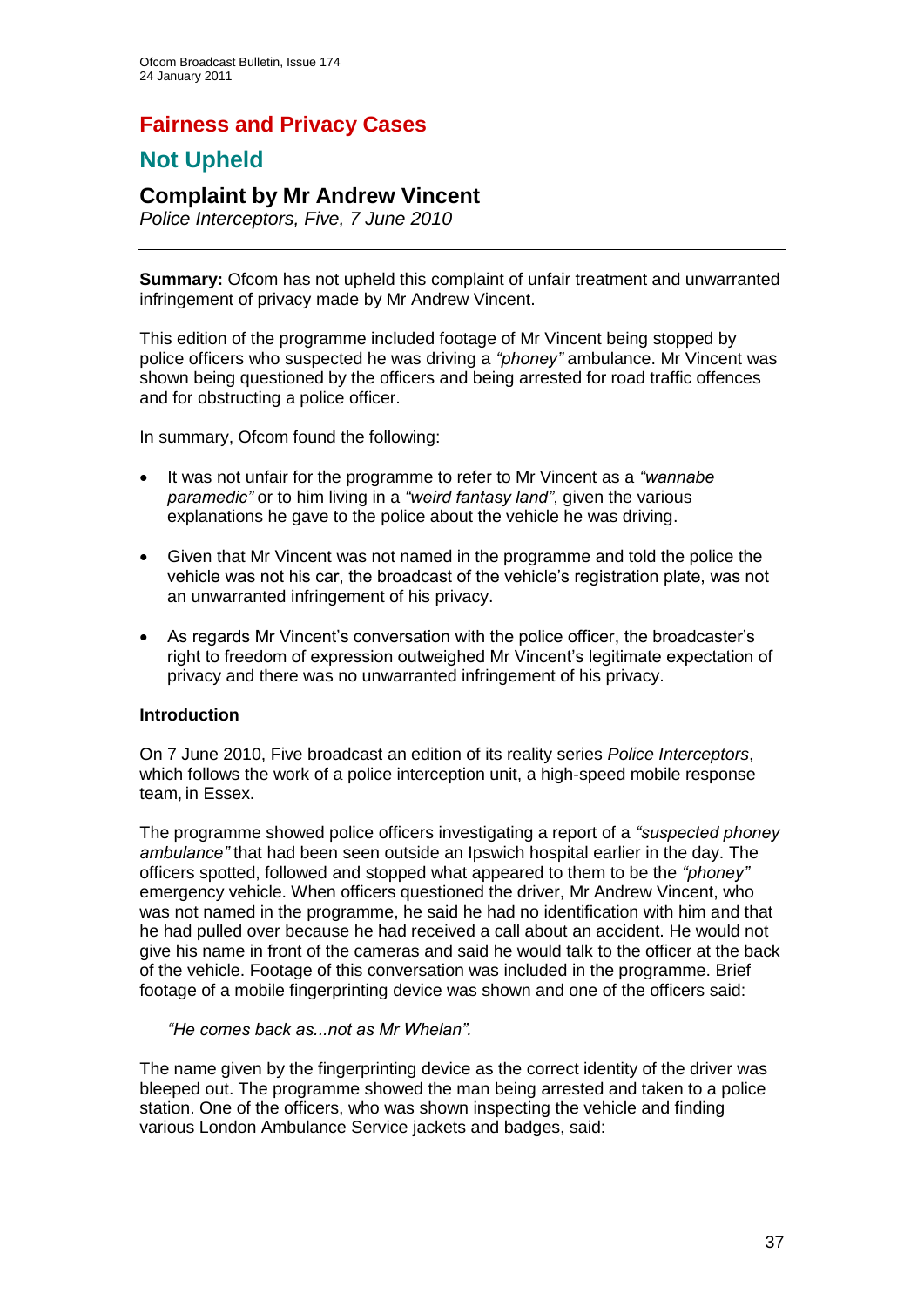*"He says he works, or he"s employed by, which is all a little bit grey, Essex Healthcare...I think probably ...Essex Healthcare is something he"s just made up and goes with in some kind of weird fantasy land that he lives in".*

The narrator then referred to Mr Vincent as a *"wannabe paramedic"* and said that he later pleaded guilty to driving without insurance or a licence and obstructing a police officer.

#### **The Complaint**

#### **Mr Vincent's case**

In summary, Mr Vincent complained that he had been treated unfairly in the programme in that:

- a) He was portrayed unfairly in that:
	- i) He was described as a *"wannabe paramedic"*.
	- ii) The police officer"s comment that Mr Vincent *"goes ... in some kind of weird fantasy land that he lives in"* was derogatory to him and could have been understood by viewers to suggest that he was a danger to the public.

In summary, Mr Vincent complained that his privacy was unwarrantably infringed in the programme as broadcast in that:

- b) His vehicle registration plate was not obscured.
- c) In spite of the fact he asked the officer if he could talk to him away from the camera and the officer agreed to that, his conversation with the officer was included in the programme.

#### **Five's case**

In summary, Five responded to Mr Vincent's complaint that he had been treated unfairly in the programme as follows:

- a) Five responded first to the complaint that Mr Vincent was portrayed unfairly.
	- i) As regards the complaint that Mr Vincent was described as a *"wannabe paramedic"*, Five said that he had first told the police officers at the scene that he worked for the ambulance service and later said that he worked for a company called Essex Healthcare, which provided vehicles and drivers to television productions such as *The Bill* and *EastEnders*. In answer to a direct question, he explained that he was not a paramedic but a *"technician"*. Five said that ambulance technicians employed in the NHS were members of the accident and emergency crew. Five said it understood that the role of technician was it was no longer available for new entrants to the NHS and that existing technicians were being given opportunities to work as emergency care assistants and to progress onto paramedic training.

Five said that, in light of Mr Vincent"s comments and his description of himself as a technician, the current position relating to ambulance technicians and the discovery of a quantity of London Ambulance Service uniforms in the boot of his vehicle, it was not unfair to describe him as a *"wannabe paramedic"*.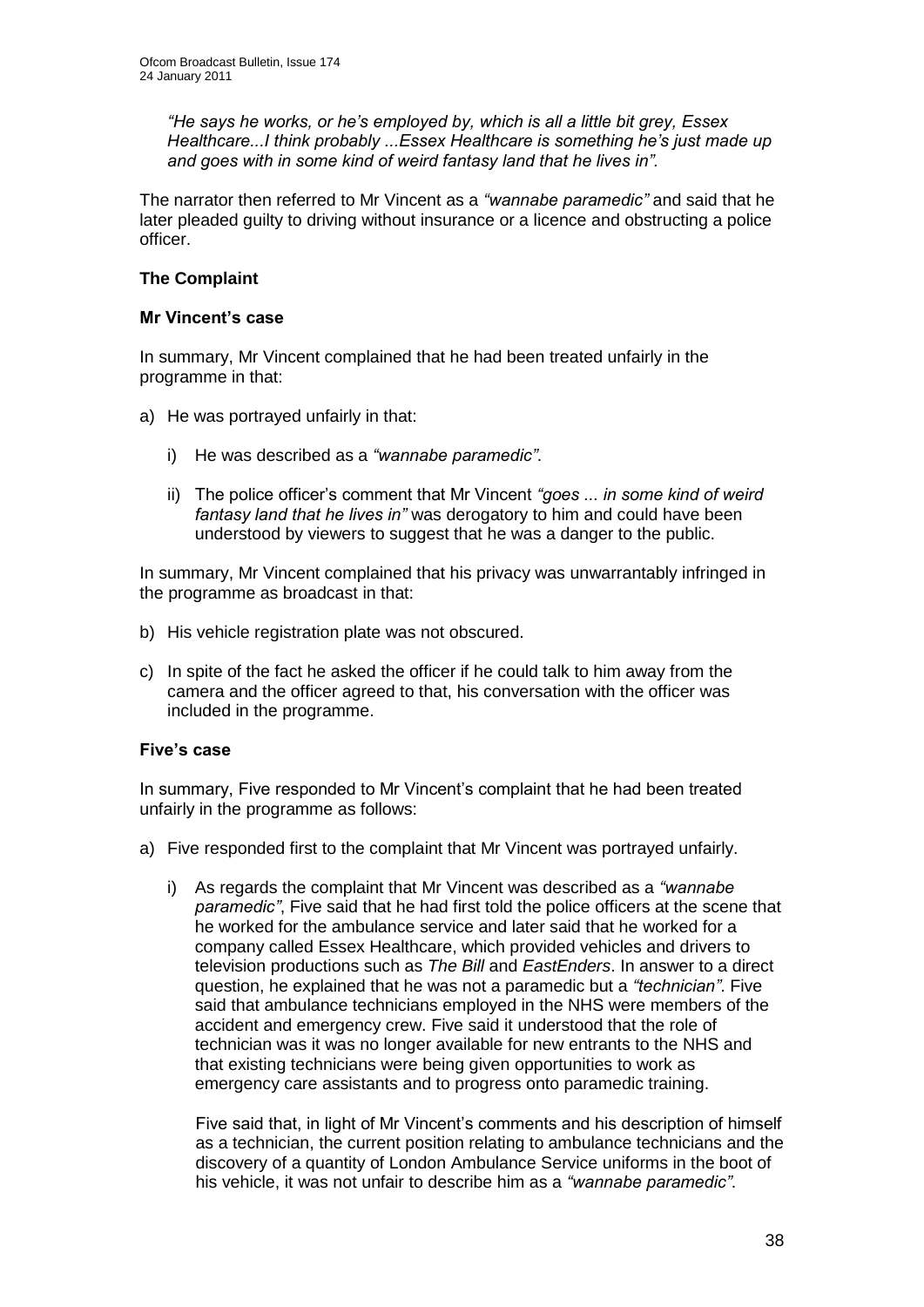- ii) Five next responded to the complaint that the police officer"s comment that Mr Vincent"s company, Essex Healthcare, *"goes ... in some kind of weird fantasy land that he lives in"* was derogatory to him and could have been understood by viewers to suggest that he was a danger to the public. Five said that the officer"s comment was made after the following sequence of events:
	- Mr Vincent had given a number of unsatisfactory and contradictory responses to questions as to why he was driving a vehicle marked as an ambulance.
	- Mr Vincent was unable to produce any form of driving licence or identification and gave false information about his identity.
	- Mr Vincent had activated the vehicle"s flashing blue lights.
	- An officer had noticed that the vehicle lacked any of the radio equipment normally found in emergency response vehicles.
	- The vehicle carried no first aid equipment.
	- The officer had found London Ambulance Service uniforms and badges in the boot of Mr Vincent"s vehicle.

Five said that, when referring to a *"weird fantasy land"*, the officer was clearly explaining his view of Mr Vincent at that particular stage of the investigation. The officer"s comment was immediately qualified with his assertion that:

*"You wouldn"t want him turning up if you called 999, put it that way"*.

Furthermore, Five said that Mr Vincent had not provided the police with any information about Essex Healthcare and that the programme makers had not been able to verify his claim that he was employed by the company or that the company provided any assistance to the emergency services.

As regards the complaint that the programme suggested that Mr Vincent was a danger to the public, Five said that it merely demonstrated that he was unable to provide the police with a satisfactory explanation as to his identity or why he was driving the vehicle in question. However, Five said that any inference that Mr Vincent was a danger to the public was warranted, given that he was driving on public roads without insurance or a driving licence and in an emergency vehicle fitted with a blue warning beacon, contrary to the Road Vehicles Lighting Regulations 1989.

Five next responded to the complaint that Mr Vincent"s privacy was unwarrantably infringed in the programme as broadcast.

b) As regards the complaint that the vehicle registration plate was not obscured, Five said that Mr Vincent did not have a legitimate expectation of privacy, as the registration plate was not private information. Five said that, registration plates did not in themselves reveal any more information about a vehicle than was visible from the vehicle to which they were attached and that the law required the Driver and Vehicle Licensing Agency ("DVLA") to protect the privacy of individual motorists and to ensure that personal data was used fairly and lawfully. Five said that regulations allowed for the release of information from DVLA"s register in specified circumstances, with each request looked at individually by the DVLA to ensure that the privacy of motorists is properly safeguarded. Five said that viewers would not have been able to obtain further information about Mr Vincent or the vehicle from the DVLA, or from any other source, simply by viewing the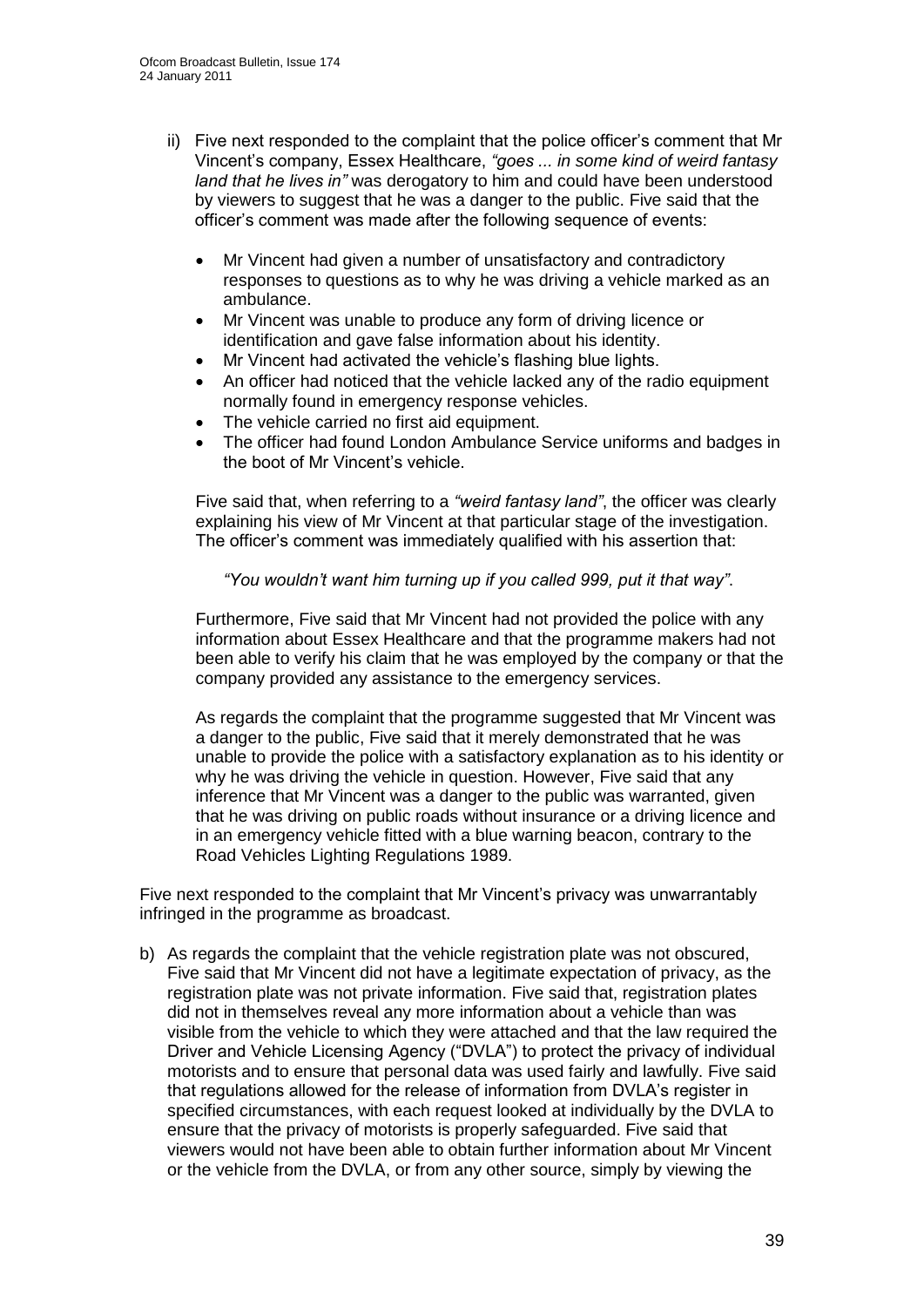programme and requesting information from the DVLA, unless they were able to demonstrate reasonable cause to do so.

Five said that, if Ofcom did consider that the broadcast of the registration plate infringed Mr Vincent"s privacy, any such infringement was warranted, on the grounds that he was convicted for driving without a licence or insurance and obstructing a police officer in the course of his duty, an offence he committed whilst being questioned about his identity and his use of the vehicle. Five said that it was in the public interest for viewers to be aware that the driver of a vehicle bearing the registration mark in the programme, a vehicle marked as an ambulance, had been convicted of criminal offences.

c) Five then responded to the complaint that, in spite of the fact Mr Vincent asked the officer if he could talk to him away from the camera and the officer agreed to that, the conversation was included in the programme. Five accepted that a person being questioned by police officers might have a reasonable expectation of privacy in respect of the conversation. However the broadcaster said that, in this case, broadcast of the footage was warranted given the public interest both in showing the work of the police as they investigated criminal offences and in showing offences being committed and the consequences of committing crimes, including, in Mr Vincent"s case, obstructing a police officer in the course of his duty. Five said that there was a significant public interest in showing the varied and often difficult incidents experienced by police officers in dealing with traffic offences and in developing the public"s understanding of the range of situations dealt with by the police, particularly in cases where the police were investigating allegations involving someone impersonating a member of emergency services. Five said that Mr Vincent"s conviction and the right of the public to receive information about it outweighed any right he had to privacy in these circumstances.

#### **Decision**

Ofcom"s statutory duties include the application, in the case of all television and radio services, of standards which provide adequate protection to members of the public and all other persons from unfair treatment and unwarranted infringement of privacy in, or in the making of, programmes included in such services.

In carrying out its duties, Ofcom has regard to the need to secure that the application of these standards is in the manner that best guarantees an appropriate level of freedom of expression. Ofcom is also obliged to have regard, in all cases, to the principles under which regulatory activities should be transparent, accountable, proportionate and consistent and targeted only at cases in which action is needed.

In reaching its decision, Ofcom carefully considered all the relevant material provided by both parties. This included both parties" written submissions, a recording of the programme as broadcast and a transcript.

#### Unfair treatment

a) Ofcom first considered the complaint that Mr Vincent was unfairly treated in the programme in that he was portrayed unfairly.

In considering this part of the complaint Ofcom took account of Rule 7.1 of the Code. Ofcom also had regard to Practice 7.9 which states that broadcasters must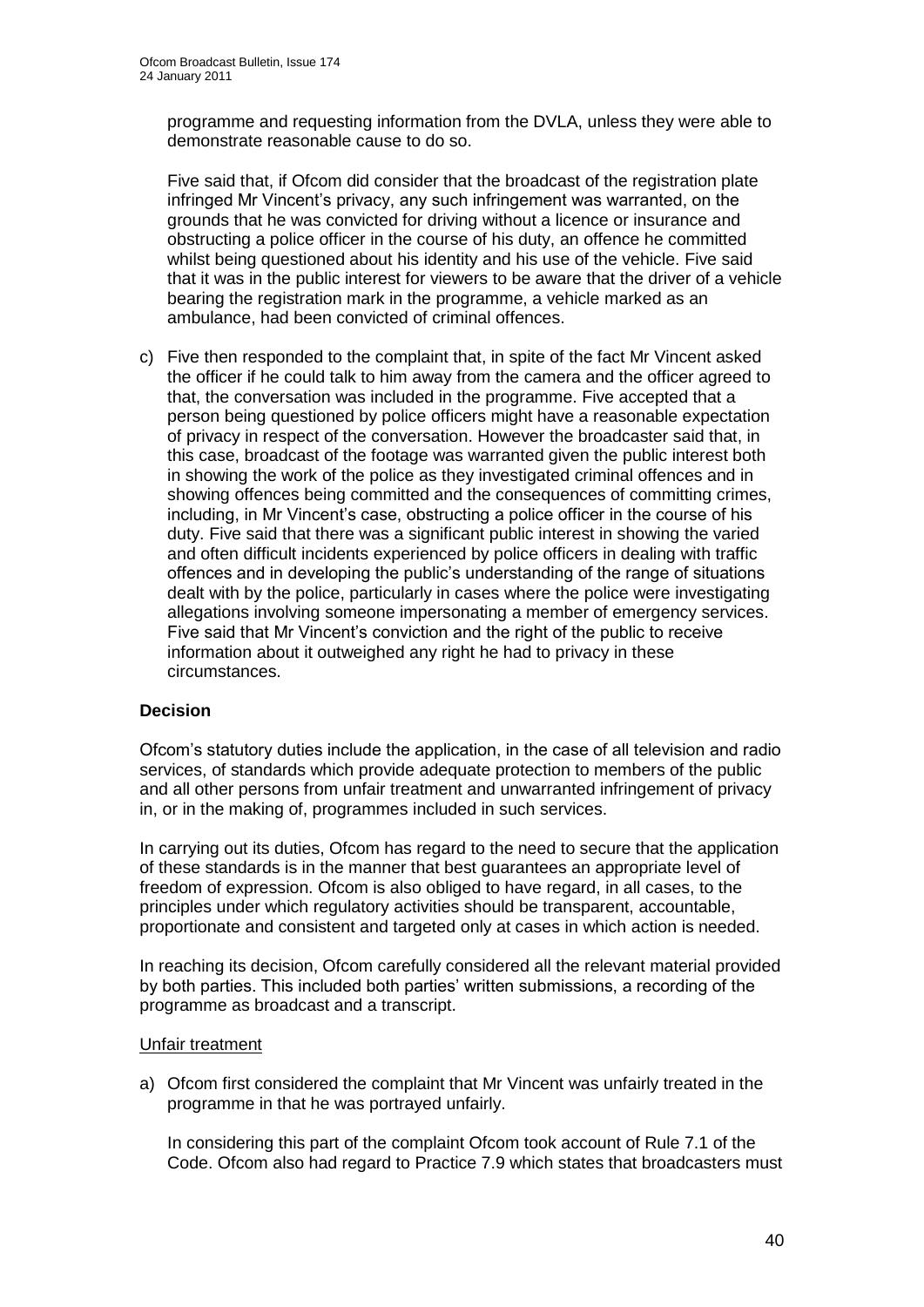take reasonable care not to present, disregard or omit material facts in a way which is unfair to an individual.

i) As regards the complaint that Mr Vincent was described as a *"wannabe paramedic"*, Ofcom noted that the narrator said towards the end of the relevant part of the programme:

*"The wannabe paramedic later pleaded guilty to driving without insurance or a licence and obstructing a police officer".*

Ofcom noted that when he was stopped, Mr Vincent gave the officers a number of different explanations about the vehicle and why he was driving it. He first told the officers that he worked for the ambulance service and then said that he worked for a company which provided vehicles and drivers to television productions such as *The Bill* and *EastEnders*. He then told the officers that he was not a paramedic but a technician. Ofcom noted Five"s explanation that the role of technician was no longer available for new entrants to the NHS and that existing technicians were being given opportunities to work as emergency care assistants and to progress onto paramedic training. Ofcom also took into account the officer"s discovery of a quantity of London Ambulance Service uniforms and badges in the boot of Mr Vincent"s vehicle.

Ofcom considered that, in the absence of a clear explanation by Mr Vincent to the police officers as to what his role was and why he was driving a vehicle that appeared to be an emergency ambulance, given that he offered a number of different and contradictory explanations of who he was and what he was doing and given the presence of uniforms in the vehicle, it was reasonable for the programme makers to assume that he wanted and intended to give the impression that he was a paramedic. In these circumstances, it was not unfair to describe him as a *"wannabe paramedic"*.

ii) Ofcom next considered the complaint that the police officer"s comment that his company, Essex Healthcare, *"goes … in some kind of weird fantasy land he lives in"* was derogatory to him and could have been understood by viewers to suggest that he was a danger to the public. Ofcom noted that one of the officers investigating Mr Vincent and his vehicle said:

*"I think probably ... Essex Healthcare is something he"s just made up and goes with in some kind of weird fantasy land that he lives in".*

Ofcom noted that Mr Vincent gave contradictory responses to the police officers as to why he was driving a vehicle marked as an ambulance, was unable to produce a driving licence or other identification and gave false information about his identity. Ofcom further noted that Mr Vincent had activated the flashing blue lights of the vehicle, which had none of the radio or first aid equipment normally found in emergency response vehicles, but did have a number of London Ambulance Service uniforms and badges in the boot. Ofcom also noted that Mr Vincent had not provided the police with any information about Essex Healthcare and that the programme makers had been unable to verify his claims that he was employed by the company or that it provided any assistance to the emergency services.

Taking all the above factors into account, it was Ofcom"s view that it was reasonable for the programme makers to include in the programme the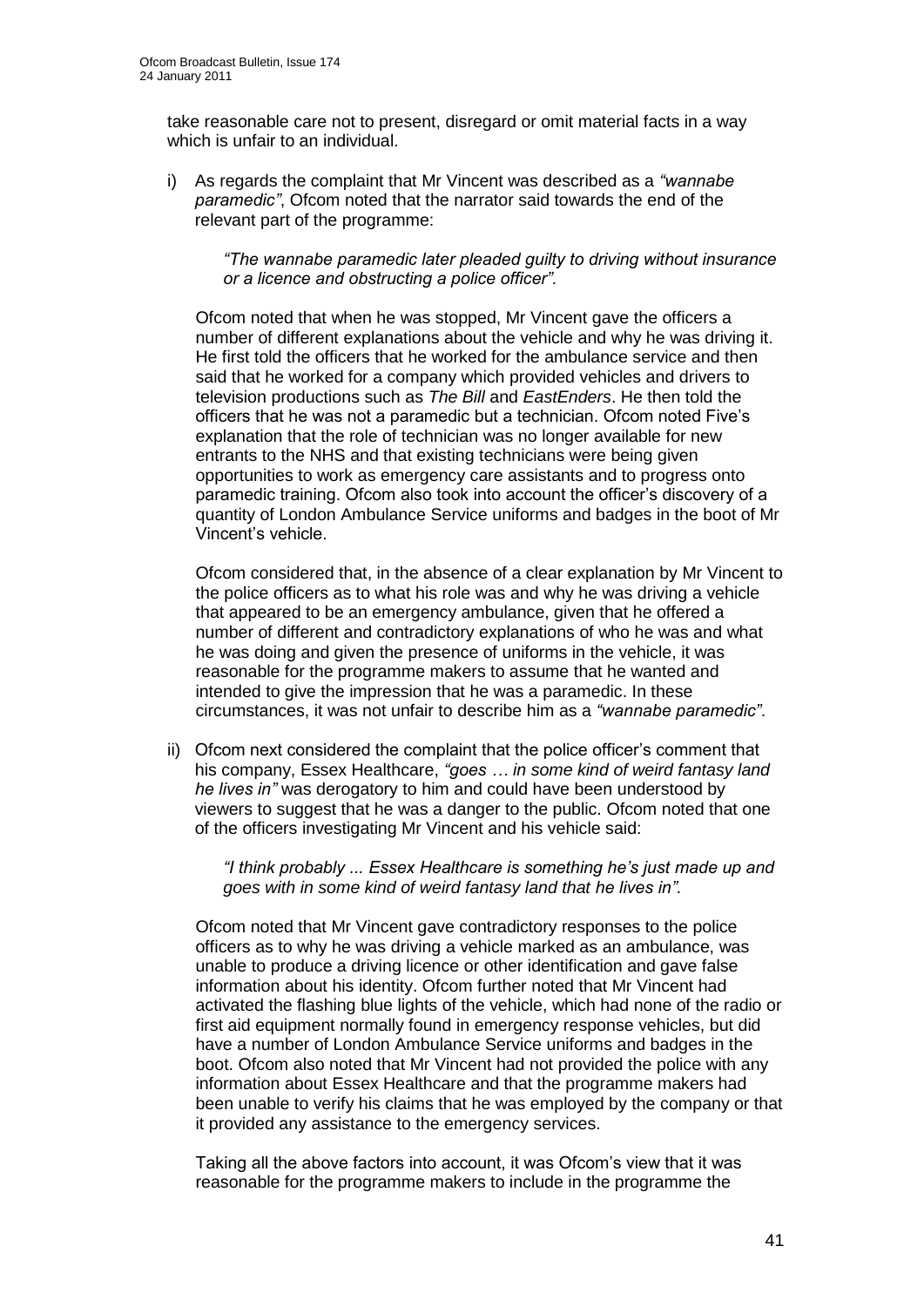conclusion reached by the police officers that Mr Vincent was not a paramedic and was not driving a genuine ambulance but that it was his intention to give that impression. Ofcom considered that, in these circumstances, it was reasonable for the programme to include the officer"s opinion that Mr Vincent was living in a *"weird fantasy land"* and for him to take the view, based on the information available at the time, that a member of the public would not want Mr Vincent responding to their 999 call.

As regards the complaint that the programme suggested that Mr Vincent was a danger to the public, Ofcom noted that the programme did not include any explicit statement that Mr Vincent was a danger to the public. The police officers shown in the programme and the commentary did not imply that Mr Vincent was a danger, but that he lived in a "weird fantasy land". The programme subsequently made clear that Mr Vincent was convicted only of driving offences and of obstructing a police officer. Ofcom does not believe that this would have lead viewers to conclude that he was a danger to the public.

Ofcom therefore found no unfairness to Mr Vincent.

#### **Privacy**

Ofcom considered the complaint that Mr Vincent"s privacy was unwarrantably infringed in the programme as broadcast.

In Ofcom"s view, the individual"s right to privacy has to be balanced against the competing rights of the broadcasters to freedom of expression. Neither right as such has precedence over the other and where there is a conflict between the two, it is necessary to focus on the comparative importance of the specific rights. Any justification for interfering with or restricting each right must be taken into account and any interference or restriction must be proportionate.

This is reflected in how Ofcom applies Rule 8.1 of the Code which states that any infringement of privacy in programmes or in connection with obtaining material included in programmes, must be warranted.

b) Ofcom considered the complaint that Mr Vincent's vehicle registration plate was not obscured.

In considering this part of the complaint Ofcom applied Rule 8.1 of the Code. Ofcom also had regard to Practice 8.6 of the Code which states that if the broadcast of a programme would infringe the privacy of a person, consent should be obtained before the relevant material is broadcast, unless the infringement of privacy is warranted.

In considering whether or not there had been any unwarranted infringement of Mr Vincent"s privacy, Ofcom first considered whether Mr Vincent would have had a legitimate expectation of privacy in connection with the registration plate of the vehicle he was driving.

Ofcom noted that Mr Vincent stated to the police that the vehicle, which was marked as an emergency ambulance, was not his personal car but a *"service car".* In the circumstances, Ofcom considered that broadcast of the registration plate disclosed no personal or sensitive information about Mr Vincent and that as a result he could not have had a legitimate expectation of privacy in relation to it.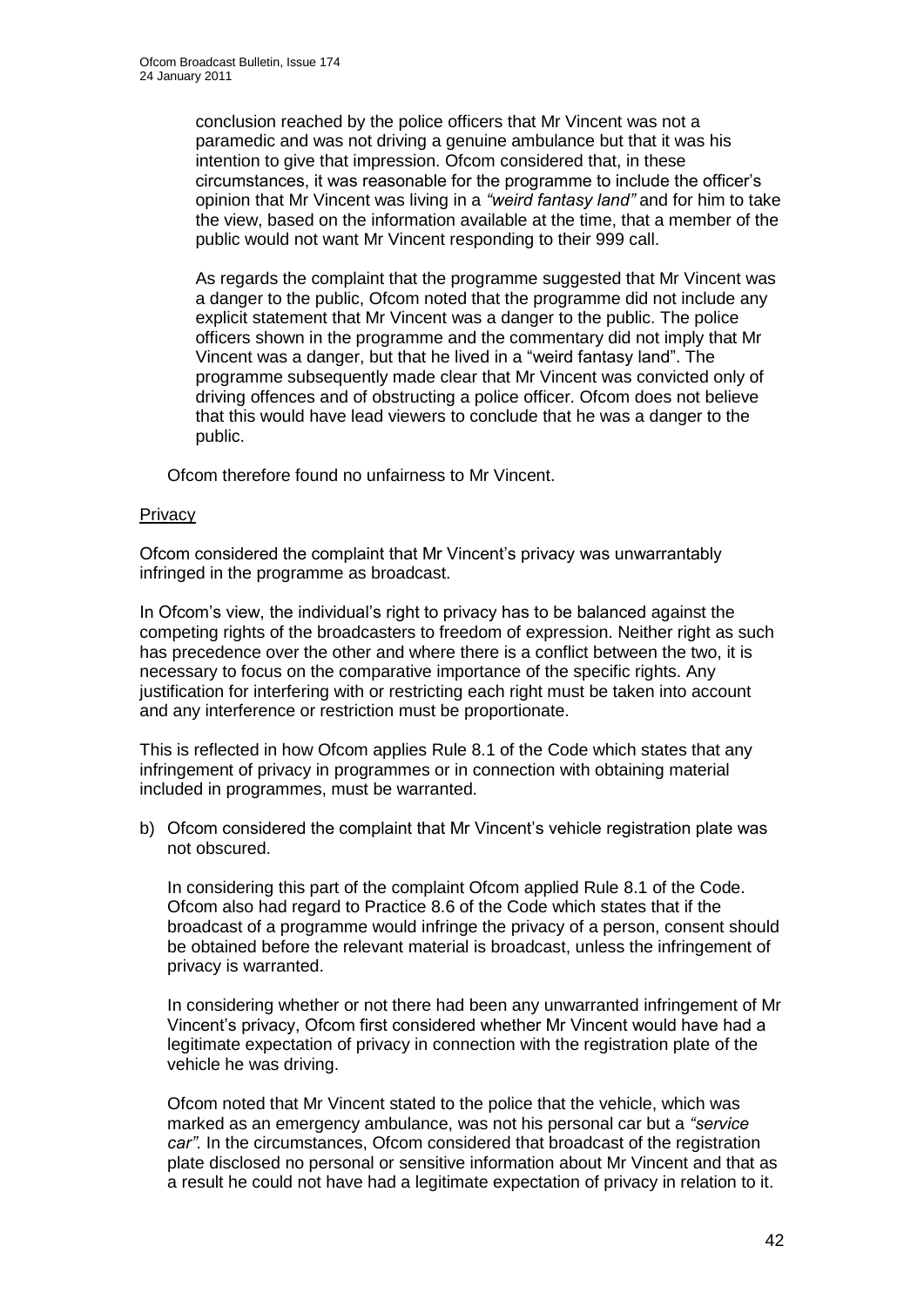Having concluded that Mr Vincent had no legitimate expectation of privacy in relation to the registration plate, Ofcom found that his privacy was not unwarrantably infringed in the programme as broadcast in this respect.

c) Ofcom considered the complaint that, in spite of the fact Mr Vincent asked the officer if he could talk to him away from the camera and the officer agreed to that, his conversation with the officer was included in the programme.

In considering this part of the complaint Ofcom applied Rule 8.1 of the Code. Ofcom also had regard to Practice 8.6 of the Code, as set out under decision head b) above.

In considering whether or not there had been any unwarranted infringement of Mr Vincent"s privacy, Ofcom first considered the extent to which Mr Vincent could legitimately have expected that the footage of his conversation with the officer would not be broadcast without his consent. Ofcom recognised that Mr Vincent was not participating in a public event, was not a public figure and was clearly involved in an embarrassing and sensitive situation, as he was being questioned by police officers. Although the conversation had been filmed on the public highway, it did not appear to Ofcom that there were other people in the area who would have heard the discussion. In any event, Ofcom noted that Mr Vincent asked the officer if the conversation could be conducted away from the camera. Although Mr Vincent had not suggested that he was given any assurances by the programme makers that the conversation would not be filmed or broadcast, Ofcom noted that the officer agreed to conduct the conversation some way away from the camera. In view of Mr Vincent's request and the officer's action in moving away from the camera to speak to Mr Vincent, Ofcom considered that Mr Vincent would legitimately have expected that footage of the conversation would not be broadcast.

Ofcom then proceeded to consider the competing right of the broadcaster to freedom of expression. In this respect, Ofcom considered whether in the circumstances there was a sufficient public interest to justify the intrusion into Mr Vincent"s private life.

Ofcom considered that there was a significant public interest in showing the work of the police as they investigate criminal offences and in showing the varied and potentially difficult situations that face officers who deal with traffic offences. In this case, Ofcom took the view that there was a public interest in showing how officers investigated a report of a *"suspected phoney ambulance"* and subsequently dealt with a person who obstructed a police investigation. Ofcom noted that Mr Vincent was, ultimately, convicted of driving without insurance or a licence and obstructing a police officer and that there was a public interest in demonstrating the consequences of committing those offences.

Ofcom concluded, when considering all of the above circumstances, that the broadcaster"s right to freedom of expression outweighed Mr Vincent"s legitimate expectation of privacy, and that there was no unwarranted infringement of Mr Vincent"s privacy.

In light of the above, Ofcom has not upheld the complaint in this respect.

#### **Accordingly, Ofcom has not upheld Mr Vincent's complaint of unfair treatment and unwarranted infringement of privacy in the broadcast of the programme.**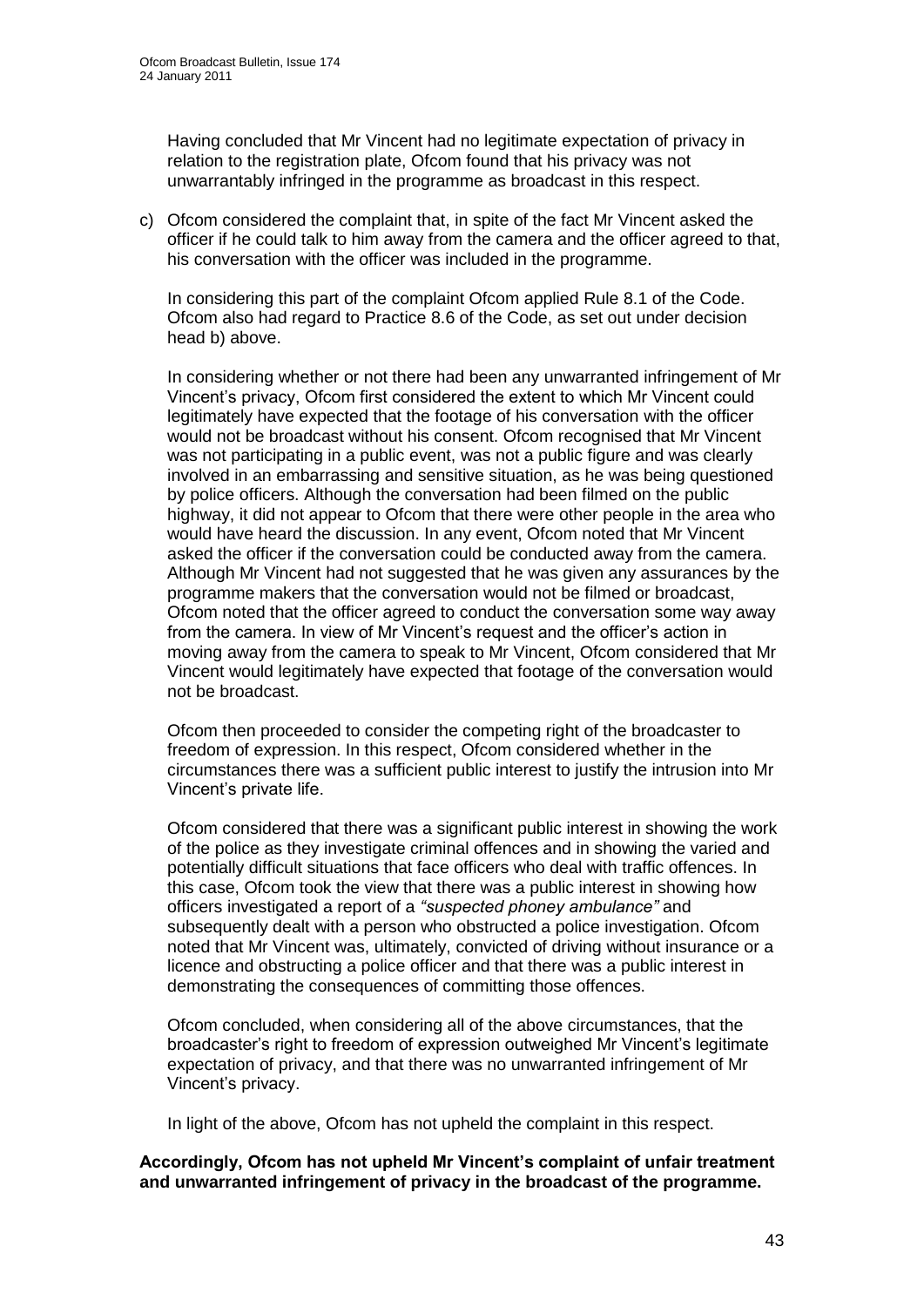# **Not Upheld**

## **Complaint by Mrs Shizia Sarfraz on her own behalf and on behalf of her daughter (a minor)**

*Look East, BBC1, 13 August 2010*

**Summary:** Ofcom has not upheld this complaint of unwarranted infringement of privacy made by Mrs Shizia Sarfraz on her own behalf and on behalf of her daughter (a minor).

A report in this programme looked at concerns that councils were experiencing difficulties providing services because of high levels of immigration. The report included brief footage which showed a number of people, including Mrs Sarfraz and her daughter, walking along a busy street.

In summary, Ofcom found that Mrs Sarfraz and her daughter did not have a legitimate expectation of privacy in relation to the making or the broadcast of the programme, as they were filmed in a public place and the footage did not include information of a sensitive or private nature about them.

#### **Introduction**

On 13 August 2010, BBC1"s local news programme for the east of England, *Look East*, included a report on concerns that councils were experiencing difficulties providing services because of high levels of immigration. In the opening to the programme, the newsreader said:

*"Under pressure: the councils which say they"re struggling to cope with rising immigration and that services could suffer"*.

During the course of the item, the reporter visited a number of places in the east of England where councils were said to be facing problems. While visiting Luton, she said:

*"In Corby and Luton, authorities say their population is increasing massively and it"s being ignored by the Government"*.

Each of these comments was a voiceover accompanied by footage of a number of people walking along a street. The same footage was shown each time, although a slightly shorter clip was shown during the opening to the programme. Shown clearly in the foreground of the footage were a woman, Mrs Shizia Sarfraz, and her daughter, the complainants.

#### **The Complaint**

#### **Mrs Sarfraz's case**

In summary, Mrs Sarfraz complained that her privacy and that of her daughter was unwarrantably infringed in the making of the programme in that:

a) Footage of them was recorded without Mrs Sarfraz's knowledge or consent.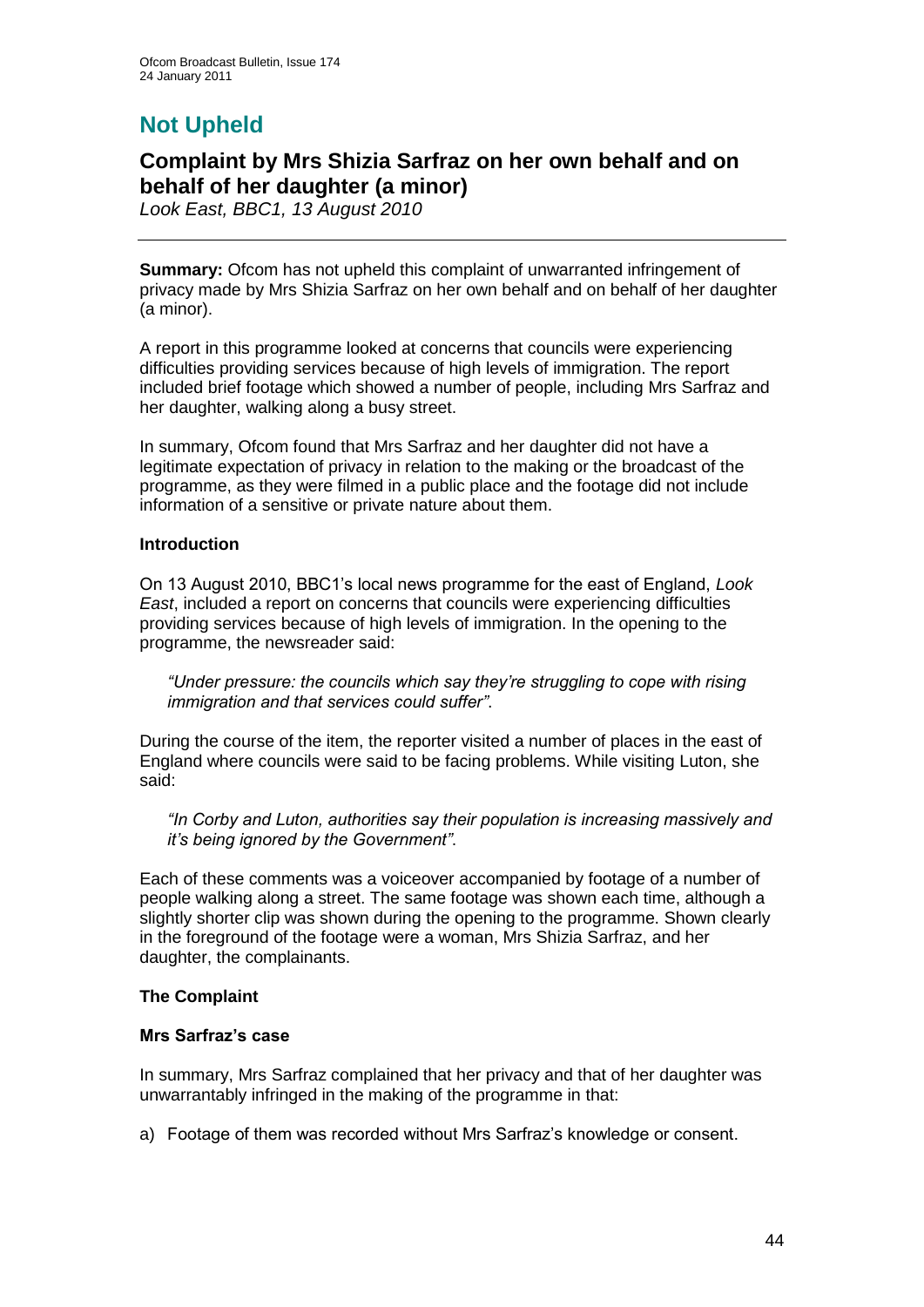In summary, Mrs Sarfraz complained that her privacy and that of her daughter was unwarrantably infringed in the programme as broadcast in that:

b) Footage of them was included in the programme without Mrs Sarfraz's knowledge or consent.

#### **The BBC's case**

In summary, the BBC responded to the complaints of unwarranted infringement of privacy in the making and the broadcast of the programme together as follows:

The BBC said that the news item was entirely focused on the issue of difficulties local authorities were having as a result of high levels of immigration*.* The BBC said that Mrs Sarfraz and her daughter appeared briefly during the programme"s opening menu, and again during the body of relevant report, over the reporter"s words *"and it"s being ignored by the Government"* and the opening words of an interview with Councillor Hazel Simmons. The BBC said that Mrs Sarfraz and her daughter were seen walking along a busy street and that there was nothing to indicate that they were engaged in any intrinsically private activity. Although they happened to be in the centre of the shot, there was nothing intrusive about the camera work, which did not, for example, single them out by zooming in on them. The BBC said that Mrs Sarfraz and her daughter were simply part of a crowd, in one of a number of shots designed to illustrate the ethnic and cultural diversity of towns in the BBC East region while also suggesting pressure of population.

The BBC said that, in the absence of any disobliging reflection on Mrs Sarfraz and her daughter, they did not have such reasonable expectations of privacy that the filming of the shots and their use in the context of this programme constituted an infringement of their privacy. The BBC said that even if Ofcom took the view that there was an infringement of their privacy, it was both minor and warranted by the public interest in illustrating a news story of considerable importance to the public in the BBC East region.

#### **Decision**

Ofcom"s statutory duties include the application, in the case of all television and radio services, of standards that provide adequate protection to members of the public and all other persons from both unfair treatment in programmes included in such services, and unwarranted infringements of privacy resulting from activities carried on for the purposes of such services<sup>1</sup>.

In carrying out its duties, Ofcom has regard to the need to secure that the application of these standards is in the manner that best guarantees an appropriate level of freedom of expression<sup>2</sup>. Ofcom is also obliged to have regard, in all cases, to the principles under which regulatory activities should be transparent, accountable, proportionate and consistent and targeted only at cases in which action is needed<sup>3</sup>.

<sup>1</sup>  $1$  Section 3(2)(f) Communications Act 2003

<sup>&</sup>lt;sup>2</sup> Section 3(4)(g) Communications Act 2003

<sup>&</sup>lt;sup>3</sup> Section 3(3) Communications Act 2003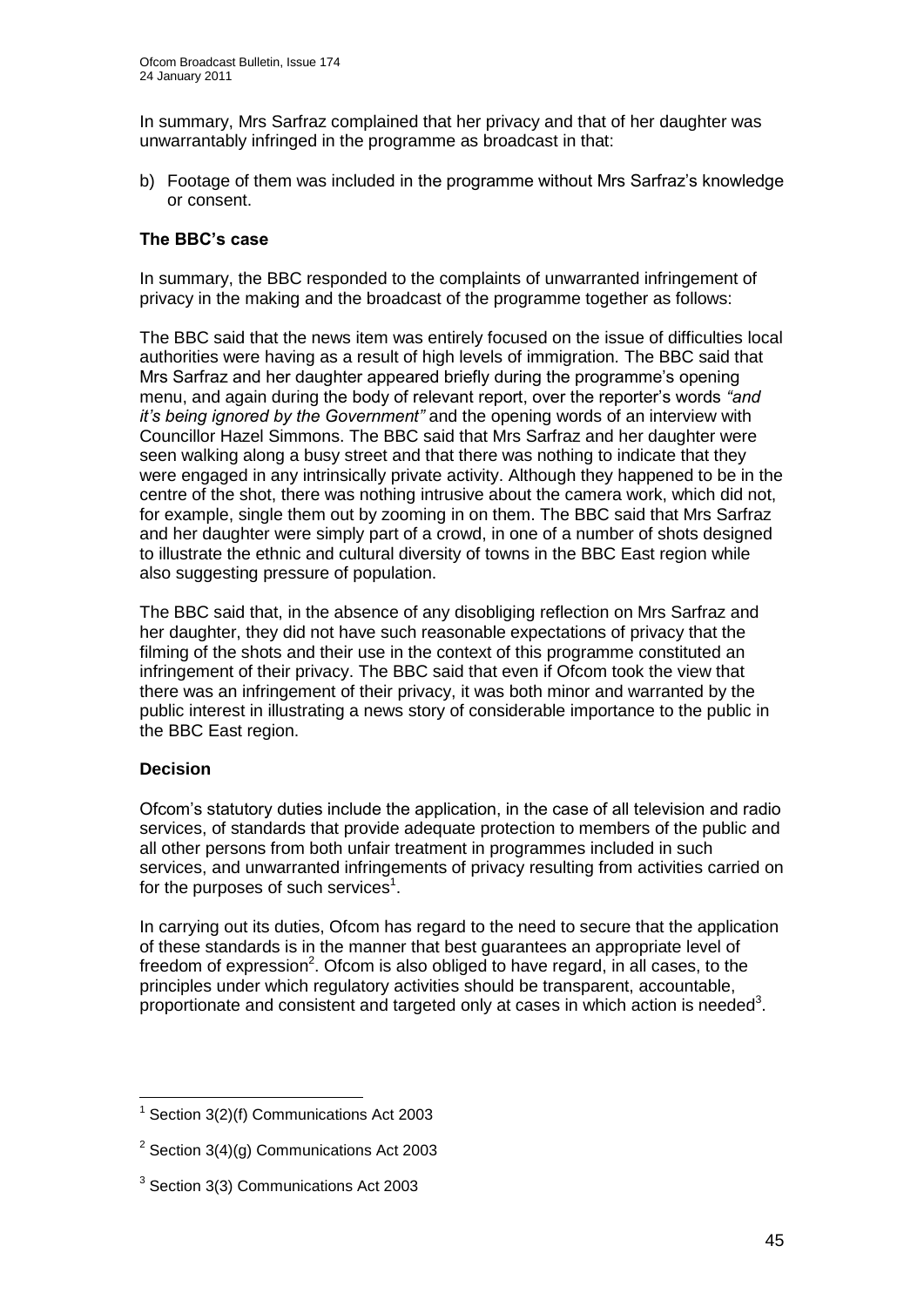In reaching its decision, Ofcom carefully considered all the relevant material provided by both parties. This included a recording of the programme as broadcast, a transcript, and both parties" written submissions.

In Ofcom"s view, the individual"s right to privacy has to be balanced against the competing rights of the broadcasters to freedom of expression. Neither right as such has precedence over the other and where there is a conflict between the two, it is necessary to intensely focus on the comparative importance of the specific rights. Any justification for interfering with or restricting each right must be taken into account and any interference or restriction must be proportionate.

This is reflected in how Ofcom applies Rule 8.1 of the Broadcasting Code (the "Code") which states that any infringement of privacy in programmes or in connection with obtaining material included in programmes, must be warranted.

a) Ofcom first considered the complaint that Mrs Sarfraz and her daughter"s privacy was unwarrantably infringed in that footage of them was recorded without Mrs Sarfraz"s knowledge or consent.

In considering this part of the complaint, Ofcom took account of Rule 8.1 of the Code. Ofcom also had regard to Practice 8.5 of the Code which states that *"Any infringement of privacy in the making of a programme should be with the person"s and/or organisation"s consent or otherwise be warranted."*

In considering whether or not there had been any infringement of Mrs Sarfraz"s privacy and that of her daughter, Ofcom first considered whether they had a legitimate expectation of privacy in connection with the filming of footage of them.

Ofcom noted that Mrs Sarfraz and her daughter were filmed without their knowledge while they were walking along a busy public street. In Ofcom"s view, as set out in the Code, "Legitimate expectations of privacy will vary according to the place and nature of the information, activity or condition in question, the extent to which it is in the public domain (if at all) and whether the individual concerned is already in the public eye. There may be circumstances where people can reasonably expect privacy even in a public place. Some activities and conditions may be of such a private nature that filming or recording, even in a public place, could involve an infringement of privacy."

Ofcom noted that Mrs Sarfraz and her daughter appeared prominently in the relevant footage, as their position was closest to the camera, but considered that the camerawork was not intrusive. They were filmed merely going about their day-to-day business in a public place, and the recorded footage of them did not disclose any information of a personal or sensitive nature or show them in an embarrassing situation. While Mrs Sarfraz and her daughter appear to have been unaware that they were being filmed and were not therefore in a position to provide or withhold consent, there was no suggestion that they were filmed surreptitiously or specifically targeted.

Ofcom noted Mrs Sarfraz"s concern at discovering that the footage of her and her daughter existed. However, in the absence of any special factors in relation to the filming, Ofcom did not consider that Mrs Sarfraz and her daughter had a legitimate expectation of privacy in relation to the filming. As a result, it was not necessary for Ofcom to consider whether any intrusion into Mrs Sarfraz"s private life or that of her daughter was warranted.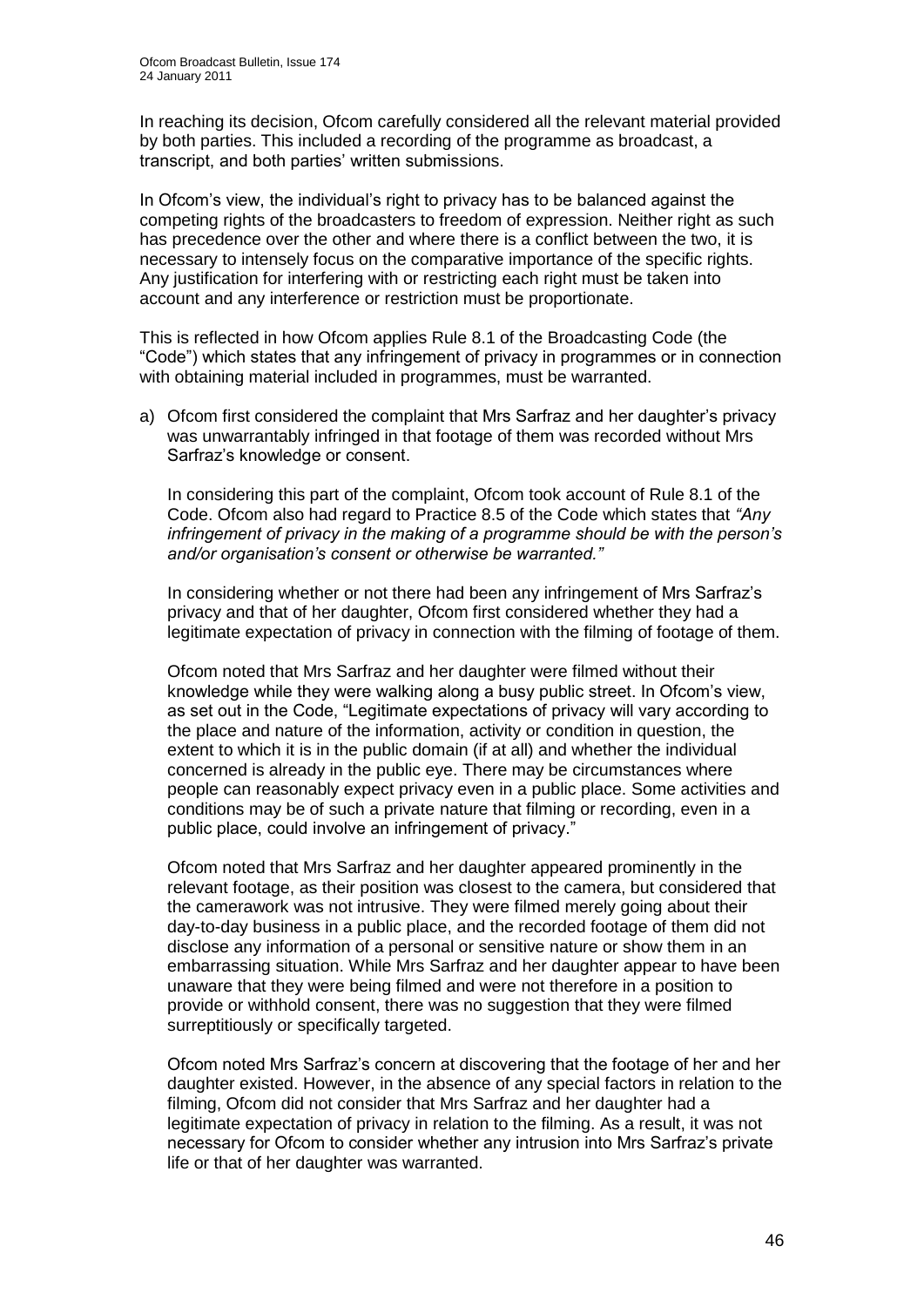Ofcom therefore found that Mrs Sarfraz and her daughter"s privacy was not unwarrantably infringed in the making of the programme.

b) Ofcom considered the complaint that Mrs Sarfraz and her daughter's privacy was unwarrantably infringed in that footage of them was included in the programme without Mrs Sarfraz's knowledge or consent.

In considering this part of the complaint Ofcom applied Rule 8.1 of the Code. Ofcom had regard to Practice 8.6 of the Code which states that *"If the broadcast of a programme would infringe the privacy of a person…consent should be obtained before the relevant material is broadcast, unless the infringement of privacy is warranted."* 

In considering whether or not there had been any unwarranted infringement of Mrs Sarfraz"s privacy and that of her daughter, Ofcom first considered whether they had a legitimate expectation of privacy in respect of the broadcast of the footage of them walking along a street.

Having found at decision head a) above that there were no special factors in relation to the filming which gave rise to a legitimate expectation of privacy, Ofcom considered whether there were any additional factors to be taken into account in relation to the subsequent broadcast of the footage. Ofcom noted that the programme did not make any comment, explicit or implied, about Mrs Sarfraz and her daughter personally, but simply included them in a scene of people walking along a street. The voiceover at the relevant time only commented generally on the reported situation, and did not refer specifically to the people shown in the footage. In Ofcom"s view therefore there were no special factors that gave Mrs Sarfraz or her daughter a legitimate expectation of privacy in relation to the broadcast of the programme.

As a result, it was not necessary for Ofcom to consider whether any intrusion into Mrs Sarfraz"s private life or that of her daughter was warranted.

Ofcom therefore found that Mrs Sarfraz and her daughter"s privacy was not unwarrantably infringed in the programme as broadcast.

**Accordingly, Ofcom has not upheld Mrs Sarfraz's complaint of unwarranted infringement of privacy in either the making or broadcast of the programme.**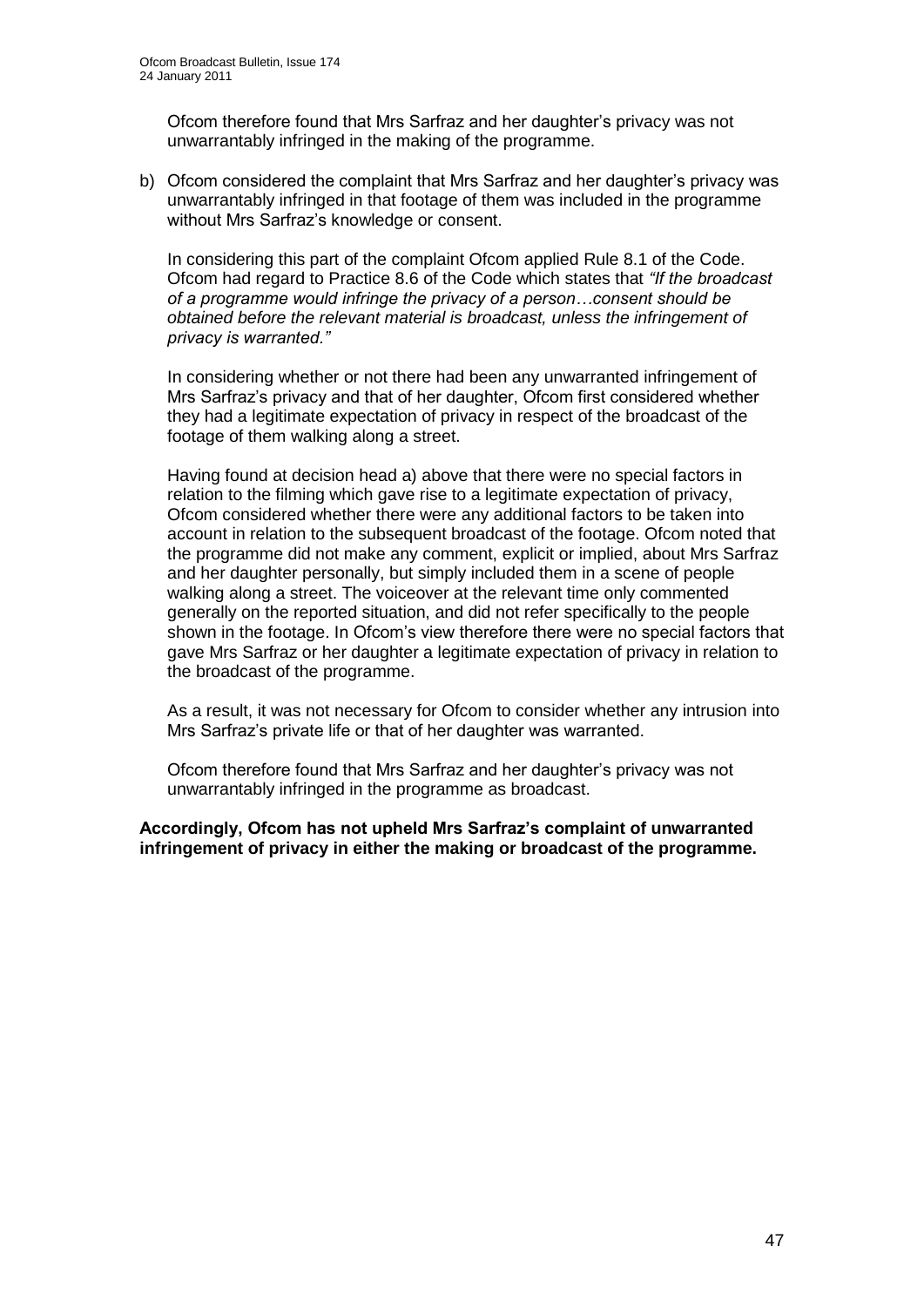# **Other Programmes Not in Breach**

# **Up to 3 January 2011**

| Programme                                                | <b>Transmission</b><br><b>Date</b> | <b>Broadcaster</b>     | <b>Categories</b>                           | <b>Number of</b><br>complaints |
|----------------------------------------------------------|------------------------------------|------------------------|---------------------------------------------|--------------------------------|
| 100 Greatest Toys with<br>Jonathan Ross                  | 19/12/2010                         | Channel 4              | Sexual material                             | 14                             |
| 100 Greatest Toys with<br>Jonathan Ross                  | 26/12/2010                         | Channel 4              | Generally accepted<br>standards             | $\mathbf{1}$                   |
| 118 118's sponsorship of<br><b>ITV Movies</b>            | 02/12/2010                         | ITV4                   | Crime                                       | $\mathbf{1}$                   |
| 4thought.tv                                              | 15/12/2010                         | Channel 4              | Religious/Beliefs<br>discrimination/offence | $\mathbf{1}$                   |
| 4thought.tv                                              | 19/12/2010                         | Channel 4              | Religious/Beliefs<br>discrimination/offence | 5                              |
| 8 Out of 10 Cats<br><b>Christmas Special</b>             | 23/12/2010                         | Channel 4              | Generally accepted<br>standards             | 1                              |
| A Night of Heroes: The<br>Sun Military Awards            | 17/12/2010                         | ITV1                   | Outside of remit / other                    | $\mathbf{1}$                   |
| Accused                                                  | 20/12/2010                         | BBC <sub>1</sub>       | Harm                                        | $\mathbf{1}$                   |
| Accused                                                  | 20/12/2010                         | BBC <sub>1</sub>       | Generally accepted<br>standards             | $\overline{2}$                 |
| Adhwaa Ala Al-ahdath<br>(Issues under the<br>Spotlights) | 23/09/2010                         | Al Hiwar TV            | Religious/Beliefs<br>discrimination/offence | 1                              |
| Afternoon Live                                           | 09/12/2010                         | <b>Sky News</b>        | Offensive language                          | $\mathbf{1}$                   |
| Afternoon Live                                           | 21/12/2010                         | <b>Sky News</b>        | Generally accepted<br>standards             | $\mathbf{1}$                   |
| Afternoon Report                                         | 24/12/2010                         | <b>Sky Sports News</b> | Generally accepted<br>standards             | $\mathbf{1}$                   |
| Alan Carr: Chatty Man                                    | 13/12/2010                         | Channel 4              | <b>Nudity</b>                               | $\mathbf{1}$                   |
| Alan Carr: Chatty Man                                    | 13/12/2010                         | Channel 4              | Generally accepted<br>standards             | $\mathbf{1}$                   |
| <b>All Star Family Fortunes</b>                          | 25/12/2010                         | ITV1                   | Gender<br>discrimination/offence            | $\mathbf{1}$                   |
| An Idiot Abroad                                          | 19/12/2010                         | Sky 1                  | Generally accepted<br>standards             | $\mathbf{1}$                   |
| Antiques Roadshow                                        | 10/12/2010                         | BBC <sub>1</sub>       | Generally accepted<br>standards             | $\mathbf{1}$                   |
| <b>Balls of Steel</b>                                    | 22/12/2010                         | 4Music                 | Race<br>discrimination/offence              | 1                              |
| <b>BBC News</b>                                          | 15/12/2010                         | BBC <sub>1</sub>       | Violence and dangerous<br>behaviour         | $\mathbf{1}$                   |
| <b>BBC News</b>                                          | 15/12/2010                         | BBC <sub>1</sub>       | Generally accepted<br>standards             | $\mathbf{1}$                   |
| <b>BBC News</b>                                          | 15/12/2010                         | BBC <sub>1</sub>       | Generally accepted<br>standards             | $\mathbf{1}$                   |
| Bear Grylls: Born Survivor                               | 27/12/2010                         | Discovery Channel      | Animal welfare                              | $\overline{1}$                 |
| <b>Being Erica</b>                                       | 30/12/2010                         | E <sub>4</sub>         | Offensive language                          | 1                              |
| <b>Bluebird TV</b>                                       | 02/10/2010                         | Live 960               | Participation TV - Harm                     | $\mathbf{1}$                   |
| <b>Bluebird TV</b>                                       | 04/10/2010                         | Live 960               | Participation TV - Harm                     | $\mathbf{1}$                   |
| <b>Bluebird TV</b>                                       | 05/10/2010                         | LivexxxBabes           | Participation TV - Harm                     | $\mathbf{1}$                   |
| <b>Bluebird TV</b>                                       | 02/10/2010                         | Various                | Participation TV - Harm                     | $\mathbf{1}$                   |
| <b>Brainiac: Science Abuse</b>                           | 21/12/2010                         | Sky 1                  | Offensive language                          | $\mathbf{1}$                   |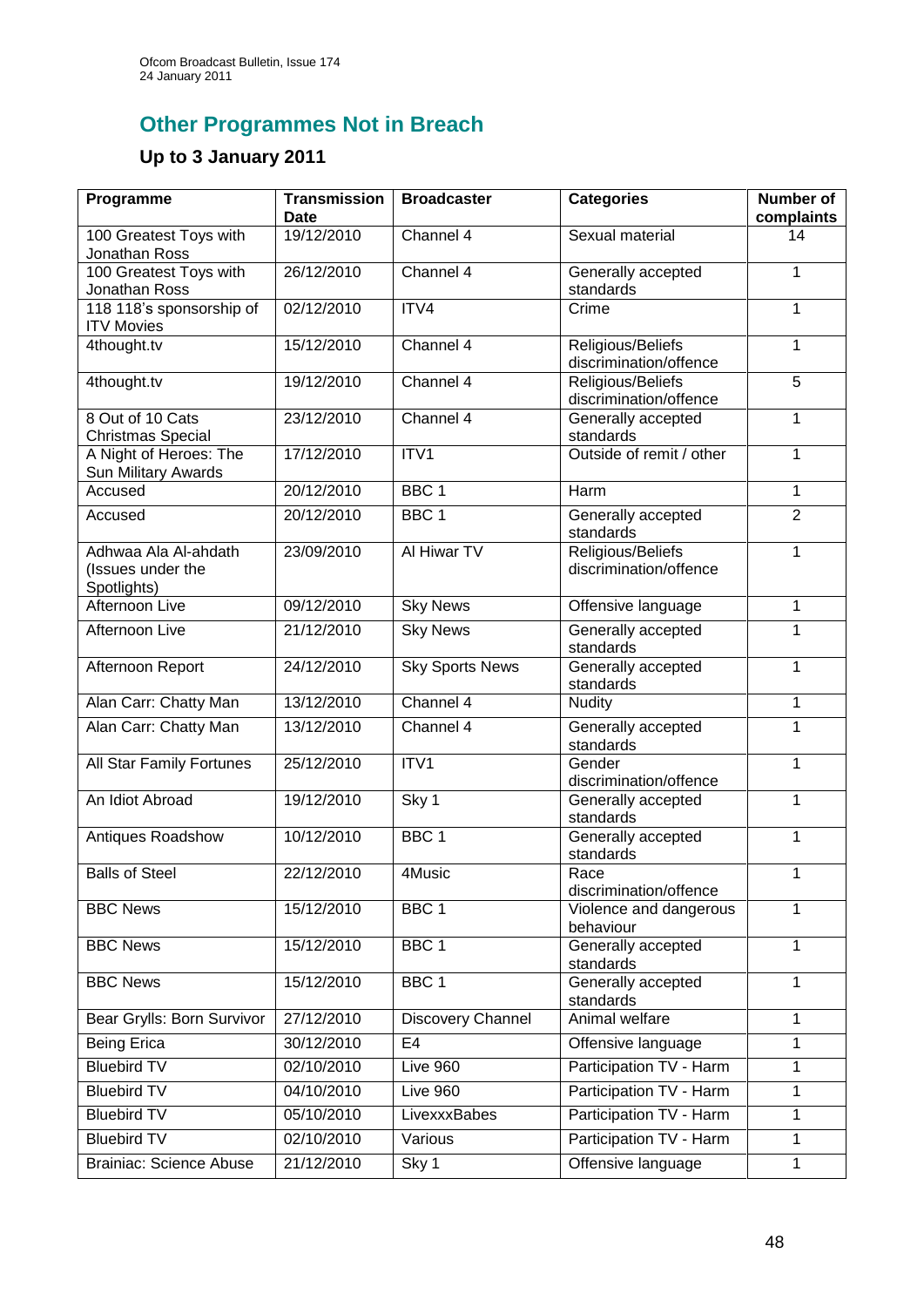| <b>Breakfast</b>                                | 16/12/2010 | BBC <sub>1</sub>   | Under 18s in<br>programmes                   | 1              |
|-------------------------------------------------|------------|--------------------|----------------------------------------------|----------------|
| BT Vision's sponsorship<br>of Drama on 4        | 17/12/2010 | Channel 4          | Sponsorship credits                          | 1              |
| Caillou                                         | 08/12/2010 | Cartoonito         | <b>Harm</b>                                  | 1              |
| Call Me Claus                                   | 18/12/2010 | Five               | Offensive language                           | $\mathbf{1}$   |
| Captain Mack                                    | 27/11/2012 | <b>Tiny Pop</b>    | Offensive language                           | 1              |
| Casualty                                        | 11/12/2010 | BBC <sub>1</sub>   | Generally accepted<br>standards              | 1              |
| Catherine Tate: Nan's<br><b>Christmas Carol</b> | 22/12/2010 | BBC <sub>1</sub>   | Offensive language                           | 1              |
| Celebrity Come Dine with<br>Me                  | 21/12/2010 | Channel 4          | Generally accepted<br>standards              | 1              |
| Celebrity Come Dine with<br>Me                  | 28/12/2010 | Channel 4          | Generally accepted<br>standards              | $\overline{2}$ |
| <b>Celebrity Come Dine with</b><br>Me           | 28/12/2010 | Channel 4          | Offensive language                           | 11             |
| Channel 4 News                                  | 05/12/2010 | Channel 4          | Due accuracy                                 | 128            |
| <b>Channel 4 News</b>                           | 14/12/2010 | Channel $4$        | Due impartiality/bias                        | 1              |
| <b>Channel 4 News</b>                           | 22/12/2010 | Channel 4          | Outside of remit / other                     | 1              |
| Chris Moyles' Christmas<br>Quiz Night           | 22/12/2010 | Channel 4          | Violence and dangerous<br>behaviour          | $\overline{2}$ |
| <b>Chris Moyles' Christmas</b><br>Quiz Night    | 22/12/2010 | Channel $4$        | Generally accepted<br>standards              | 1              |
| Come Fly with Me                                | 25/12/2010 | BBC <sub>1</sub>   | Race<br>discrimination/offence               | 10             |
| Come Fly with Me                                | 25/12/2010 | BBC <sub>1</sub>   | Religious/Beliefs<br>discrimination/offence  | $\overline{2}$ |
| Come Fly with Me                                | 25/12/2010 | BBC <sub>1</sub>   | Animal welfare                               | 1              |
| Coppers                                         | 29/11/2010 | Channel 4          | Disability<br>discrimination/offence         | 1              |
| <b>Coronation Street</b>                        | 08/12/2010 | ITV1               | Outside of remit / other                     | 1              |
| <b>Coronation Street</b>                        | 17/12/2010 | ITV1               | Offensive language                           | $\overline{c}$ |
| <b>Coronation Street</b><br>Omnibus             | 19/12/2010 | ITV1               | Offensive language                           | 1              |
| <b>Coronation Street trailer</b>                | n/a        | ITV1               | Materially misleading                        | 1              |
| Crimewatch                                      | 14/12/2010 | BBC <sub>1</sub>   | Generally accepted<br>standards              | 1              |
| Curry's sponsorship of<br>The Simpsons          | 11/12/2010 | Sky 1              | Animal welfare                               | 1              |
| Curry's sponsorship of<br>The Simpsons          | 15/12/2010 | Sky 1              | Animal welfare                               | 1              |
| Curry's sponsorship of<br>The Simpsons          | 16/12/2010 | Sky 1              | Generally accepted<br>standards              | 1              |
| Daybreak                                        | 17/12/2010 | ITV1               | Animal welfare                               | 1              |
| Deal or No Deal                                 | 21/12/2010 | Channel 4          | Other                                        | $\overline{2}$ |
| DFS' sponsorship of<br>Christmas on ITV         | 18/12/2010 | ITV1               | Generally accepted<br>standards              | 1              |
| Doctors                                         | 08/12/2010 | BBC <sub>1</sub>   | Generally accepted<br>standards              | 1              |
| Doctors                                         | 08/12/2010 | BBC <sub>1</sub>   | Sexual orientation<br>discrimination/offence | 1              |
| Dr Phil                                         | 12/12/2010 | <b>CBS Reality</b> | Offensive language                           | $\mathbf{1}$   |
| EastEnders                                      | 02/12/2010 | BBC <sub>1</sub>   | Generally accepted<br>standards              | 1              |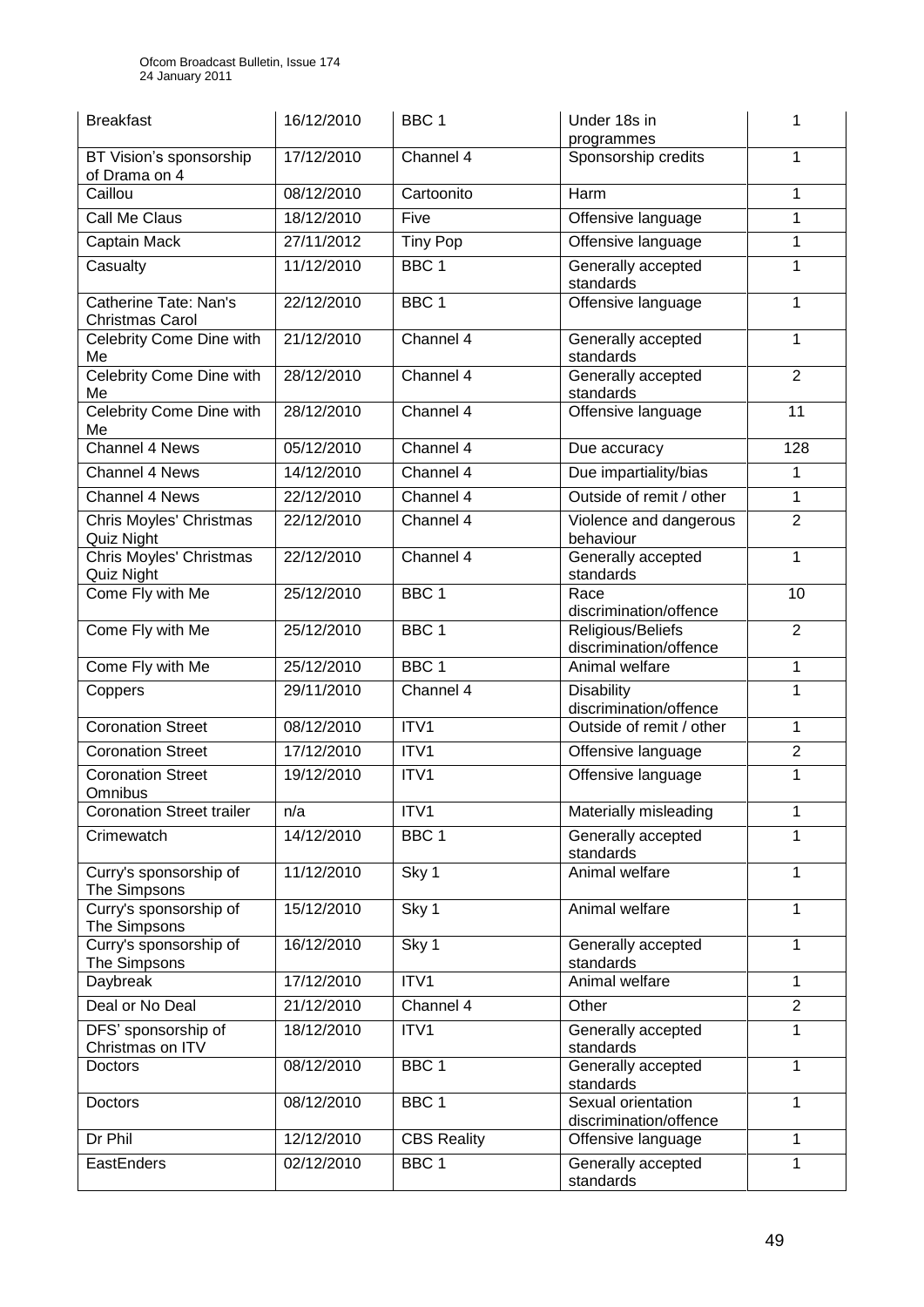| EastEnders                                   | 13/12/2010 | BBC <sub>1</sub>    | Race<br>discrimination/offence              | 21             |
|----------------------------------------------|------------|---------------------|---------------------------------------------|----------------|
| EastEnders                                   | 14/12/2010 | BBC <sub>1</sub>    | Violence and dangerous<br>behaviour         | 1              |
| EastEnders                                   | 14/12/2010 | BBC <sub>1</sub>    | Generally accepted<br>standards             | $\overline{3}$ |
| EastEnders                                   | 16/12/2010 | BBC <sub>1</sub>    | Generally accepted<br>standards             | $\overline{2}$ |
| EastEnders                                   | 20/12/2010 | BBC <sub>1</sub>    | Generally accepted<br>standards             | 1              |
| EastEnders                                   | 27/12/2010 | BBC <sub>1</sub>    | Generally accepted<br>standards             | 1              |
| EastEnders                                   | 28/12/2010 | BBC <sub>1</sub>    | <b>Nudity</b>                               | 1              |
| Eastenders                                   | 13/12/2010 | BBC <sub>1</sub>    | Race<br>discrimination/offence              | 1              |
| <b>EastEnders Omnibus</b>                    | 19/12/2010 | BBC <sub>1</sub>    | Race<br>discrimination/offence              | 1              |
| Emmerdale                                    | 15/12/2010 | ITV1                | <b>Disability</b><br>discrimination/offence | 1              |
| Emmerdale                                    | 16/12/2010 | ITV1                | Religious/Beliefs<br>discrimination/offence | 1              |
| Emmerdale                                    | 20/12/2010 | ITV1                | Generally accepted<br>standards             | 1              |
| Emmerdale                                    | 25/12/2010 | ITV1                | Generally accepted<br>standards             | 1              |
| Extreme Fishing with<br>Robson Green         | 20/12/2010 | Five                | Animal welfare                              | 1              |
| <b>Famous and Fearless</b><br>(trailer)      | 22/12/2010 | Channel 4           | Materially misleading                       | 1              |
| Four in a Bed                                | 13/12/2010 | Channel 4           | Generally accepted<br>standards             | 1              |
| Granada News and<br>Weather                  | 28/11/2010 | <b>ITV1 Granada</b> | Advertising/editorial<br>separation         | 1              |
| <b>Grand Designs</b>                         | 07/12/2010 | More4               | Offensive language                          | 1              |
| Grand Designs                                | 11/12/2010 | More4               | Offensive language                          | 1              |
| <b>Grand Slam of Darts</b>                   | 19/11/2010 | ITV4                | Offensive language                          | $\overline{2}$ |
| Green Santa Promo                            | 08/12/2010 | <b>CITV</b>         | Generally accepted<br>standards             | 1              |
| Green Santa Promo                            | 19/12/2010 | <b>CITV</b>         | Gender<br>discrimination/offence            | 1              |
| Grizzly Tales for<br><b>Gruesome Kids</b>    | n/a        | Nick Replay         | Generally accepted<br>standards             | 1              |
| Harry Potter and the<br>Order of the Phoenix | 19/12/2010 | ITV1                | Generally accepted<br>standards             | 1              |
| Have I Got News for You                      | 17/12/2010 | BBC <sub>1</sub>    | Generally accepted<br>standards             | 1              |
| <b>Heston's Christmas Feast</b>              | 13/12/2010 | Channel 4           | Animal welfare                              | $\overline{2}$ |
| <b>Holby City</b>                            | 21/12/2010 | BBC <sub>1</sub>    | Disability<br>discrimination/offence        | 1              |
| Home and Away (trailer)                      | 15/12/2010 | Five                | Materially misleading                       | 1              |
| Horrid Henry (trailer)                       | 28/09/2010 | <b>CITV</b>         | Offensive language                          | 1              |
| lan Hislop's Age of the<br>Do-Gooders        | 13/12/2010 | BBC <sub>2</sub>    | Generally accepted<br>standards             | 1              |
| I'm a Celebrity, Get Me<br>Out of Here Now!  | 14/11/2010 | ITV2                | Generally accepted<br>standards             | 1              |
| <b>ITV News</b>                              | 24/12/2010 | ITV1                | Privacy                                     | 1              |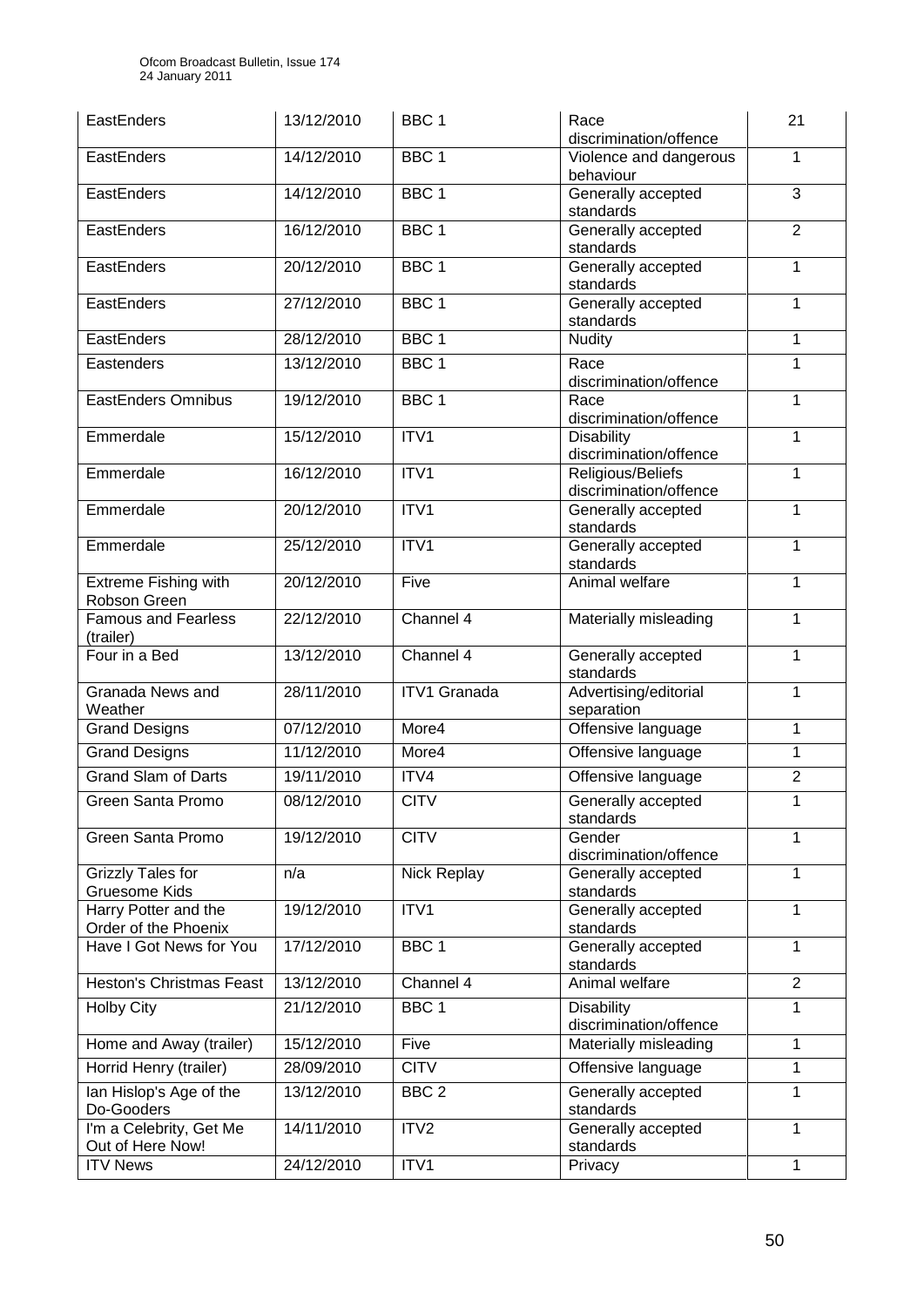| ITV3 HD channel trailer                           | various    | ITV3                                                         | Materially misleading                        | 3              |
|---------------------------------------------------|------------|--------------------------------------------------------------|----------------------------------------------|----------------|
| Jeremy Vine                                       | 10/12/2010 | <b>BBC Radio 2</b>                                           | Crime                                        | 1              |
| Jeremy Vine                                       | 16/12/2010 | <b>BBC Radio 2</b>                                           | Disability<br>discrimination/offence         | 1              |
| Jimmy's Christmas Food<br>Factory                 | 22/12/2010 | BBC <sub>1</sub>                                             | Animal welfare                               | 1              |
| Kerry Katona: The Next<br>Chapter                 | 21/12/2010 | ITV2                                                         | Offensive language                           | 1              |
| Kindergarten Cop                                  | 19/12/2010 | ITV <sub>2</sub>                                             | Sexual orientation<br>discrimination/offence | 1              |
| Lee Evans: Access All<br>Arenas                   | 27/12/2010 | Channel 4                                                    | Offensive language                           | 1              |
| <b>Little Crackers</b>                            | 20/12/2010 | Sky 1                                                        | Generally accepted<br>standards              | 1              |
| Live at Five                                      | 12/12/2010 | <b>Sky News</b>                                              | Generally accepted<br>standards              | 1              |
| Live from Studio Five                             | 15/12/2010 | Five                                                         | Materially misleading                        | $\overline{5}$ |
| Live Golf                                         | 05/12/2010 | Sky Sports 3                                                 | Gender<br>discrimination/offence             | 1              |
| Live: Celebrity Who<br>Wants to be a Millionaire? | 23/12/2010 | ITV1                                                         | Participation TV -<br>Misleadingness         | 1              |
| Liverpool v Aston Villa                           | 06/12/2010 | Sky Sports 1                                                 | Offensive language                           | 1              |
| Loose Women                                       | 14/12/2010 | ITV1                                                         | Gender<br>discrimination/offence             | $\overline{2}$ |
| Maltesers' sponsorship of<br>Loose Women          |            | ITV1                                                         | Gender<br>discrimination/offence             | 1              |
| MGMT music video                                  | 01/12/2010 | <b>WTF</b>                                                   | Generally accepted<br>standards              | 1              |
| Midsomer Murders                                  | 28/12/2010 | ITV1                                                         | Offensive language                           | 1              |
| Misfits Christmas Special                         | 19/12/2010 | E <sub>4</sub>                                               | Religious/Beliefs<br>discrimination/offence  | 6              |
| <b>Nick Ferrari</b>                               | 13/12/2010 | <b>LBC 97.3FM</b>                                            | Due impartiality/bias                        | 1              |
| One Born at Christmas                             | 25/12/2010 | Channel 4                                                    | Generally accepted<br>standards              | 1              |
| Pakistan Live                                     | 05/12/2010 | Venus TV                                                     | Generally accepted<br>standards              | 1              |
| Palm FM                                           | n/a        | Palm FM                                                      | Sponsorship                                  | 1              |
| Panorama                                          | 06/12/2010 | BBC <sub>1</sub>                                             | Drugs, smoking,<br>solvents or alcohol       | 1              |
| Parry & Graham                                    | 23/12/2010 | Talksport                                                    | Sexual orientation<br>discrimination/offence | 1              |
| PM                                                | 23/12/2010 | <b>BBC Radio 4</b>                                           | Sexual material                              | 1              |
| Pompeii: Life and Death<br>in a Roman Town        | 14/12/2010 | BBC <sub>2</sub>                                             | Offensive language                           | 1              |
| Porridge                                          | 21/12/2010 | BBC <sub>2</sub>                                             | Race<br>discrimination/offence               | 1              |
| Prince William: Behind<br>the headlines           | 31/12/2010 | <b>True Entertainment</b>                                    | Materially misleading                        | 1              |
| Promotion of Bluebird TV<br>website               | n/a        | LivexxxBabes,<br>Bluekiss TV,<br>Northern Birds, Live<br>960 | Participation TV - Harm                      | 10             |
| Psychic and Soul                                  | 19/11/2010 | Watchme.tv                                                   | Participation TV - Harm                      | 1              |
| Red Bus Bingo's<br>sponsorship of ITV2<br>Daytime | 22/11/2010 | ITV2                                                         | Gambling                                     | 1              |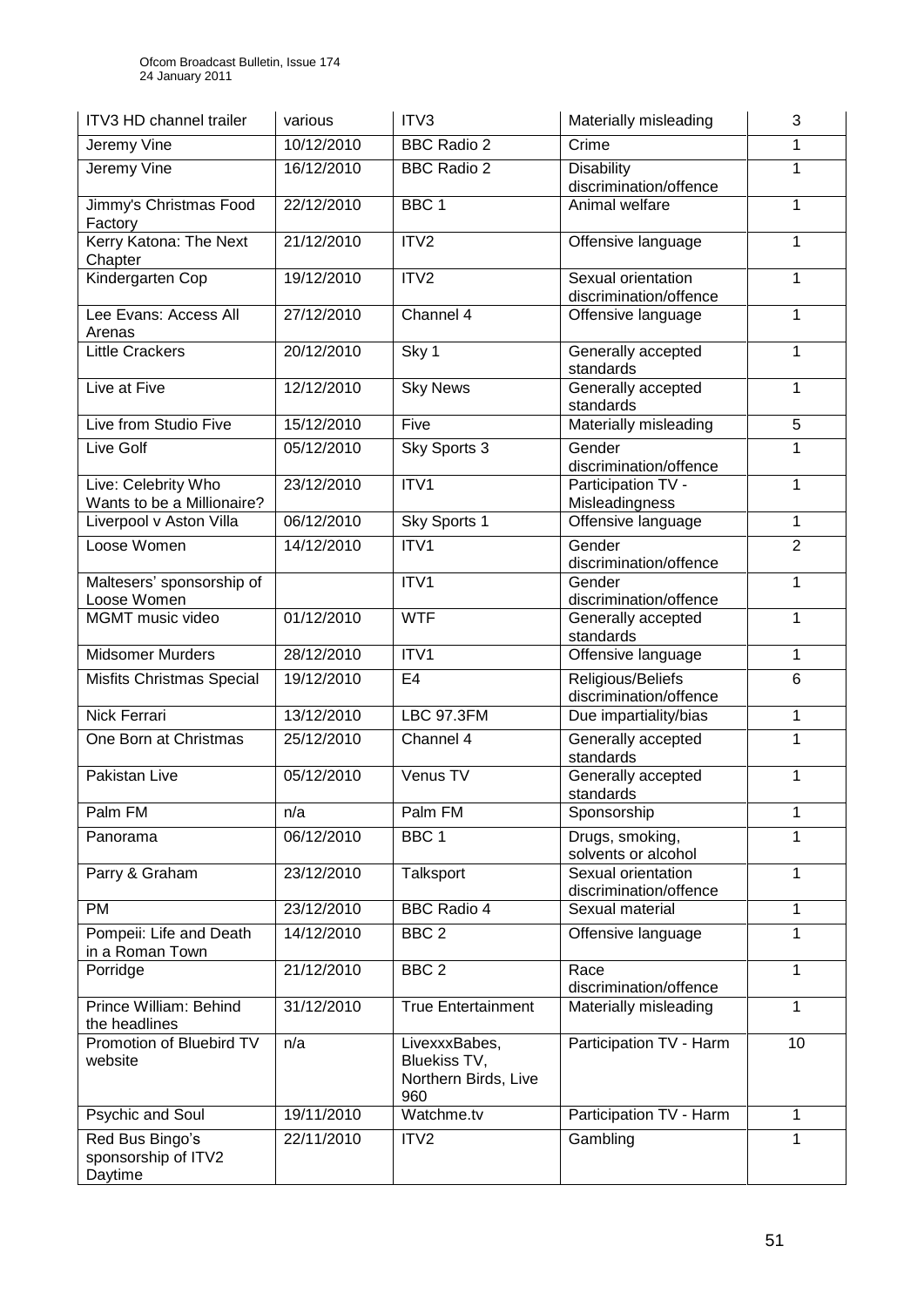| <b>Remember Palestine</b>                            | 31/10/2010 | Press TV           | Due impartiality/bias                                   | 1              |
|------------------------------------------------------|------------|--------------------|---------------------------------------------------------|----------------|
| <b>Ricky Tomlinson's Right</b><br>Royle Christmas!   | 23/12/2010 | 4Music             | Offensive language                                      | $\overline{2}$ |
| <b>Robbie Dee</b>                                    | 20/11/2010 | <b>CFM Radio</b>   | Generally accepted<br>standards                         | 1              |
| <b>Russell Howard Live:</b><br>Dingledodies          | 16/12/2010 | BBC <sub>3</sub>   | Religious/Beliefs<br>discrimination/offence             | 1              |
| <b>Russell Howard Live:</b><br>Dingledodies          | 16/12/2010 | BBC <sub>3</sub>   | Generally accepted<br>standards                         | 1              |
| Sex: How to Do<br>Everything                         | 30/11/2010 | Fiver              | Gender<br>discrimination/offence                        | 1              |
| Sexcetera                                            | 12/12/2010 | Channel One        | Sexual material                                         | 1              |
| Shappi Talk                                          | 29/12/2010 | <b>BBC Radio 4</b> | Generally accepted<br>standards                         | 1              |
| Simon Dale                                           | 22/12/2010 | <b>Heart FM</b>    | Sexual orientation<br>discrimination/offence            | 1              |
| <b>Sky News</b>                                      | 23/12/2010 | <b>Sky News</b>    | Generally accepted<br>standards                         | 1              |
| <b>Sky News</b>                                      | 14/12/2010 | <b>Sky News</b>    | Violence and dangerous<br>behaviour                     | 3              |
| Sports Personality of the<br><b>Year 2010</b>        | 19/12/2010 | BBC <sub>1</sub>   | Race<br>discrimination/offence                          | 1              |
| Sports Personality of the<br><b>Year 2010</b>        | 19/12/2010 | BBC <sub>1</sub>   | Generally accepted<br>standards                         | 1              |
| Sports Personality of the<br><b>Year 2010</b>        | 19/12/2010 | BBC <sub>1</sub>   | Competitions                                            | 1              |
| Sports Personality of the<br><b>Year 2010</b>        | 19/12/2010 | BBC <sub>1</sub>   | Under 18s - Coverage of<br>sexual and other<br>offences | 1              |
| Starz TV                                             | 28/11/2010 | Starz TV           | <b>Nudity</b>                                           | 1              |
| <b>Strictly Come Dancing</b>                         | 11/12/2010 | BBC <sub>1</sub>   | Generally accepted<br>standards                         | $\overline{2}$ |
| <b>Strictly Come Dancing</b>                         | 10/12/2010 | BBC <sub>1</sub>   | Sexual material                                         | 1              |
| <b>Strictly Come Dancing: It</b><br><b>Takes Two</b> | 16/12/2010 | BBC <sub>2</sub>   | Sexual orientation<br>discrimination/offence            | 1              |
| <b>Sunday Exclusive</b>                              | 12/12/2010 | Talksport          | Sponsorship                                             | 1              |
| Sunrise                                              | 14/12/2010 | <b>Sky News</b>    | Race<br>discrimination/offence                          | $\overline{2}$ |
| Sunrise                                              | 15/12/2010 | <b>Sky News</b>    | Violence and dangerous<br>behaviour                     | 1              |
| Sunrise                                              | 29/12/2010 | <b>Sky News</b>    | Due impartiality/bias                                   | $\mathbf{1}$   |
| T <sub>4</sub>                                       | 05/12/2010 | Channel 4          | Offensive language                                      | 1              |
| <b>Take Me Out</b>                                   | 11/12/2010 | ITVI               | Gender<br>discrimination/offence                        | 1              |
| <b>Teen Undertaker</b>                               | 17/12/2010 | Channel 4          | Generally accepted<br>standards                         | $\overline{2}$ |
| Tenapants' sponsorship<br>of The Onedin Line         | 21/10/2010 | Yesterday          | Advertising content                                     | 1              |
| <b>Tesco Extra's</b><br>sponsorship of news          | 28/10/2010 | U105               | Sponsorship                                             | 1              |
| The Alan Titchmarsh<br>Show                          | 06/10/2010 | ITV1               | Generally accepted<br>standards                         | $\mathbf{1}$   |
| The Alan Titchmarsh<br>Show                          | 02/12/2010 | ITV1               | Generally accepted<br>standards                         | 1              |
| The Alan Titchmarsh<br>Show                          | 13/12/2010 | ITV1               | Animal welfare                                          | 1              |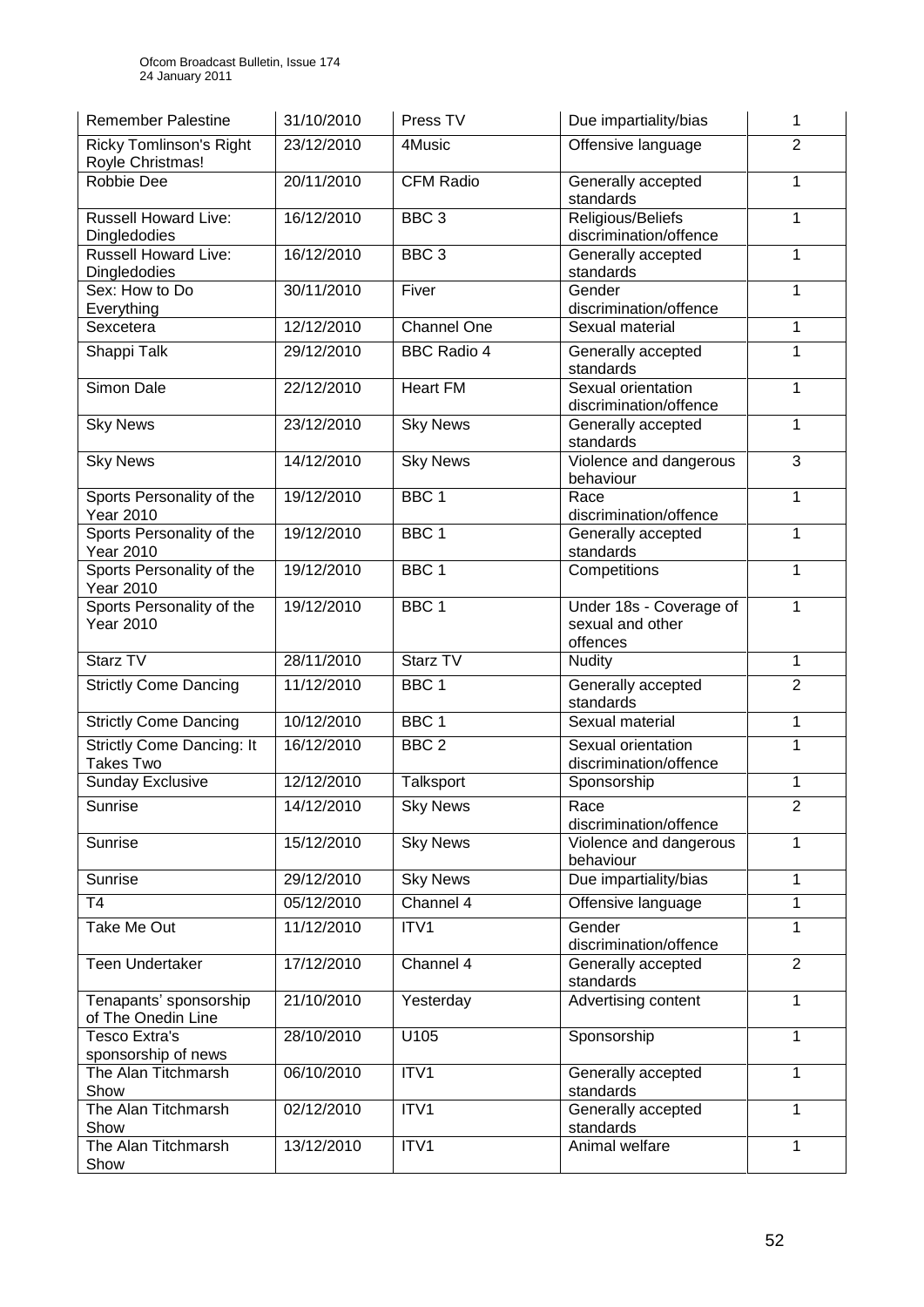| The Alan Titchmarsh<br>Show                            | 15/12/2010 | ITV1               | Sexual material                             | 16             |
|--------------------------------------------------------|------------|--------------------|---------------------------------------------|----------------|
| The Alan Titchmarsh<br>Show                            | 16/12/2010 | ITV1               | Sexual material                             | 5              |
| The Alan Titchmarsh<br>Show                            | 29/11/2010 | ITV1               | Sexual material                             | 1              |
| The Apprentice                                         | 15/12/2010 | BBC <sub>1</sub>   | Generally accepted<br>standards             | 1              |
| The Apprentice                                         | 01/12/2010 | BBC <sub>1</sub>   | Generally accepted<br>standards             | 1              |
| The Family                                             | 21/12/2010 | Channel 4          | Race<br>discrimination/offence              | 1              |
| The Genius of British Art                              | 31/10/2010 | Channel 4          | Offensive language                          | 1              |
| The Impressions Show<br>with Culshaw and<br>Stephenson | 11/12/2010 | BBC <sub>1</sub>   | Offensive language                          | 1              |
| The Inbetweeners                                       | 26/12/2010 | E <sub>4</sub>     | Disability<br>discrimination/offence        | 1              |
| The ITV2 Panto                                         | 21/12/2010 | ITV2               | Generally accepted<br>standards             | 1              |
| The Jeremy Kyle Show                                   | 30/11/2010 | ITV1               | Materially misleading                       | 1              |
| The Jeremy Kyle Show                                   | 17/12/2010 | ITV2               | Generally accepted<br>standards             | 1              |
| <b>The Mentalist</b>                                   | 18/12/2010 | Five               | Violence and dangerous<br>behaviour         | 1              |
| The Million Pound Drop<br>Live                         | 16/12/2010 | Channel 4          | Materially misleading                       | 1              |
| The Morgana Show                                       | 14/12/2010 | Channel 4          | Generally accepted<br>standards             | 1              |
| The Morgana Show                                       | 28/12/2010 | Channel 4          | Generally accepted<br>standards             | 1              |
| The Mummy                                              | 19/12/2010 | ITV1               | Scheduling                                  | $\overline{4}$ |
| The Odd Half Hour                                      | 16/11/2010 | <b>BBC Radio 4</b> | <b>Disability</b><br>discrimination/offence | 1              |
| The One Ronnie                                         | 25/12/2010 | BBC <sub>1</sub>   | <b>Disability</b><br>discrimination/offence | 1              |
| The One Show                                           | 09/12/2010 | BBC <sub>1</sub>   | Offensive language                          | 1              |
| The Only Way is<br>Essexmas                            | 25/12/2010 | ITV <sub>2</sub>   | Animal welfare                              | $\overline{2}$ |
| The Royal Variety<br>Performance 2010                  | 16/12/2010 | BBC 1              | Sexual material                             | 3              |
| The Royal Variety<br>Performance 2010                  | 16/12/2010 | BBC <sub>1</sub>   | Religious/Beliefs<br>discrimination/offence | 1              |
| The Savoy                                              | 13/12/2010 | ITV1               | Promotion of products<br>and services       | $\overline{2}$ |
| The Savoy                                              | 13/12/2010 | ITV1               | Offensive language                          | $\overline{3}$ |
| The Simpsons                                           | 17/12/2010 | Channel 4          | Sexual material                             | 1              |
| The Vampire Diaries                                    | 16/12/2010 | ITV2               | Violence and dangerous<br>behaviour         | 1              |
| The Weakest Link                                       | 14/12/2010 | BBC <sub>1</sub>   | Generally accepted<br>standards             | 1              |
| The Weakest Link                                       | 22/12/2010 | BBC <sub>1</sub>   | Generally accepted<br>standards             | 1              |
| The Wright Stuff                                       | 14/12/2010 | Five               | Generally accepted<br>standards             | 1              |
| The X Factor                                           | 11/12/2010 | ITV1               | Voting                                      | 1              |